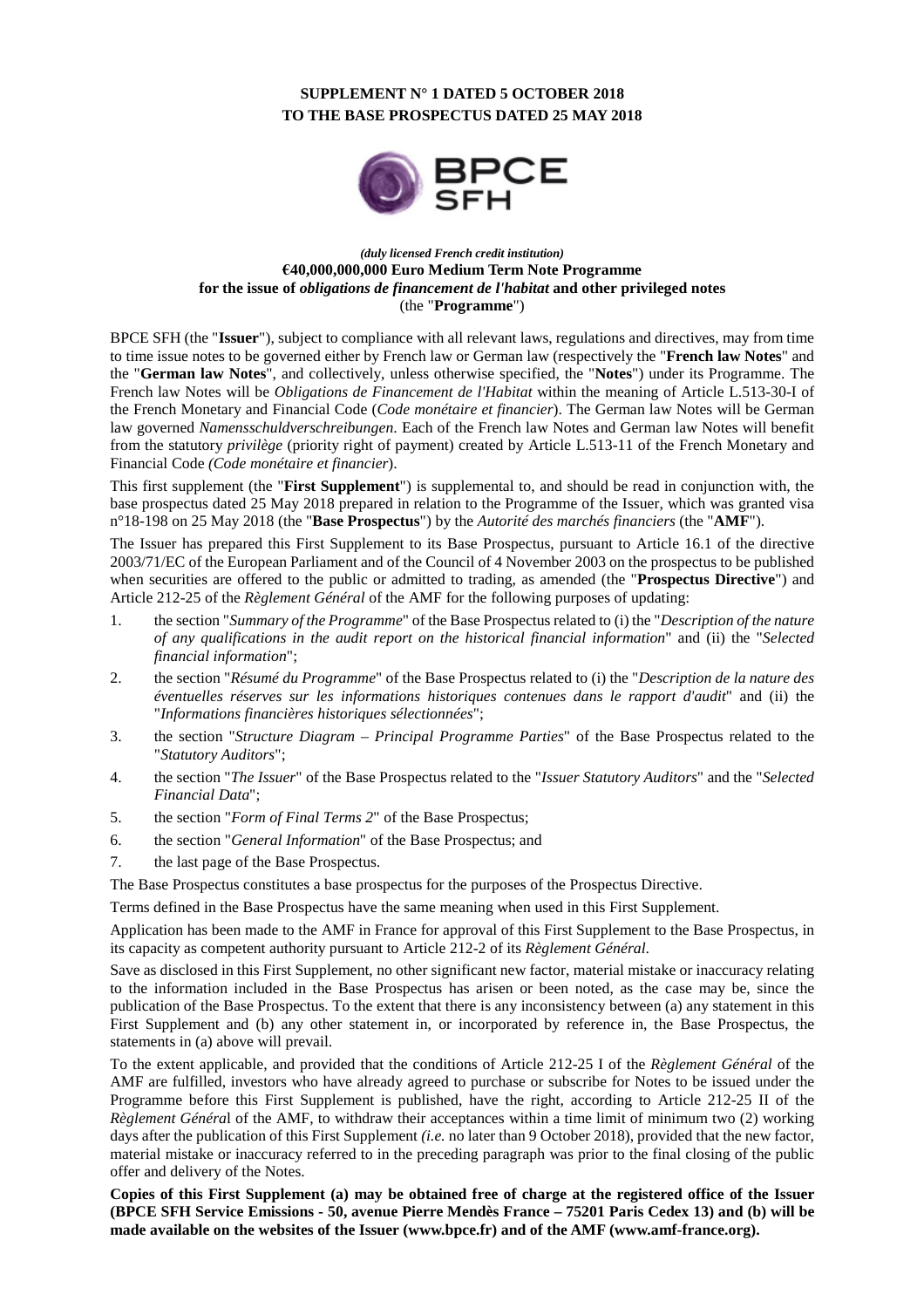### TABLE OF CONTENTS

| PERSON RESPONSIBLE FOR THE INFORMATION GIVEN IN THE FIRST SUPPLEMENT TO THE |  |
|-----------------------------------------------------------------------------|--|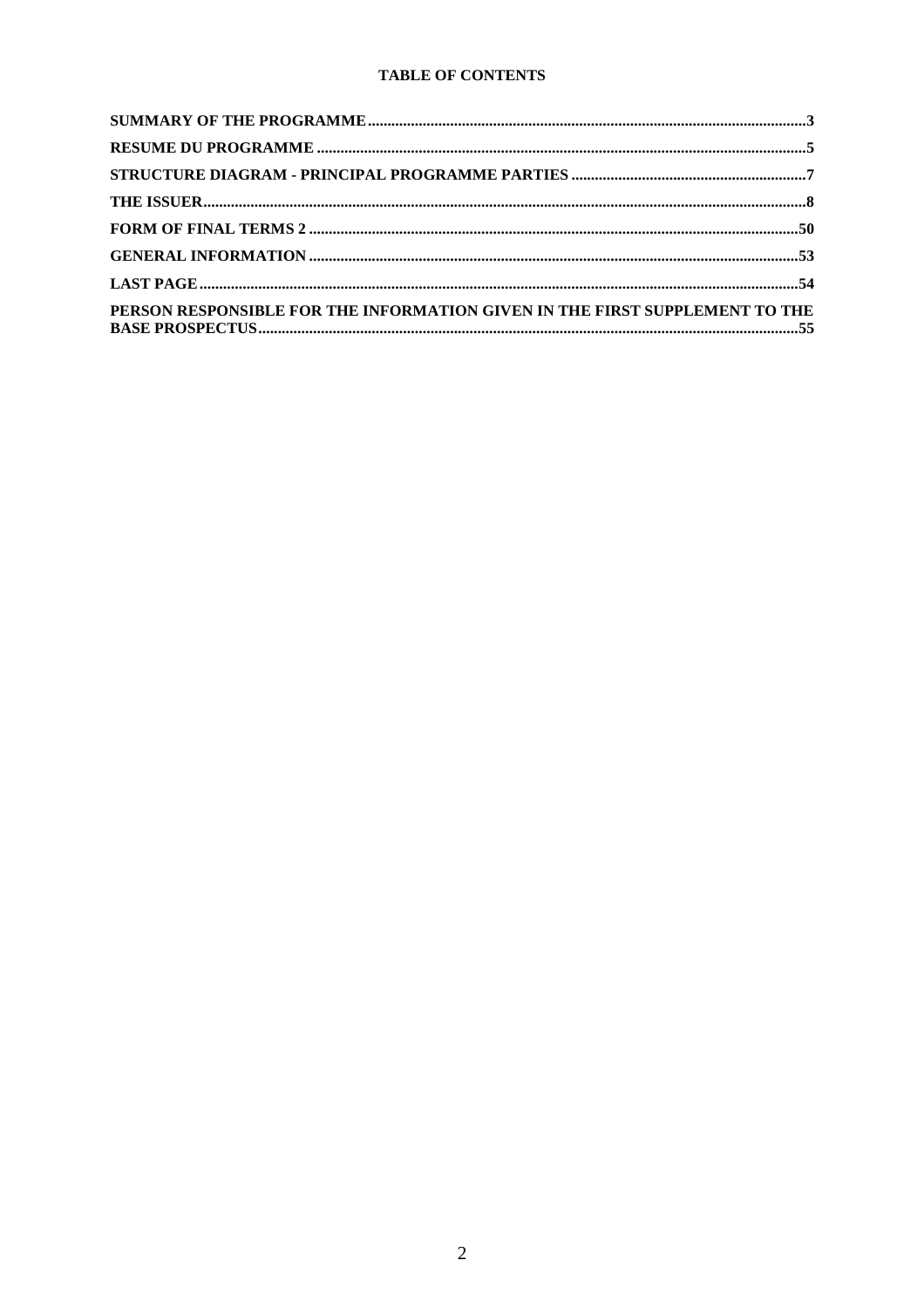### **SUMMARY OF THE PROGRAMME**

**1.** On page 7 of the Base Prospectus, the section "*Description of the nature of any qualifications in the audit report on the historical financial information*" set out in Element B.10 is updated and completed with the following information:

| B.10 | Description of the<br>nature of any<br>qualifications in the<br>audit report on the<br>historical financial<br>information | The statutory auditors' report related to the financial statements of the<br>Issuer for the half year ended 30 June 2018 does not contain any<br>qualifications. |
|------|----------------------------------------------------------------------------------------------------------------------------|------------------------------------------------------------------------------------------------------------------------------------------------------------------|
|------|----------------------------------------------------------------------------------------------------------------------------|------------------------------------------------------------------------------------------------------------------------------------------------------------------|

**2.** On page 7 of the Base Prospectus, the section "*Selected financial information*" set out in Element B.12 is deleted in its entirety and replaced with the following information:

| <b>B.12</b> | Selected financial<br>information | The following tables show the key figures related to the income statement<br>and balance sheet of the Issuer as at 31 December 2017 and 31 December<br>2016: |            |            |
|-------------|-----------------------------------|--------------------------------------------------------------------------------------------------------------------------------------------------------------|------------|------------|
|             |                                   | <b>Balance</b> sheet                                                                                                                                         | 31/12/2016 | 31/12/2017 |
|             |                                   | (in thousands of euros)                                                                                                                                      |            |            |
|             |                                   | Receivables due from credit<br>institutions                                                                                                                  | 22,639,089 | 25,296,945 |
|             |                                   | Bonds and other fixed assets                                                                                                                                 | 416,535    | 414,301    |
|             |                                   | Total assets                                                                                                                                                 | 23,224,194 | 25,879,076 |
|             |                                   | Debt securities                                                                                                                                              | 21,113,948 | 23,249,498 |
|             |                                   | Shareholder's equity (before<br>"FRBG")                                                                                                                      | 641,394    | 641,410    |
|             |                                   | <b>Total liabilities</b>                                                                                                                                     | 23,224,194 | 25,879,076 |
|             |                                   | <b>Income statement</b>                                                                                                                                      | 31/12/2016 | 31/12/2017 |
|             |                                   | (in thousands of euros)                                                                                                                                      |            |            |
|             |                                   | Net banking income                                                                                                                                           | 13,239     | 8,616      |
|             |                                   | Gross operating income                                                                                                                                       | 10,006     | 5,532      |
|             |                                   | Operating income                                                                                                                                             | 10,006     | 5,532      |
|             |                                   | Income before tax                                                                                                                                            | 10,006     | 5,532      |
|             |                                   | Net income                                                                                                                                                   | 6,163      | 3,097      |
|             |                                   | The following tables show the key figures related to the income statement<br>and balance sheet of the Issuer as at 30 June 2017 and 30 June 2018:            |            |            |
|             |                                   | <b>Balance</b> sheet                                                                                                                                         | 30/06/2018 | 30/06/2017 |
|             |                                   | (in thousands of euros)                                                                                                                                      |            |            |
|             |                                   | Receivables due from credit<br>institutions                                                                                                                  | 22,546,003 | 22,033,083 |
|             |                                   | Bonds and other fixed assets                                                                                                                                 | 407,270    | 409,504    |
|             |                                   | Total assets                                                                                                                                                 | 23,106,522 | 22,616,103 |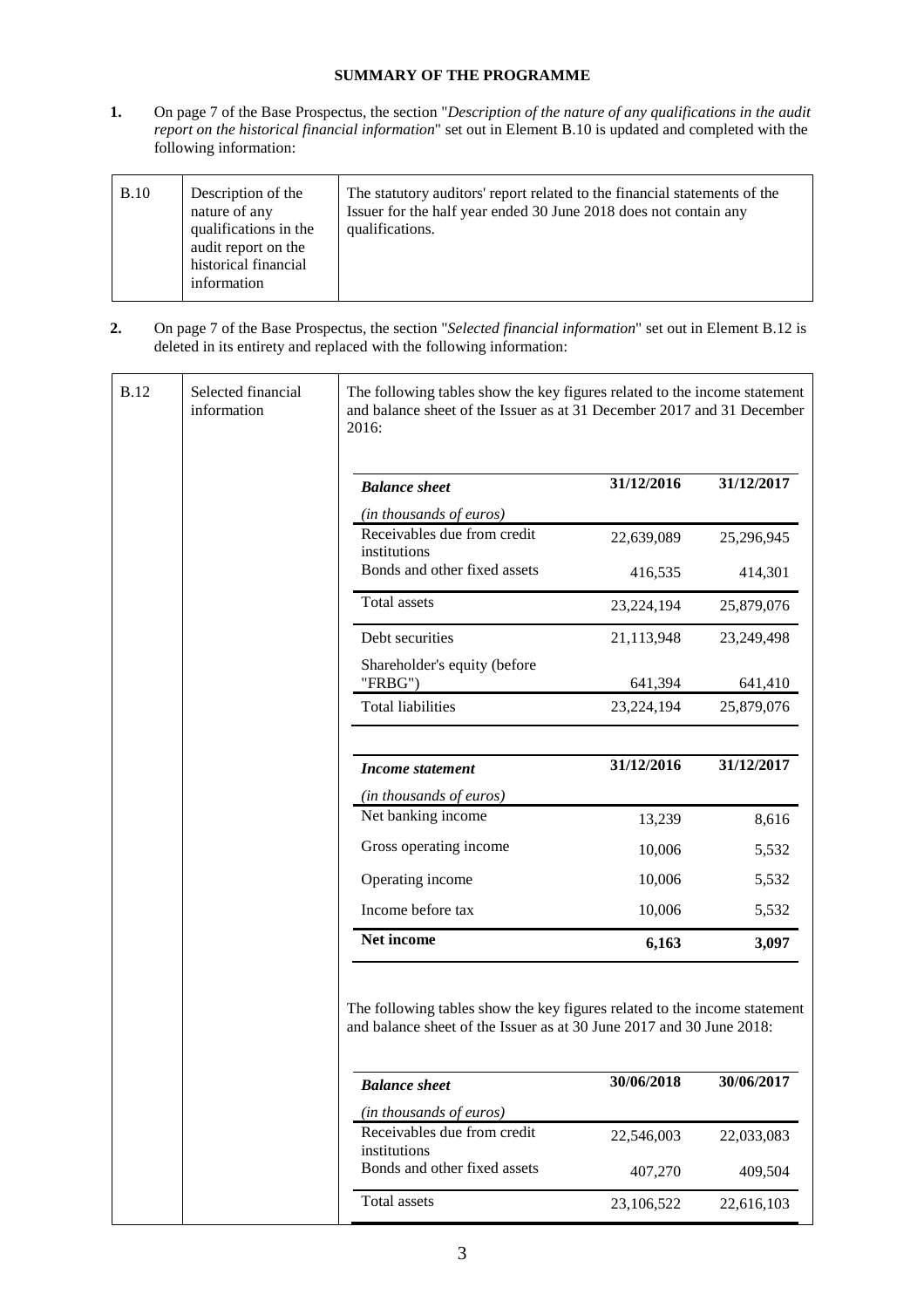| Debt securities                         | 22,314,202 | 21,803,705 |
|-----------------------------------------|------------|------------|
| Shareholder's equity (before<br>"FRBG") | 638,786    | 638,920    |
| <b>Total liabilities</b>                | 23,106,522 | 22,616,103 |
| Income statement                        | 30/06/2018 | 30/06/2017 |
| (in thousands of euros)                 |            |            |
| Net banking income                      | 4,248      | 4,353      |
| Gross operating income                  | 1,500      | 1,736      |
| Operating income                        | 1,500      | 1,736      |
| Income before tax                       | 1,500      | 1,736      |
| Net income                              | 318        | 608        |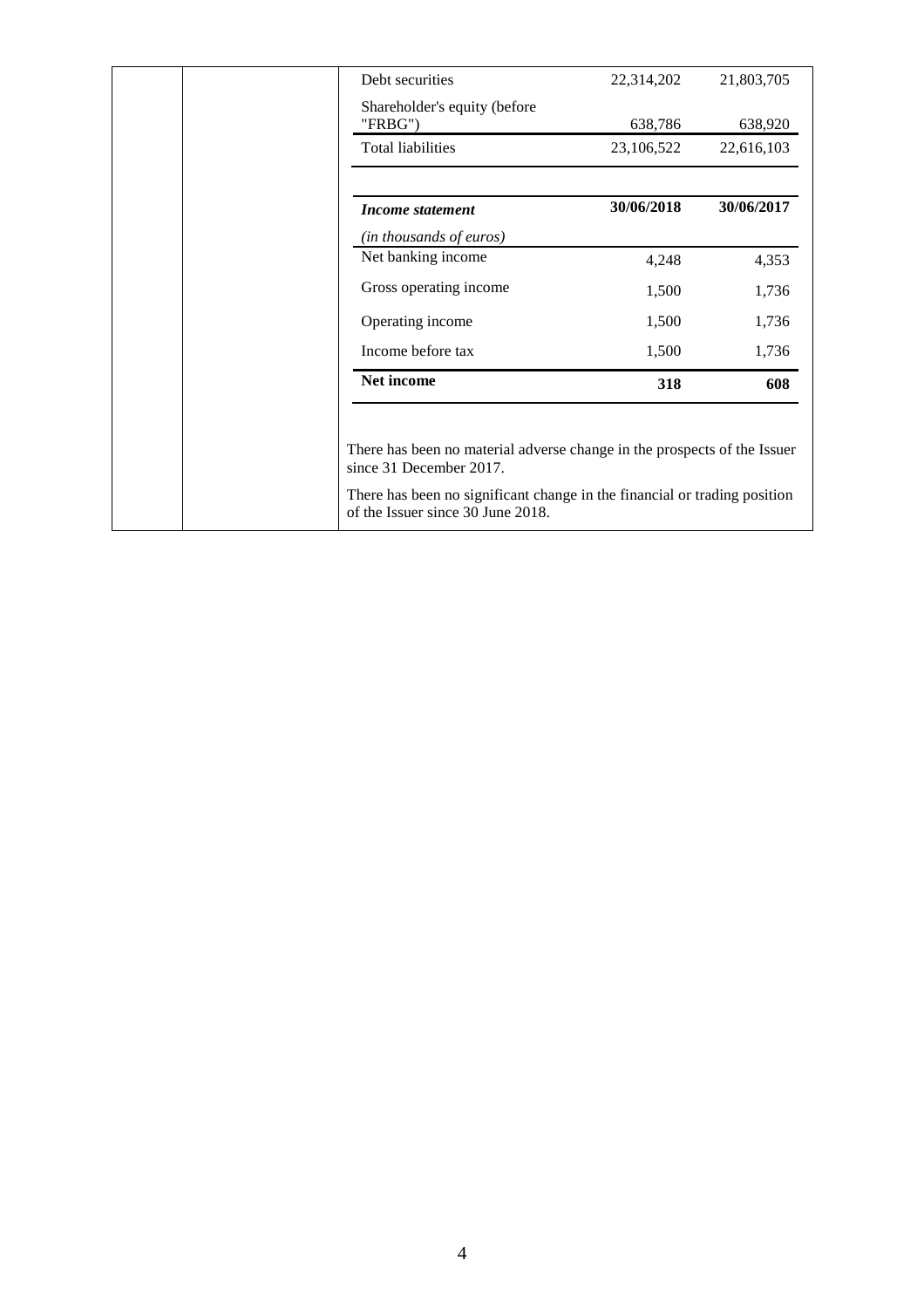### **RESUME DU PROGRAMME**

**1.** On page 20 of the Base Prospectus, the section "*Description de la nature des éventuelles réserves sur les informations historiques contenues dans le rapport d'audit*" set out in Element B.10 is updated and completed with the following information:

| B.10 | Description de la<br>nature des éventuelles<br>réserves sur les<br>informations<br>historiques contenues<br>dans le rapport<br>d'audit | Le rapport des commissaires aux comptes relatifs aux comptes sociaux de<br>l'Emetteur pour le semestre arrêté le 30 juin 2018 ne contient aucune<br>réserve. |
|------|----------------------------------------------------------------------------------------------------------------------------------------|--------------------------------------------------------------------------------------------------------------------------------------------------------------|
|------|----------------------------------------------------------------------------------------------------------------------------------------|--------------------------------------------------------------------------------------------------------------------------------------------------------------|

**2.** On page 21 of the Base Prospectus, the section "*Informations financières historiques sélectionnées*" set out in Element B.12 is deleted in its entirety and replaced with the following information:

| Informations<br>financières<br>historiques<br>sélectionnées | Les tableaux ci-dessous indiquent les chiffres clés relatifs au compte de<br>résultat et au bilan de l'Emetteur au 31 décembre 2017 et au<br>31 décembre 2016 :      |            |            |
|-------------------------------------------------------------|----------------------------------------------------------------------------------------------------------------------------------------------------------------------|------------|------------|
|                                                             | <b>Bilan</b>                                                                                                                                                         | 31/12/2016 | 31/12/2017 |
|                                                             | (en milliers d'euros)                                                                                                                                                |            |            |
|                                                             | Créances sur les établissements<br>de crédit<br>Obligations et autres titres à                                                                                       | 22.639.089 | 25.296.945 |
|                                                             | revenu fixe                                                                                                                                                          | 416.535    | 414.301    |
|                                                             | Total de l'actif                                                                                                                                                     | 23.224.194 | 25.879.076 |
|                                                             | Dettes représentées par un titre                                                                                                                                     | 21.113.948 | 23.249.498 |
|                                                             | Capitaux propres (hors "FRBG")                                                                                                                                       | 641.394    | 641.410    |
|                                                             | Total du passif                                                                                                                                                      | 23.224.194 | 25.879.076 |
|                                                             | Compte de résultat<br>(en milliers d'euros)                                                                                                                          | 31/12/2016 | 31/12/2017 |
|                                                             | Produit net bancaire                                                                                                                                                 | 13.239     | 8.616      |
|                                                             | Résultat brut d'exploitation                                                                                                                                         | 10.006     | 5.532      |
|                                                             | Résultat d'exploitation                                                                                                                                              | 10.006     | 5.532      |
|                                                             | Résultat courant avant impôt                                                                                                                                         | 10.006     | 5.532      |
|                                                             | <b>Résultat net</b>                                                                                                                                                  | 6.163      | 3.097      |
|                                                             |                                                                                                                                                                      |            |            |
|                                                             | Les tableaux ci-dessous indiquent les chiffres clés relatifs au compte de<br>résultat et au bilan de l'Emetteur au 30 juin 2017 et au 30 juin 2018 :<br><b>Bilan</b> | 30/06/2018 | 30/06/2017 |
|                                                             | (en milliers d'euros)                                                                                                                                                |            |            |
|                                                             | Créances sur les établissements                                                                                                                                      |            |            |
|                                                             | de crédit                                                                                                                                                            | 22.546.003 | 22.033.083 |
|                                                             | Obligations et autres titres à<br>revenu fixe                                                                                                                        | 407.270    | 409.504    |
|                                                             | Total de l'actif                                                                                                                                                     | 23.106.522 | 22.616.103 |
|                                                             | Dettes représentées par un titre                                                                                                                                     | 22,314,202 | 21.803.705 |
|                                                             | Capitaux propres (hors "FRBG")                                                                                                                                       | 638.786    | 638.920    |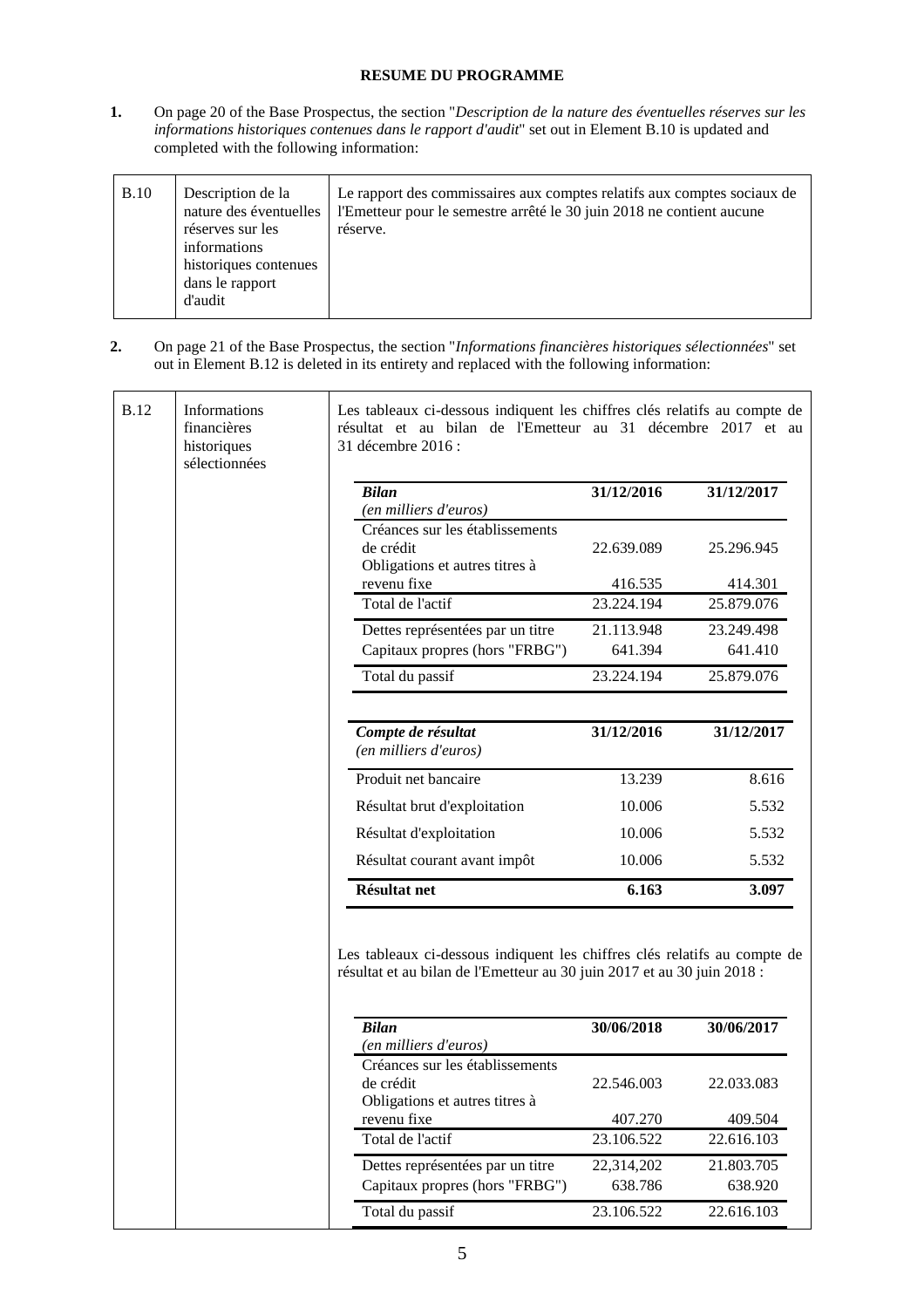| Compte de résultat<br>(en milliers d'euros) | 30/06/2018 | 30/06/2017 |
|---------------------------------------------|------------|------------|
| Produit net bancaire                        | 4.248      | 4.353      |
| Résultat brut d'exploitation                | 1.500      | 1.736      |
| Résultat d'exploitation                     | 1.500      | 1.736      |
| Résultat courant avant impôt                | 1.500      | 1.736      |
| Résultat net                                | 318        | 608        |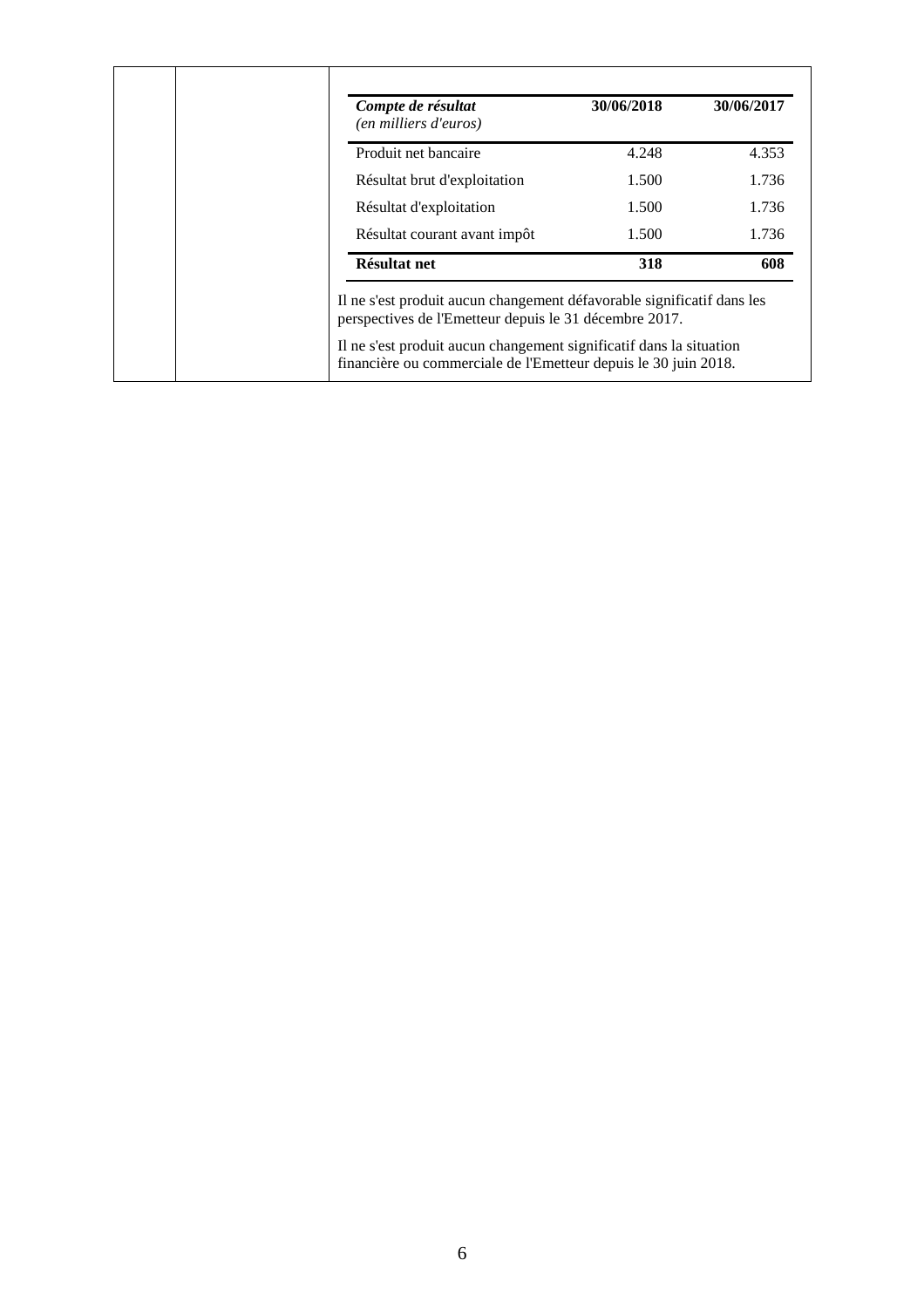### **STRUCTURE DIAGRAM - PRINCIPAL PROGRAMME PARTIES**

On page 69 of the Base Prospectus, the item "*Statutory Auditors*" is deleted and replaced with the following paragraph:

"**Statutory Auditors:** KPMG S.A. and PricewaterhouseCoopers Audit"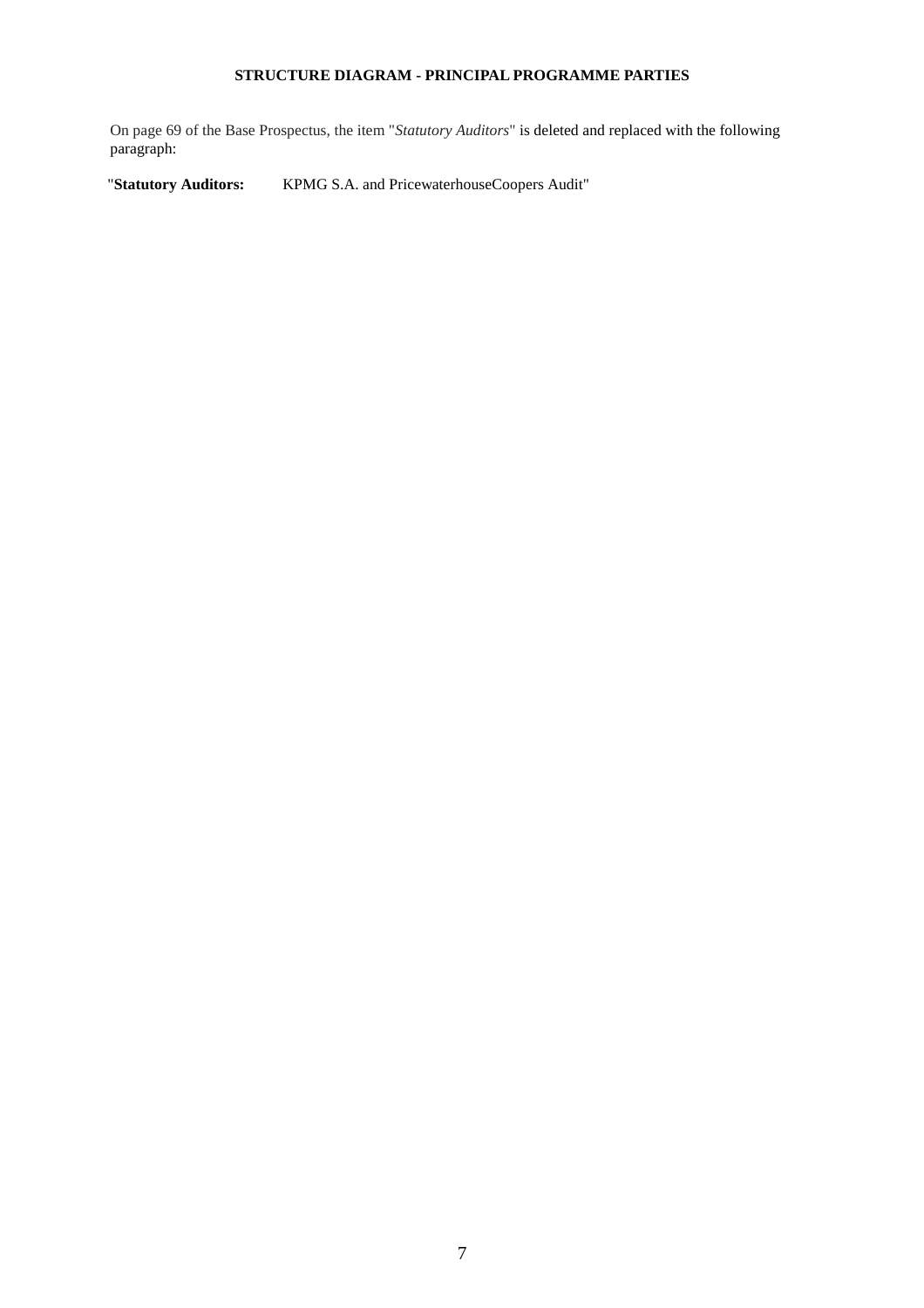### **THE ISSUER**

- **1.** On page 116 of the Base Prospectus, references to "KPMG Audit" and "KPMG Audit, a department of KMPG S.A." in the section "*Issuer Statutory Auditors*" are deleted and replaced with references to "KPMG S.A.".
- **2.** On page 118 of the Base Prospectus, the section "*Selected Financial Data*" is updated and completed with the following information:



Société Anonyme à Conseil d'Administration Au capital de 600.000.000 euros Siège social : 50 avenue Pierre Mendès France – 75013 PARIS 501 682 033 RCS PARIS

### **RAPPORT FINANCIER SEMESTRIEL**

Le présent rapport a pour objet d'exposer l'activité de la Société au cours du premier semestre 2018, conformément aux dispositions de l'article L.451-1-2 du Code monétaire et financier et de l'article 222- 3 du Règlement Général de l'Autorité des Marchés Financiers.

Ce rapport comprend :

| I.  | Le rapport du Conseil d'administration                       | p2              |
|-----|--------------------------------------------------------------|-----------------|
| П.  | Les comptes semestriels au 30 juin 2018                      | p24             |
| Ш.  | Le rapport des Commissaires aux comptes sur les dits comptes | p 43            |
| IV. | L'attestation du responsable du rapport financier semestriel | p <sub>45</sub> |

**\* \* \***

Le présent rapport financier annuel est déposé auprès de l'AMF selon les modalités prévues par le Règlement Général.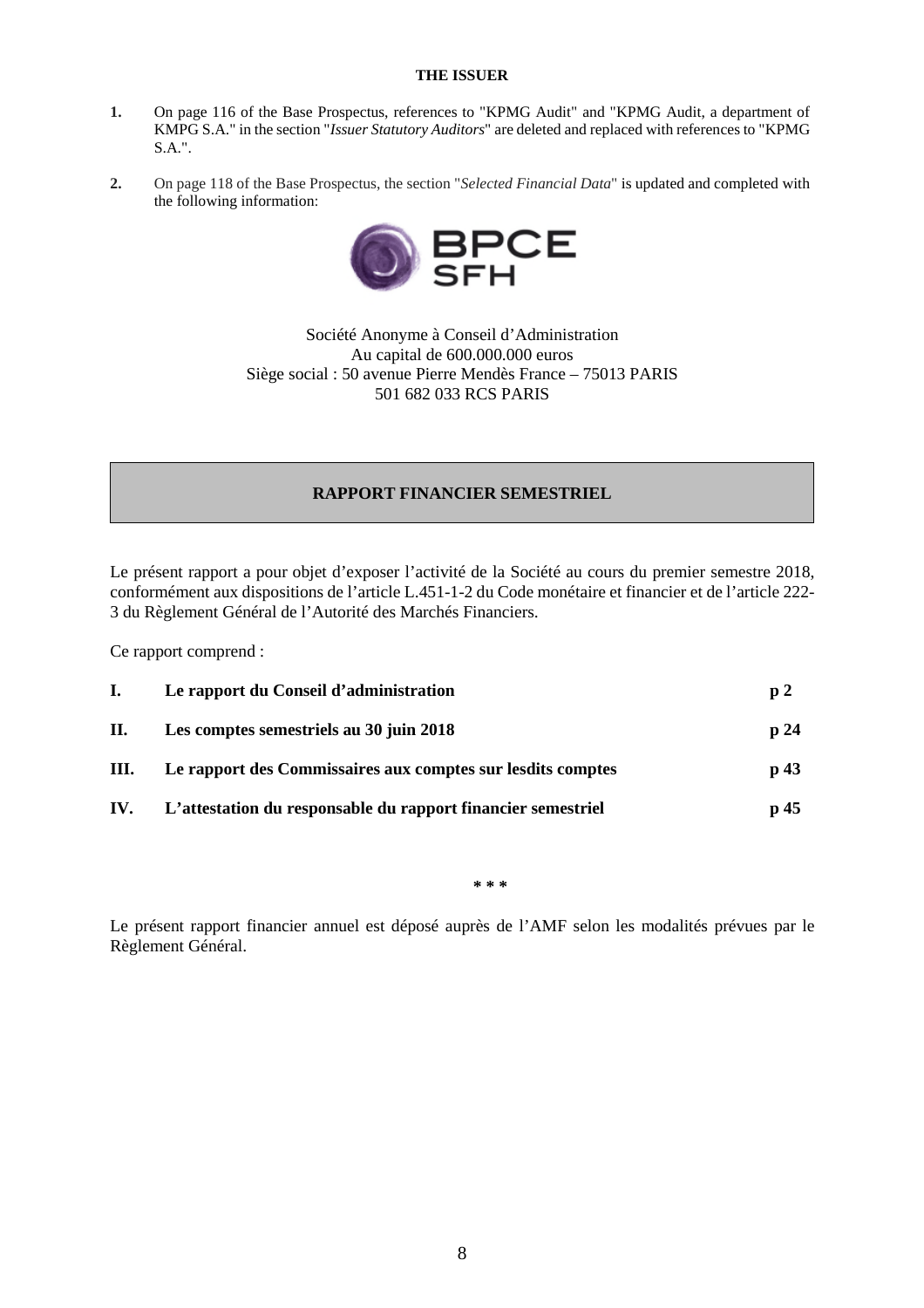

### Société Anonyme à Conseil d'Administration Au capital de 600.000.000 euros Siège social : 50 avenue Pierre Mendès France – 75013 PARIS 501 682 033 RCS PARIS

### **RAPPORT SEMESTRIEL DU CONSEIL D'ADMINISTRATION SUR LES COMPTES AU 30 JUIN 2018**

Mesdames, Messieurs,

Les comptes de BPCE SFH au 30 juin 2018 sont joints au présent rapport.

Les termes et expressions spécifiques utilisés dans le présent rapport ont la signification qui leur est attribuée ci-dessous :

**« Pool de collatéral »** désigne l'ensemble des crédits à l'habitat octroyés par les Banques Populaires et les Caisses d'Epargne venant en garantie des prêts qui leur sont consentis, conformément à l'article L.211-38 du Code monétaire et financier.

**« Sur-collatéralisation »** désigne l'encours minimum de collatéral (prêts apportés en garantie) demandé par les agences de notation pour conserver le meilleur niveau de notation possible (AAA).

« **Crédit** » désigne un crédit renouvelable multidevises mis à la disposition des Emprunteurs par l'Emetteur.

« **Emprunteurs** » désignent BPCE et certaines Banques Populaires et Caisses d'Epargne et de Prévoyance. Chaque Banque Populaire et Caisse d'Epargne et de Prévoyance est un actionnaire de BPCE.

« **Prêts** » désignent l'encours de la dette des Emprunteurs au titre du Crédit.

### **SITUATION ET ACTIVITE DE LA SOCIETE AU COURS DE L'EXERCICE ECOULE ET EVOLUTIONS PREVISIBLES**

### **1) Description des principales activités de la Société**

Au cours de l'exercice 2018, BPCE SFH a poursuivi son activité d'émetteur (« Emetteur ») d'obligations de financement de l'habitat (OH) du Groupe BPCE en vertu de son agrément en qualité d'établissement de crédit spécialisé – société de financement de l'habitat délivré par l'Autorité de contrôle prudentiel et de résolution le 1<sup>er</sup> avril 2011.

BPCE SFH réalise des émissions obligataires et le produit de ces émissions est reprêté aux BP, aux CEP ou à BPCE dans une logique de miroirisation en montant, en devise et en durée, moyennant une marge permettant de couvrir les frais de fonctionnement.

Les émissions obligataires de BPCE SFH ont été notées AAA /Aaa par Standard & Poor's et Moody's. Les agences de notation veillent scrupuleusement en particulier au respect du niveau de surcollatéralisation qu'elles estiment requis pour obtenir ces notations au plus haut niveau de leurs échelles. Cette sur-collatéralisation est évolutive dans le temps en fonction de la maturité des obligations émises et des cash flows des crédits à l'habitat composant le pool de collatéral.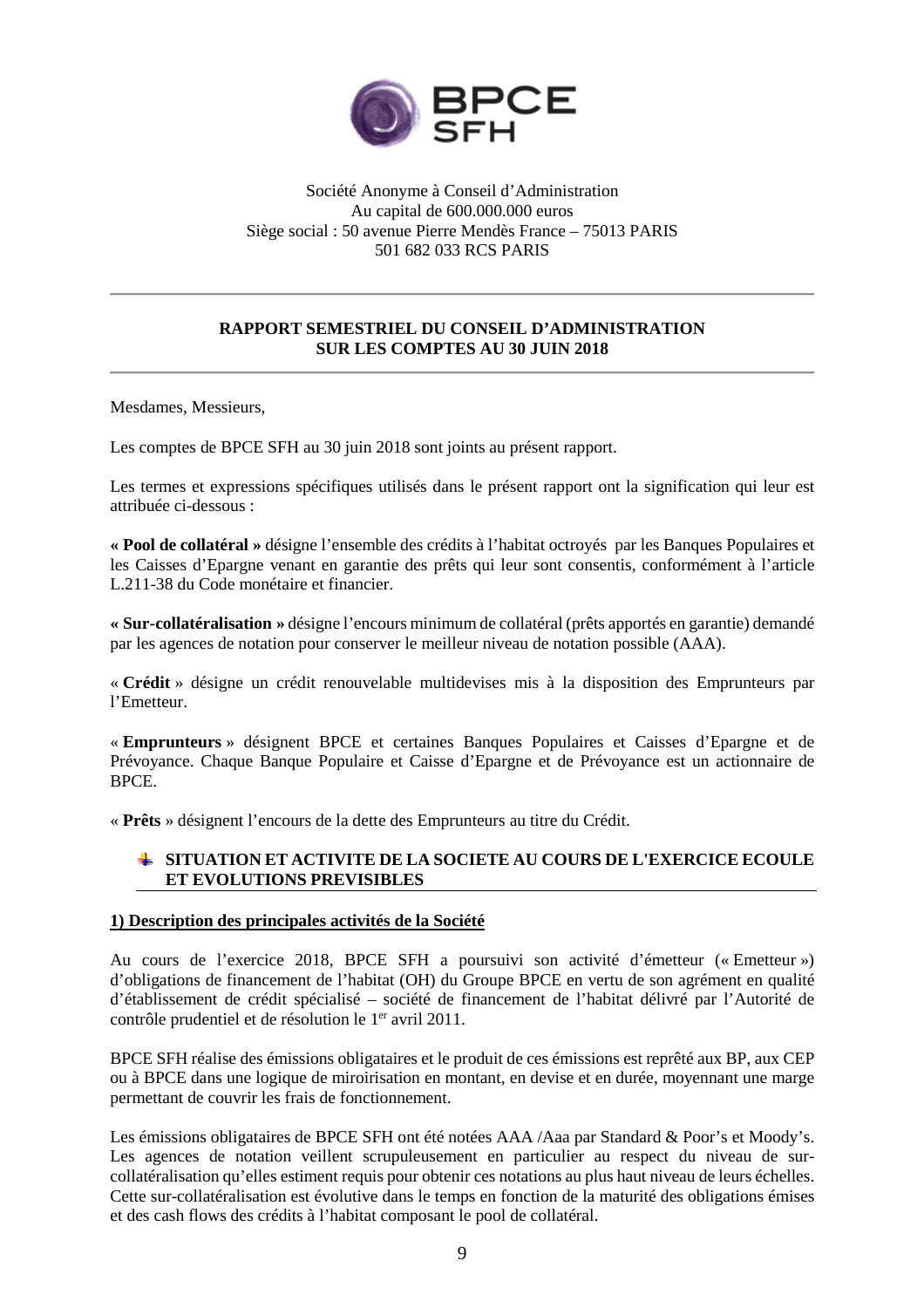En vertu de l'article L513-28 du Code monétaire et financier qui définit l'objet exclusif des sociétés de financement de l'habitat et de l'article 4 de ses statuts, la Société peut, pour la réalisation de son objet, exercer les activités et opérations ci-dessous, tant en France qu'à l'étranger :

- i. Opération de crédit et opérations assimilées dans les conditions fixées par la réglementation applicable aux sociétés de financement de l'habitat et dans les limites de son agrément ;
- ii. Opération de financement dans les conditions fixées par la règlementation applicable aux sociétés de financement de l'habitat au moyen de l'émission d'obligations de financement de l'habitat ou toutes autres ressources conformément à la règlementation applicable aux sociétés de financement de l'habitat ; et
- iii. L'Emetteur peut accomplir toutes opérations qu'une société de financement de l'habitat est autorisée à accomplir, ou serait à l'avenir autorisée à accomplir, conformément aux lois et règlements applicables, et plus généralement toutes opérations concourant à l'accomplissement de son objet social, dès lors que ces opérations sont conformes à l'objet exclusif des sociétés de financement de l'habitat tel que défini par les lois et règlements applicables.



Dans le cadre du Programme, l'Emetteur peut à tout moment émettre des Titres qui seront souscrits par les Investisseurs / détenteurs d'OH et titulaires de créances privilégiées.

Les revenus de ces Titres seront utilisés par l'Emetteur, en tant que prêteur, pour financer des avances qui seront mises à disposition des Emprunteurs dans le cadre du Crédit.

Pour garantir le paiement complet et dans les délais de toutes les Obligations Sécurisées, chaque Garant a accepté de remettre en garantie certains actifs éligibles au bénéfice de l'Emetteur, en tant que prêteur. Ces actifs remis en garantie, conformément à l'article L.211-38 du Code monétaire et financier, constituent le pool de collatéral. Il s'agit de créances résidentielles à l'habitat consentis à des particuliers par les Banques Populaires et les Caisses d'Epargne et bénéficiant d'une hypothèque de 1er rang ou d'une caution accordée par un établissement de crédit, une société de financement ou une entreprise d'assurance.

Ces créances répondent à un certain nombre de critères d'éligibilité, plus restrictifs que les critères légaux, et dont les principaux sont :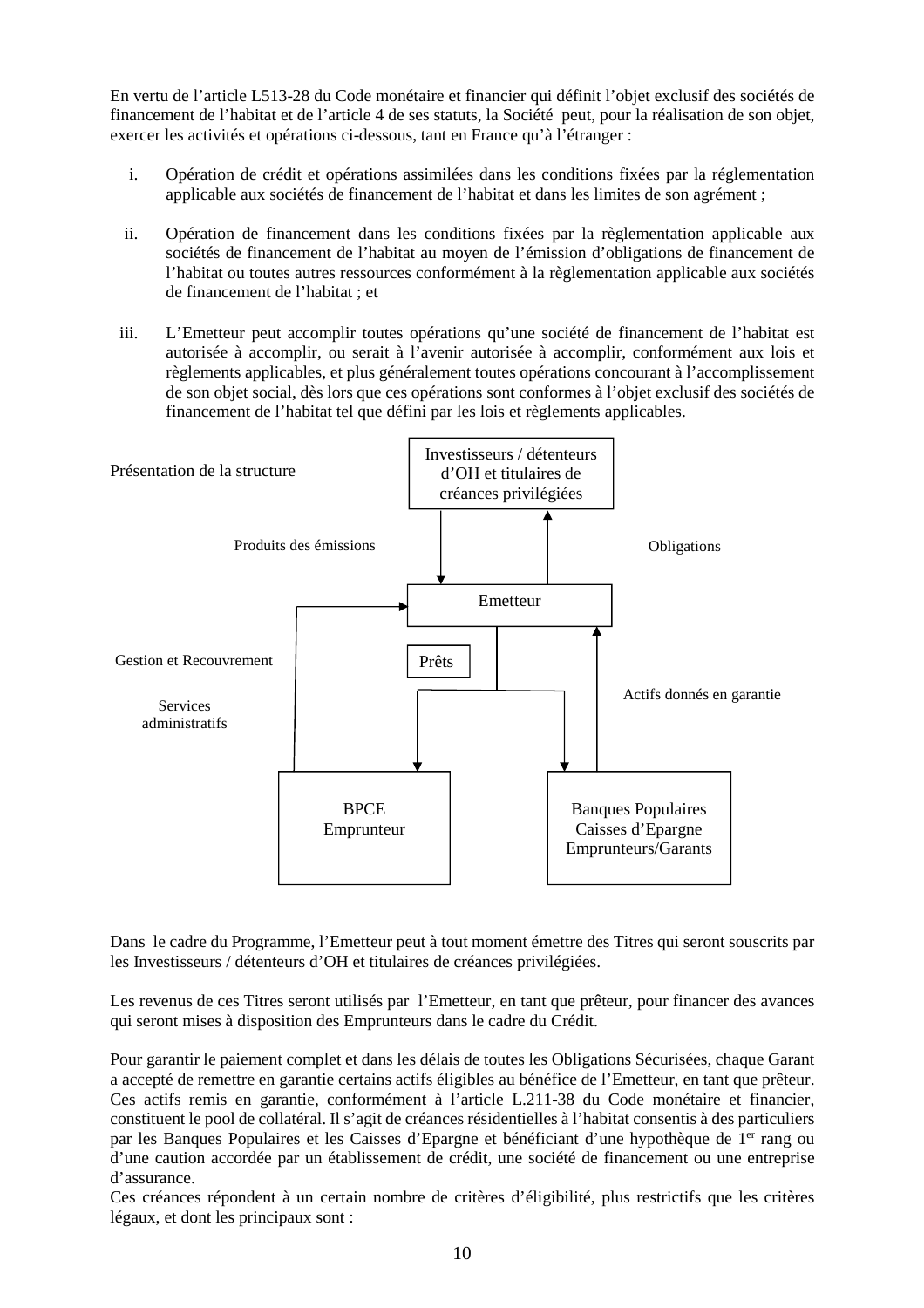- le prêt est destiné à l'acquisition, la rénovation, la construction ou le refinancement d'un bien immobilier à usage d'habitation et est accordé à une personne physique ou à une société civile immobilière détenue par des personnes physiques ;
- le bien immobilier financé doit être situé en France :
- le prêt à l'habitat est soumis au droit français et libellé en euro ;
- tous les critères et conditions préalables appliqués par l'apporteur de collatéral au titre de ses procédures habituelles d'accord de crédit doivent être satisfaits ;
- le prêt à l'habitat n'est pas accordé à un employé de l'apporteur de collatéral ayant produit ce crédit ;
- le prêt s'amortit sur base mensuelle ou trimestrielle ou semestrielle ;
- à la date de mobilisation concernée :
	- o le capital restant dû au titre du prêt à l'habitat n'excède pas 1 000 000 € ;
	- o le rapport entre le montant du prêt à l'habitat et la valeur actualisée du bien immobilier financé est inférieur ou égal à 100% ;
	- o la durée restant à courir du prêt à l'habitat est inférieur ou égal à 30 ans ;
	- o le prêt ne présente aucune échéance impayée ;
	- o l'emprunteur a payé au moins une échéance d'intérêt ;
	- o l'emprunteur est noté au moins 8 sur l'échelle de notation de crédit interne au groupe BPCE (critère non contractuel).

En outre, lorsqu'il s'agit de prêts cautionnés, BPCE SFH s'est fixée le respect d'un ratio charges d'emprunts / revenus du débiteur, qui doit être d'au maximum 33% lors de l'octroi du prêt, en application de l'article 129 e) du CRR.

Par ailleurs, BPCE SFH a nommé BPCE en tant que mandataire (i) pour exécuter les missions de gestion et de recouvrement mentionnés à l'article L513-15 du Code monétaire et financier et (ii) pour fournir à l'Emetteur certains services relatifs au traitement administratif, logistique, fiscal, comptable ou règlementaire, au contrôle interne et à l'assistance juridique de l'Emetteur et relatifs à l'exercice de certain de ses droits et l'exécution de certaines de ses obligations dans le cadre du Programme.

### **2) Description de toute tendance connue ayant des répercussions sur la Société et ses secteurs d'activité**

BPCE SFH, en tant qu'émetteur d'obligation de financement de l'habitat intervient sur le marché des obligations sécurisées. Ce marché a montré une forte résilience au travers des différentes crises passées. En 2016, les volumes d'émissions sur le marché primaire Euro-benchmark furent bien inférieurs par rapport à 2015. Par ailleurs, il existait des incertitudes en 2017 concernant la durée du programme d'achat de la Banque Centrale Européenne (CBPP3) qui contribua à l'augmentation du volume des obligations sécurisées en euros.

De plus, la législation et la réglementation applicables aux institutions financières et ayant un impact sur la Société ont significativement évolué depuis 2008 et le début de la crise financière.

Plus généralement, les régulateurs et législateurs français et européens sont à tout moment susceptibles de prendre des mesures nouvelles ou différentes qui pourraient impacter significativement le système financier dans son ensemble ou la Société en particulier.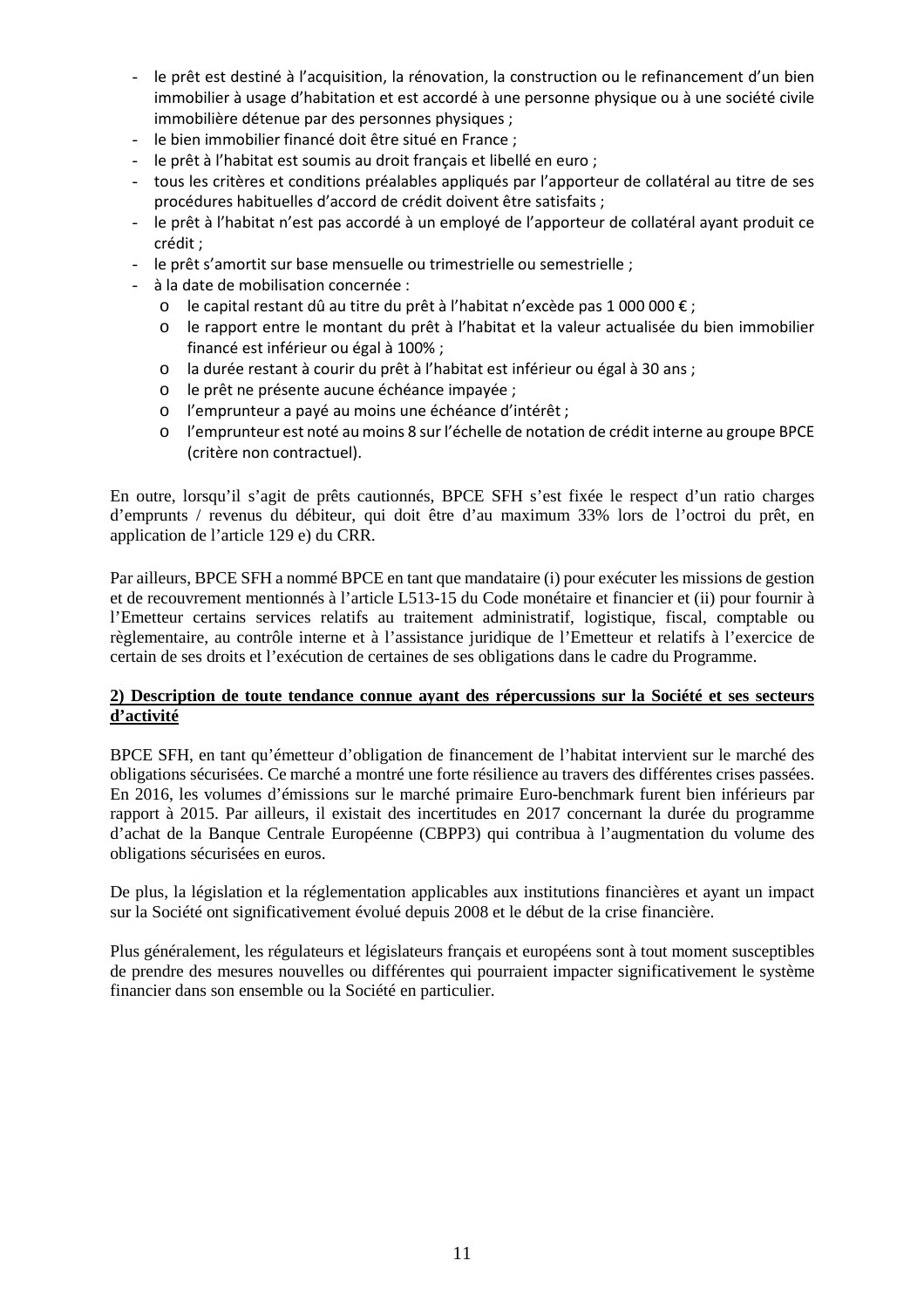# **3) Logique bilancielle**

BPCE SFH bénéficie des dispositions des articles L.211-36 à L.211-40 du Code monétaire et financier correspondant à la transposition en droit français de la Directive de l'Union Européenne dite Directive Collatéral.

Cela permet d'éviter, en régime de croisière, le transfert dans le bilan de l'émetteur des actifs affectés en garantie.

Ces actifs qui restent donc dans le bilan des établissements du groupe qui participent au dispositif sont rassemblés dans un pool de collatéral où ils sont identifiés précisément comme le requiert la loi et sont affectés en garantie au bénéfice de BPCE SFH.

Ce sont intégralement des crédits à l'habitat produits par les Banques Populaires (BP) et les Caisses d'Epargne (CEP).

Ils doivent respecter des critères très précis avec un souci de qualité de la garantie, qui ont été fixés par la loi.

### **4) Ratio de couverture**

Les sociétés de financement de l'habitat doivent maintenir à tout moment un ratio de couverture entre leurs actifs et leurs passifs bénéficiant du privilège.

Conformément à l'article R513-8 du code monétaire et financier, les sociétés de financement de l'habitat doivent maintenir un ratio d'au moins 105% entre leurs ressources bénéficiant du privilège et leurs actifs. Ainsi que les valeurs de remplacement à condition que lorsque les actifs d'une société de financement de l'habitat comprennent des créances garanties par d'autres actifs, la garantie soit par nantissement, soit par transfert de propriété, doit être prise en compte pour le calcul de ce ratio (en application des articles L211-36 à L.211-40, L.313-23 à L.313-35 et L.313-42 à L.313-49 du Code monétaire et financier).

Conformément à l'article R513-8 du Code monétaire et financier, le calcul du taux de couverture prend en compte les expositions sur des entités ou entités liées appartenant au même groupe consolidé jusqu'à la concurrence de 25% de la ressource non privilégiée décrite dans le règlement n°99-10 du 9 juillet 1999.

Conformément à l'article L513-32 du code monétaire et financier, les sociétés de financement de l'habitat doivent désigner un contrôleur spécifique avec l'accord de l'Autorité de contrôle prudentiel et de résolution, dont les tâches sont les suivantes :

- i. Assurer la conformité de la société de financement de l'habitat avec les articles L513-28 à L513- 30 du code monétaire et financier ;
- ii. Certifier le ratio de couverture réglementaire est respecté dans le cadre (a) du programme trimestriel des émissions bénéficiant du privilège de la société de financement de l'habitat et (b) de toute émission de ressources bénéficiant du privilège et dont le montant est au moins 500 millions d'euros :
- iii. S'assurer que les prêts à l'habitat accordés ou financés par la société de financement de l'habitat répondent à l'objet de l'article L513-28 et aux exigences de L513-29 et suivant du code monétaire et financier ;
- iv. Contrôler que les méthodes d'évaluation des risques établies par un établissement de crédit ou une compagnie d'assurance sont adéquates (conformément à L233-16 du code de commerce), lorsque les prêts à l'habitat accordés ou financés par la société de financement de l'habitat sont cautionnés par un autre établissement de crédit ou une compagnie d'assurance entre dans le champ de L233-16 du code de commerce ;
- v. Revoir le niveau de rapprochement des taux et des échéances entre les actifs et les passifs, conformément à l'article 12 du règlement n°99-10 du 9 juillet 1999 relatif aux sociétés de financement de l'habitat. Si le contrôleur estime que le niveau de rapprochement des taux et des échéances créerait des risques excessifs pour les créanciers bénéficiant du privilège, le contrôleur informe les dirigeants et l'Autorité de contrôle prudentiel.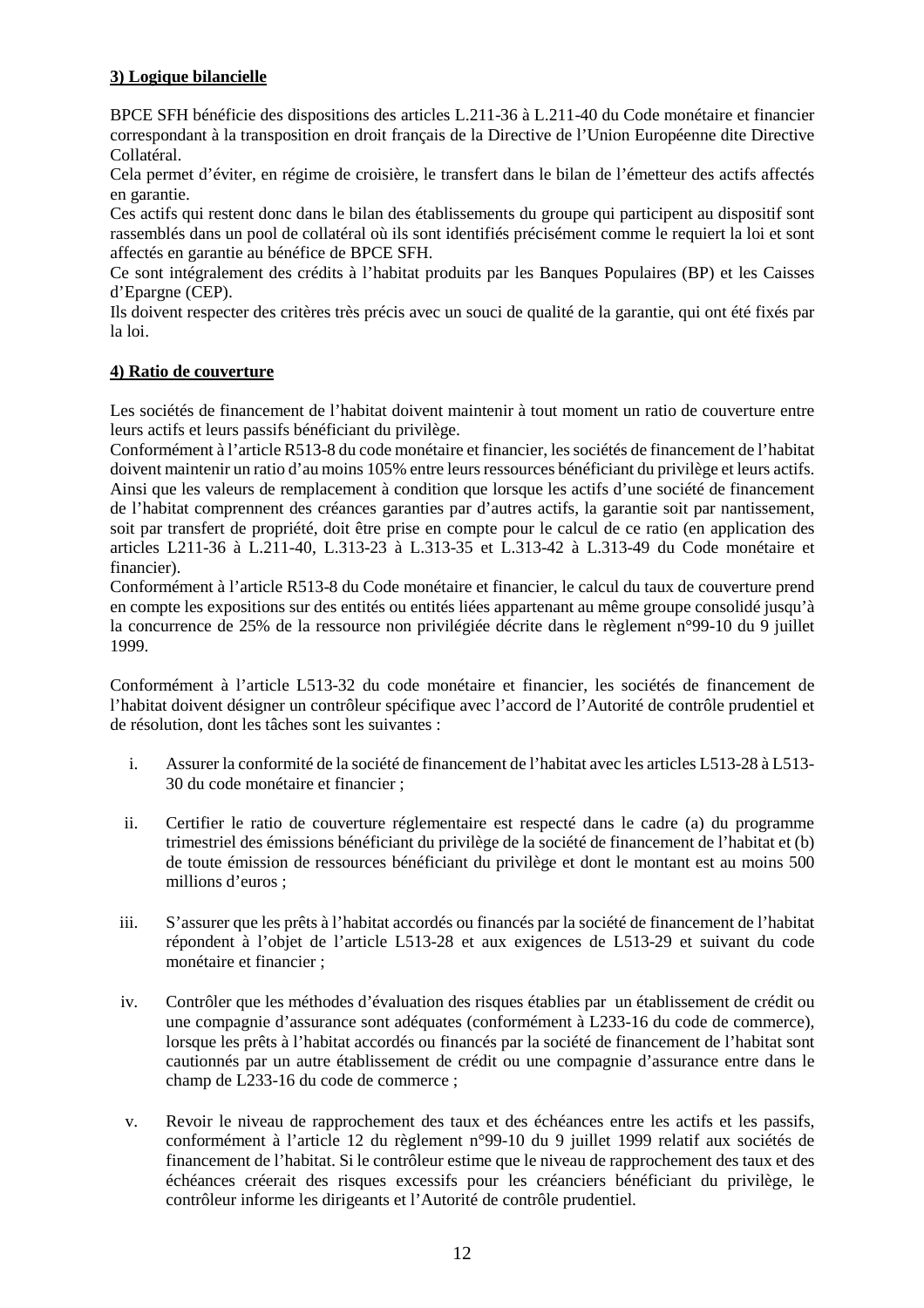Le contrôleur spécifique a accès à des informations permettant de vérifier la conformité de chaque émission avec le taux de couverture règlementaire. Ce taux est publié sur le site de l'Emetteur quatre fois par an et contrôlé trimestriellement par le responsable du traitement. L'Emetteur publie chaque trimestre sur son site internet son dernier ratio de couverture d'actif.

### **5) Activité réalisée au cours du premier semestre 2018**

| Numéro de la série | Montant<br>En euros | Date d'échéance |
|--------------------|---------------------|-----------------|
| 12                 | 685 000 000         | 20/03/2018      |
| 21                 | 1 430 000 000       | 28/02/2018      |
| 26                 | 25 000 000          | 02/02/2018      |
| 59                 | 40 000 000          | 19/02/2018      |

Quatre émissions sont arrivées à échéance au premier semestre 2018.

Le programme d'émission pour l'exercice 2018 avec un montant maximum d'émission de dettes privilégiées de 4 milliards d'euros a été approuvé par le Conseil d'administration lors de la séance du 14 décembre 2017.

Numéro de la série Montant Date d'échéance Durée de vie initiale (années) 109 30 000 000 26/01/2038 20 110 50 000 000 01/03/2038 20 111 1 000 000 000 02/09/2025 7,5 112 50 000 000 12/04/2038 20 113 25 000 000 12/04/2038 20 114 50 000 000 02/05/2038 20 115 25 000 000 20/04/2043 25 116 16 000 000 15/05/2028 10 117 50 000 000 14/06/2038 20

La société a réalisé les émissions suivantes au premier semestre 2018 :

1 296 000 000 10,3

Emissions du 1<sup>er</sup> semestre 2018 en k $\epsilon$ 

| Emissions publiques                 |              | 1 000 000 |
|-------------------------------------|--------------|-----------|
| Emissions privées de droit français |              | 230 000   |
| Emissions privées de droit allemand |              | 66 000    |
|                                     | <b>Total</b> | 1 296 000 |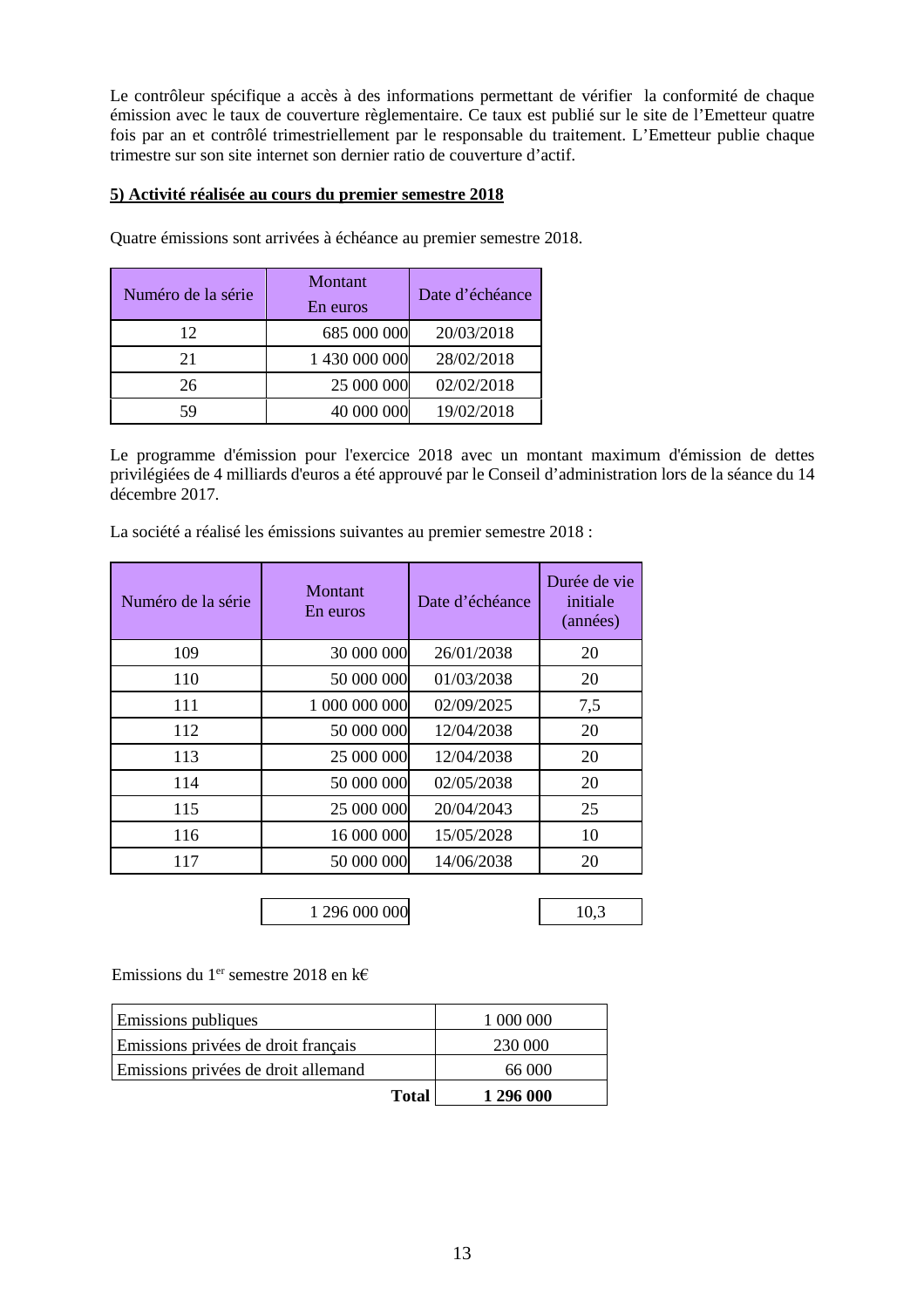Au 30 juin 2018, BPCE SFH a un total de 102 souches obligataires résiduelles représentant un encours de 22 118 k€ avec une durée de vie moyenne résiduelle de 5,88 ans. 

 $\overline{\phantom{0}}$ 

 $\overline{ }$ 

| Numéro de la série | Montant       | Date d'échéance | Durée de vie        |
|--------------------|---------------|-----------------|---------------------|
|                    | En euros      |                 | résiduelle (années) |
| 53                 | 8 000 000     | 20/12/2018      | 0,47                |
| 5                  | 950 000 000   | 20/02/2019      | 0,64                |
| 17                 | 25 000 000    | 20/07/2019      | 1,05                |
| 23                 | 1 000 000 000 | 29/11/2019      | 1,42                |
| 57                 | 1 900 000 000 | 30/01/2020      | 1,59                |
| 80                 | 500 000 000   | 28/07/2020      | 2,08                |
| 43                 | 1 445 000 000 | 17/09/2020      | 2,22                |
| 45                 | 40 000 000    | 30/09/2020      | 2,25                |
| 55                 | 20 000 000    | 28/01/2021      | 2,58                |
| 60                 | 25 000 000    | 15/04/2021      | 2,79                |
| 71                 | 75 000 000    | 12/09/2021      | 3,20                |
| $\overline{2}$     | 2 100 000 000 | 13/09/2021      | 3,21                |
| 3                  | 15 000 000    | 23/12/2021      | 3,48                |
| $\overline{4}$     | 12 500 000    | 29/12/2021      | 3,50                |
| 58                 | 5 000 000     | 04/02/2022      | 3,60                |
| 6                  | 1 450 000 000 | 23/03/2022      | 3,73                |
| 14                 | 34 000 000    | 20/06/2022      | 3,97                |
| 15                 | 40 000 000    | 22/06/2022      | 3,98                |
| 16                 | 10 000 000    | 11/07/2022      | 4,03                |
| 76                 | 800 000 000   | 11/10/2022      | 4,28                |
| 25                 | 15 000 000    | 27/12/2022      | 4,49                |
| 84                 | 1 000 000 000 | 10/02/2023      | 4,62                |
| 27                 | 25 000 000    | 15/02/2023      | 4,63                |
| 29                 | 5 000 000     | 22/02/2023      | 4,65                |
| 32                 | 35 000 000    | 17/04/2023      | 4,80                |
| 42                 | 25 000 000    | 05/09/2023      | 5,18                |
| 48                 | 1 150 000 000 | 29/11/2023      | 5,42                |
| 81                 | 10 000 000    | 22/01/2024      | 5,56                |
| $\overline{7}$     | 500 000 000   | 24/01/2024      | 5,57                |
| 99                 | 20 000 000    | 13/02/2024      | 5,62                |
| 98                 | 1 000 000 000 | 21/02/2024      | 5,65                |
| 13                 | 40 000 000    | 07/06/2024      | 5,94                |
| 67                 | 1 150 000 000 | 27/06/2024      | 5,99                |
| 20                 | 40 000 000    | 26/07/2024      | 6,07                |
| 24                 | 65 000 000    | 10/12/2024      | 6,45                |
| 28                 | 25 000 000    | 18/02/2025      | 6,64                |
| 74                 | 800 000 000   | 24/02/2025      | 6,66                |
| 79                 | 300 000 000   | 24/04/2025      | 6,82                |
| 72                 | 5 000 000     | 18/09/2026      | 8,22                |
| 35                 | 25 000 000    | 28/05/2027      | 8,91                |
| 107                | 1 000 000 000 | 13/04/2028      | 9,79                |
| 34                 | 30 000 000    | 22/05/2028      | 9,89                |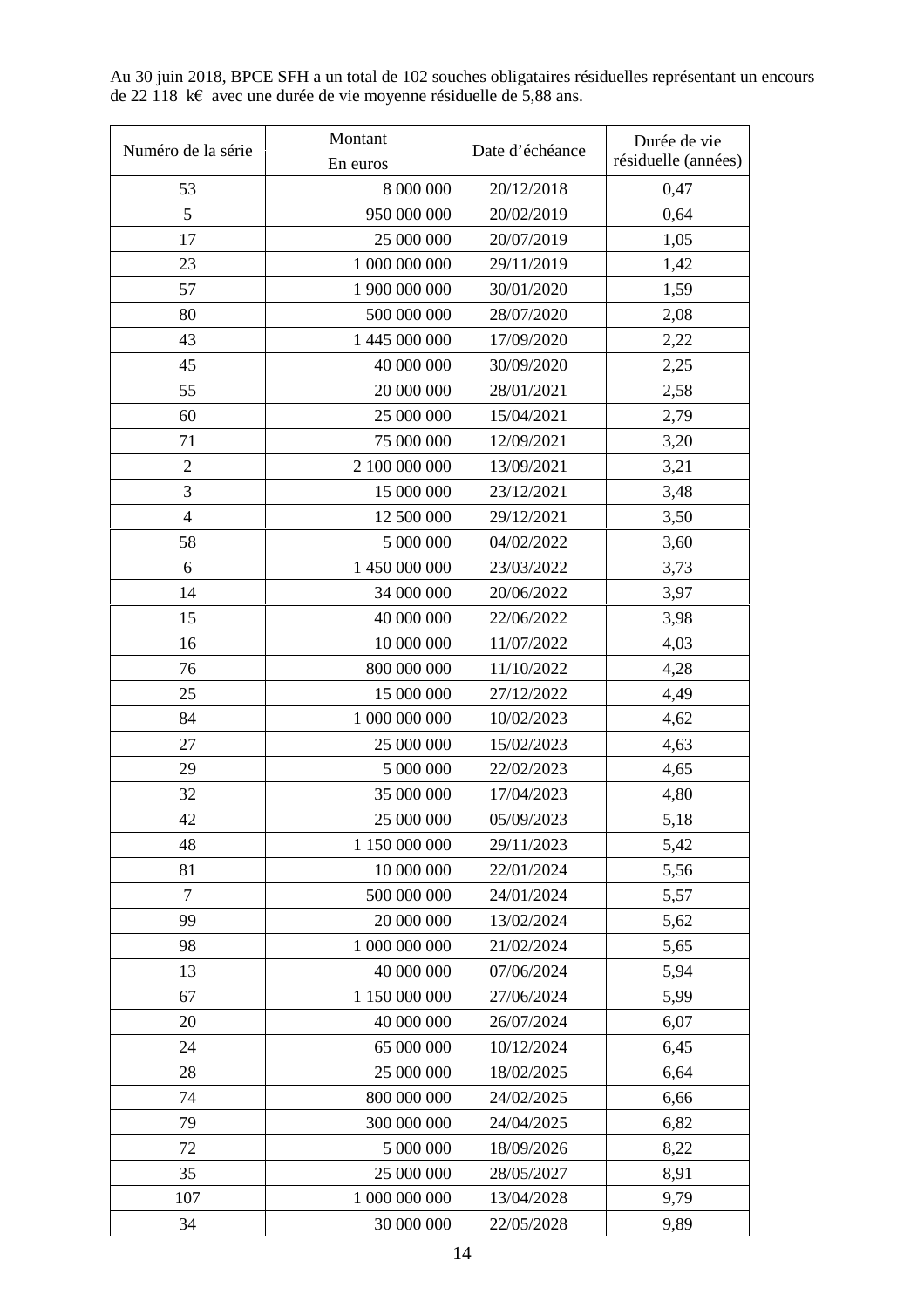| 36  | 51 000 000    | 29/05/2028 | 9,91  |
|-----|---------------|------------|-------|
| 37  | 25 000 000    | 12/06/2028 | 9,95  |
| 38  | 20 000 000    | 27/06/2028 | 9,99  |
| 39  | 130 000 000   | 28/06/2028 | 10,00 |
| 40  | 10 000 000    | 29/08/2028 | 10,17 |
| 41  | 20 000 000    | 29/08/2028 | 10,17 |
| 95  | 40 000 000    | 26/01/2029 | 10,58 |
| 62  | 10 000 000    | 21/05/2029 | 10,89 |
| 102 | 1 000 000 000 | 08/06/2029 | 10,94 |
| 68  | 5 000 000     | 11/07/2029 | 11,03 |
| 69  | 14 000 000    | 30/07/2029 | 11,08 |
| 70  | 10 000 000    | 27/08/2029 | 11,16 |
| 44  | 20 000 000    | 25/09/2029 | 11,24 |
| 49  | 9 000 000     | 29/11/2029 | 11,42 |
| 82  | 25 000 000    | 29/01/2031 | 12,58 |
| 83  | 20 000 000    | 10/02/2031 | 12,62 |
| 87  | 25 000 000    | 24/03/2031 | 12,73 |
| 92  | 420 000 000   | 30/06/2031 | 13,00 |
| 46  | 30 000 000    | 28/10/2033 | 15,33 |
| 47  | 20 000 000    | 14/11/2033 | 15,38 |
| 50  | 10 500 000    | 29/11/2033 | 15,42 |
| 54  | 25 000 000    | 30/01/2034 | 15,59 |
| 56  | 25 000 000    | 31/01/2034 | 15,59 |
| 63  | 62 000 000    | 30/05/2034 | 15,92 |
| 51  | 10 000 000    | 06/12/2034 | 16,44 |
| 77  | 5 000 000     | 27/02/2035 | 16,66 |
| 103 | 60 000 000    | 14/06/2035 | 16,96 |
| 52  | 20 000 000    | 17/12/2035 | 17,46 |
| 89  | 40 000 000    | 02/06/2036 | 17,92 |
| 93  | 25 000 000    | 25/07/2036 | 18,07 |
| 100 | 50 000 000    | 13/04/2037 | 18,79 |
| 101 | 50 000 000    | 05/05/2037 | 18,85 |
| 90  | 30 000 000    | 08/06/2037 | 18,94 |
| 104 | 104 000 000   | 30/06/2037 | 19,00 |
| 105 | 5 000 000     | 20/07/2037 | 19,06 |
| 106 | 25 000 000    | 12/10/2037 | 19,29 |
| 108 | 100 000 000   | 26/10/2037 | 19,32 |
| 86  | 80 000 000    | 22/03/2038 | 19,73 |
| 94  | 27 000 000    | 13/01/2039 | 20,54 |
| 88  | 65 000 000    | 30/03/2039 | 20,75 |
| 91  | 30 000 000    | 15/06/2039 | 20,96 |
| 73  | 10 000 000    | 17/10/2039 | 21,30 |
| 66  | 50 000 000    | 06/12/2039 | 21,43 |
| 64  | 50 000 000    | 26/03/2040 | 21,74 |
| 65  | 35 000 000    | 27/08/2040 | 22,16 |
| 61  | 40 000 000    | 26/11/2040 | 22,41 |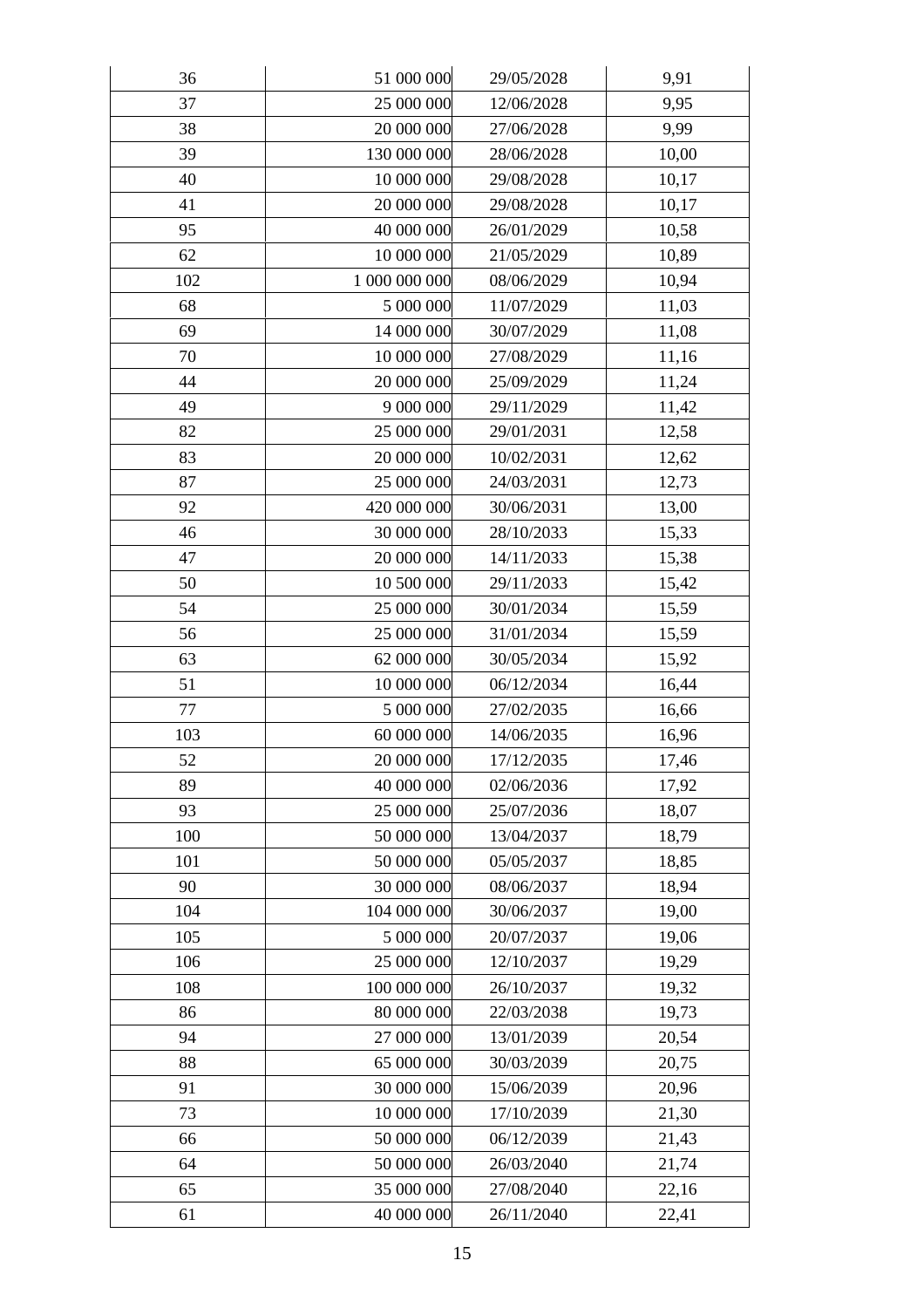| 22 118 000 000 |            | 5,88  |
|----------------|------------|-------|
|                |            |       |
| 50 000 000     | 14/06/2038 | 19,96 |
| 16 000 000     | 15/05/2028 | 9,88  |
| 25 000 000     | 20/04/2043 | 24,80 |
| 50 000 000     | 02/05/2038 | 19,84 |
| 25 000 000     | 12/04/2038 | 19,78 |
| 50 000 000     | 12/04/2038 | 19,78 |
| 1 000 000 000  | 02/09/2025 | 7,18  |
| 50 000 000     | 01/03/2038 | 19,67 |
| 30 000 000     | 26/01/2038 | 19,58 |
| 20 000 000     | 01/02/2047 | 28,59 |
| 10 000 000     | 13/03/2045 | 26,70 |
| 50 000 000     | 11/03/2042 | 23,70 |
| 50 000 000     | 13/02/2042 | 23,62 |
| 35 000 000     | 18/02/2041 | 22,64 |
|                |            |       |

Au 30 juin 2018, le collatéral mis en garantie par les BP et les CEP représentait 29 410 896 033,15 d'euros.

BPCE SFH devait rembourser 2 180 millions d'euros, du fait de la tombée des séries 12, 21, 26 et 59 en février et mars 2018. Conformément à la réglementation SFH, la structure doit disposer des fonds nécessaires 6 mois avant l'échéance.

Dans ce cadre, le 1<sup>er</sup> septembre 2017 BPCE SFH a emprunté 1 840 millions d'euros à BPCE sur 7 mois à OIS + 4,5 bps et prêté à BPCE 1 840 millions d'euros sur 3 mois à OIS -0,5 bps.

Ces opérations renouvelées mensuellement, ont été clôturées en mars 2018, et ont générées une charge de 607 milliers d'euros en 2018.

BPCE SFH est doté actuellement d'un capital de 600 millions d'euros. Son capital est détenu à hauteur de 100% par BPCE. Le capital a été investi :

- à hauteur de 200 millions d'euros par l'acquisition d'obligations foncières (notées AAA) émises par la Compagnie de Financement Foncier à 10 ans à compter du 22 juin 2012 à un taux d'intérêt de 3,25% (échéance 22 juin 2022),

à hauteur de 100 millions d'euros par l'acquisition d'obligations de financement de crédit de l'habitat (notées AAA) avec une surcote de 17,12 millions euros émis par CM-CIC Home Loan SFH à compter du 30 octobre 2013 à un taux d'intérêt de 4,375% (échéance 17 mars 2021),

à hauteur de 100 millions d'euros par l'acquisition d'un titre Crédit Mutuel - CIC en date du 03 décembre 2015 pour une échéance en avril 2026. Le titre verse un coupon annuel de 0,875% et a été souscrit avec une décote de 871 milliers d'euros.

Le titre d'investissement de la Compagnie de Financement Foncier de 195 millions d'euros est arrivé à échéance le 3 juin 2016. Les 195 millions d'euros n'ont pas été réinvestis.

Le Fonds de garantie des dépôts et de résolution (FGDR) a communiqué en mai 2018 à BPCE SFH l'appel de contribution 2018 au Fonds de Résolution Unique (FRU). Ces contributions correspondent :

- D'une part à une cotisation définitive (égale à 85 % du montant payé) enregistrée en charges. Cette charge, non déductible au plan fiscal, s'élève à 1 966 milliers d'euros.
- D'autre part à un dépôt de garantie (égal à 15 % du montant payé) enregistré à l'actif du bilan. Ce dépôt de garantie s'élève à 347 milliers d'euros.

BPCE SFH n'a pas de personnel. Sa gestion a été confiée aux services de BPCE dans le cadre d'une Convention d'externalisation et de mise à disposition de moyens conclue le 25 mars 2011.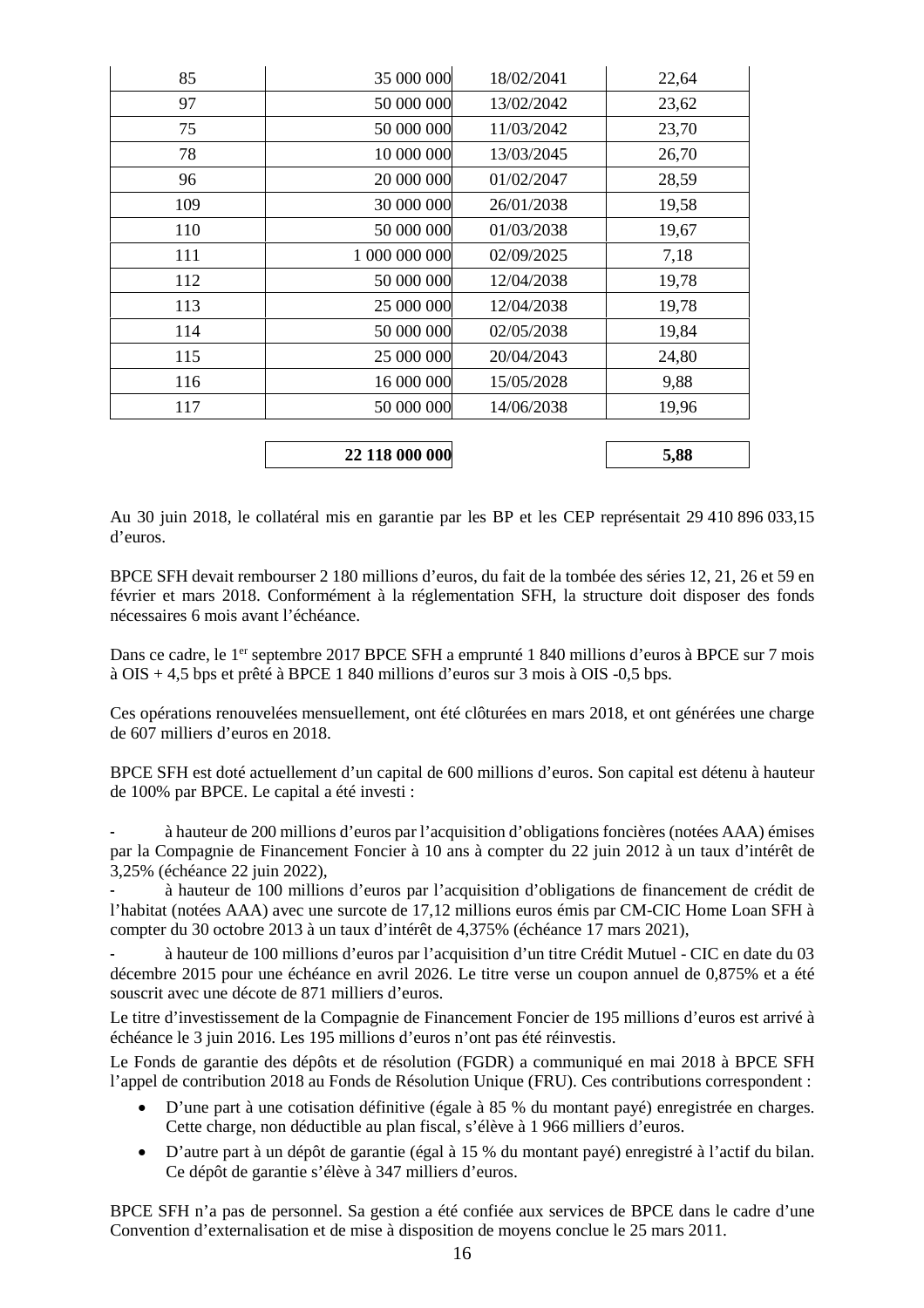Le programme d'émission pour l'exercice 2018 avec un montant maximum d'émission de dettes privilégiées de 4 milliards d'euros a été approuvé par le Conseil d'administration lors de la séance du 14 décembre 2017.

### **6) Vie Sociale**

L'assemblée générale ordinaire du 30 Mai 2018 a décidé le paiement d'un dividende unitaire de 0,0049 euro par action. BPCE SFH a ainsi versé à son actionnaire BPCE 2 942 milliers d'euros le 31 mai 2018.

## **EVENEMENTS INTERVENUS DEPUIS LA CLOTURE DE L'EXERCICE**

Il n'y a pas d'évènement particulier à signaler. L'activité d'émission s'est poursuivie au premier semestre 2018.

### **ACTIVITES EN MATIERE DE RECHERCHE ET DE DEVELOPPEMENT**

Eu égard à l'article L.232-1 du Code de commerce, nous vous informons que la Société n'a effectué aucune activité de recherche et de développement.

### **EXAMPLE DIFFICULTES RENCONTREES**

Aucune difficulté particulière n'est à signaler.

### **EVOLUTION PREVISIBLE DE LA SITUATION DE LA SOCIETE ET PERSPECTIVES D'AVENIR**

La société, qui est gérée par les équipes de BPCE et constitue l'un des principaux véhicules de refinancement à moyen-long terme du Groupe BPCE, va poursuivre en 2018 son activité d'émetteur d'obligations de financement de l'habitat en fonction des conditions de marché et des besoins de refinancement moyen-long terme des Banques Populaires et des Caisses d'Epargne.

Les obligations de financement à l'habitat sont toujours l'instrument permettant de se refinancer au meilleur coût.

Entre le 30 juin et le 28 aout 2018, les émissions suivantes ont été réalisées :

| Numéro de la série | Montant<br>Date d'échéance<br>En euros |            | Durée de vie<br>initiale<br>(années) |
|--------------------|----------------------------------------|------------|--------------------------------------|
| 118                | 10 000 000                             | 12/07/2033 | 15                                   |
| 119                | 25 000 000                             | 02/08/2038 | 20                                   |
| חרו                | 10 000 000                             | 31/08/2041 | 23                                   |

| 45 000 000 | u |
|------------|---|
|            |   |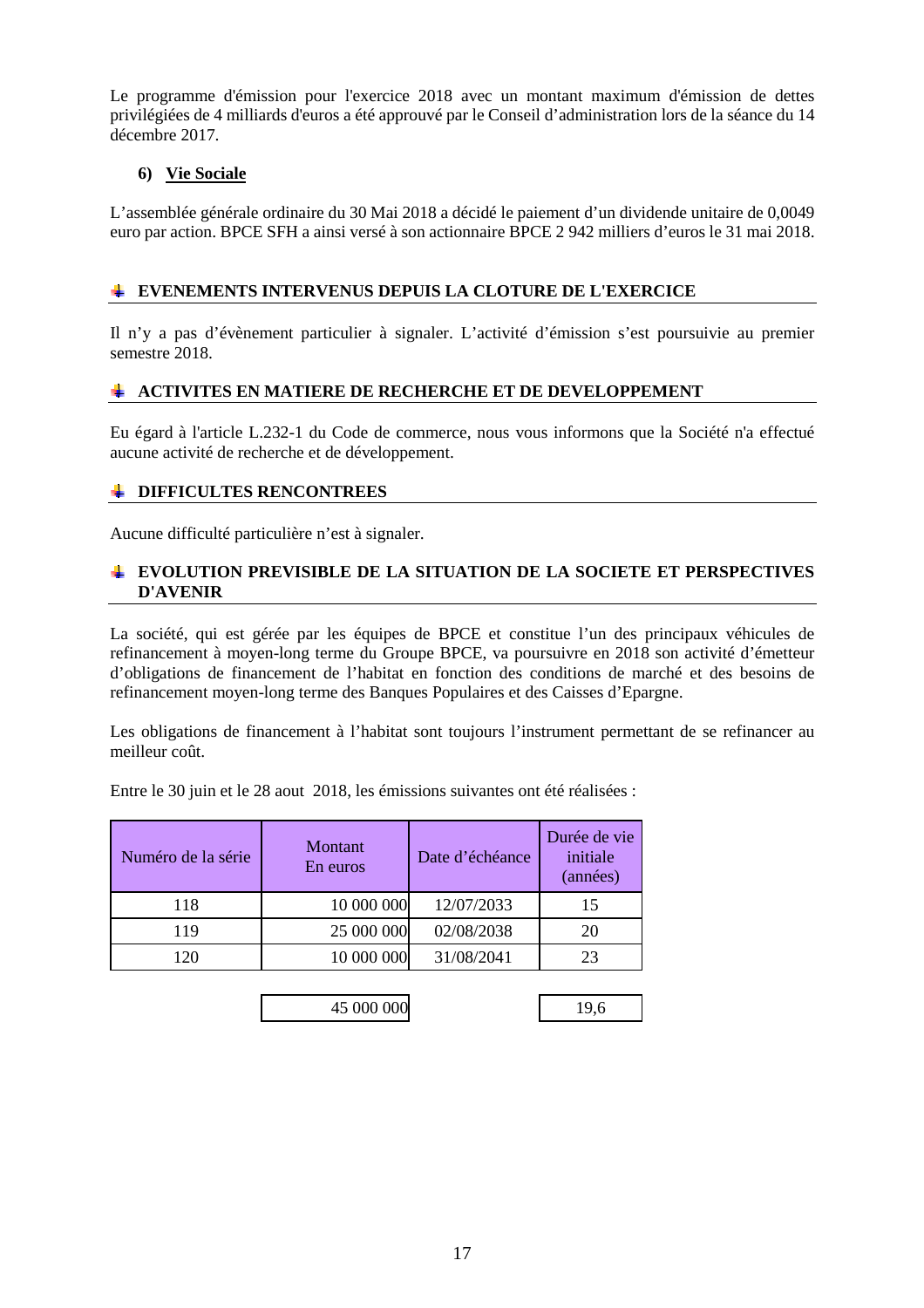### **FILIALES ET PARTICIPATIONS**

La Société ne détient aucune participation.

### **INFORMATION SUR LES LITIGES**

Aucun litige n'est en cours.

### **ANALYSE DE L'EVOLUTION DES AFFAIRES, DES RESULTATS ET DE LA SITUATION FINANCIERE**

a) Résultat

### **Produit net bancaire**

Le PNB de BPCE SFH comporte 4 principaux éléments :

- la marge de fonctionnement ;

- les frais directement liés aux émissions qui viennent s'imputer sur le PNB ;

- la rémunération du placement des capitaux propres ;

- la rémunération de la trésorerie résiduelle sur le compte courant.

| PNB au S1 2018 de BPCE SFH                                                |                      |  |  |  |
|---------------------------------------------------------------------------|----------------------|--|--|--|
| Marge de fonctionnement                                                   | 1,2 millions d'euros |  |  |  |
| Rémunération du placement des capitaux propres                            | 4,7 millions d'euros |  |  |  |
| Charge de refinancement à court terme                                     | -0,6 million d'euros |  |  |  |
| Frais directement liés aux émissions qui viennent<br>s'imputer sur le PNB | -0,5 million d'euros |  |  |  |
| Rémunération compte courant                                               | -0,6 million d'euros |  |  |  |
| <b>PNB</b> total                                                          | 4,2 millions d'euros |  |  |  |

Le PNB de 4,2 millions d'euros au 1<sup>er</sup> semestre 2018 est en baisse par rapport au 1<sup>er</sup> semestre 2017 (PNB de 4,4 millions d'euros).

Les postes de frais directement liés aux émissions sont par ordre décroissant :

| - agences de notation et autres     | 283 k $\epsilon$ |
|-------------------------------------|------------------|
| - contrôleur spécifique             | 150 k $\epsilon$ |
| - avocats/juridique                 | 5 k $\epsilon$   |
| - commissaires aux comptes          | 26 k $\epsilon$  |
| - AMF                               | 16 k $\epsilon$  |
| Soit un total de 480 k $\epsilon$ . |                  |

### **Charges d'exploitation**

Les charges d'exploitation s'élèvent à 2,7 millions d'euros contre 2,6 millions d'euros au premier semestre 2017.

Les principaux postes de charges d'exploitation au premier semestre 2018 sont :

- 
- 
- refacturation des prestations d'i-BP via BPCE 80 k€ (contre 69 k€ au 1<sup>er</sup> semestre 2017)
- 
- refacturation des prestations de BPCE 462 k€ (contre 632 k€ au 1<sup>er</sup> semestre 2017) - contribution définitive au FRU  $1\,966 \,\mathrm{ke}$  (contre 1 675 k€ au 1<sup>er</sup> semestre 2017) - impôts, taxes 203 k€ (contre 190 k€ au 1<sup>er</sup> semestre 2017)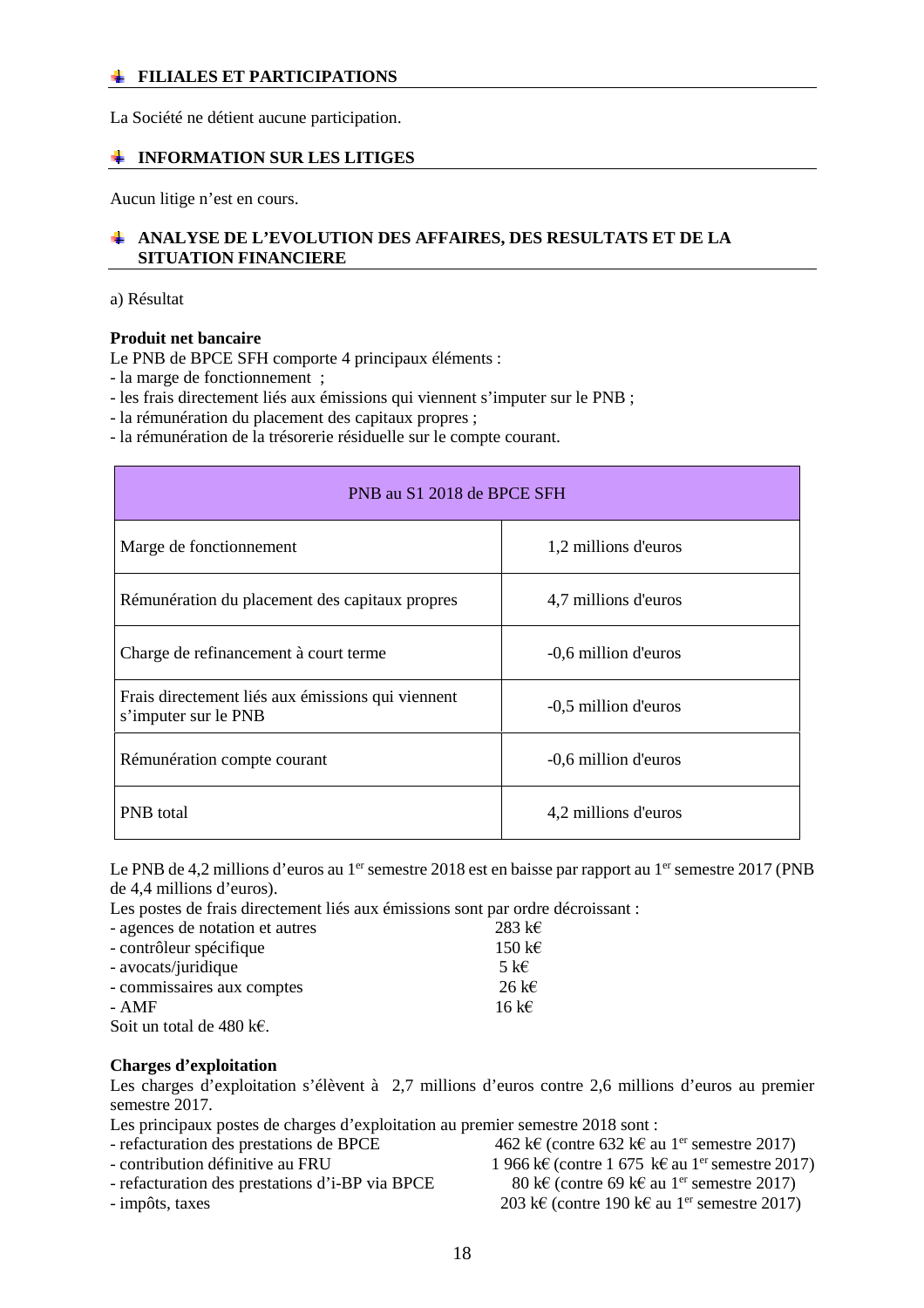### **Marge de fonctionnement**

Les opérations de refinancement, c'est-à-dire les opérations d'emprunt obligataire (par l'émission d'obligations de financement de l'habitat) et de prêt aux établissements bénéficiaires (les Banques Populaires et les Caisses d'Epargne participantes ainsi que BPCE) permettent de générer des produits via une marge de fonctionnement appliquée au taux d'intérêt des prêts par rapport au taux d'intérêt des emprunts obligataires correspondants. Cette marge, qu'il est convenu de revoir tous les ans, a été fixée par le Conseil d'administration à :

- 0,025 % de taux d'intérêt pour la période du 1er mai 2011 au 30 avril 2012,

- 0,005 % de taux d'intérêt pour la période du 1er mai 2012 au 30 avril 2014,

- 0,006% de taux d'intérêt à compter du 1<sup>er</sup> mai 2014 maintenu pour la période du 1<sup>er</sup> mai 2015 au 30 avril 2016,

- 0,01% de taux d'intérêt pour la période du 1er mai 2016 au 30 avril 2018.

Au titre du premier semestre 2018, cette marge de fonctionnement représente des produits d'intérêts d'environ 1,2 million d'euros.

Le Conseil d'administration a décidé de maintenir le taux de marge de fonctionnement pour les émissions réalisées au cours de la période du 1<sup>er</sup> mai 2018 au 30 avril 2019 à 0,01% de taux d'intérêt (1 point de base).

### **Résultat net**

Après prise en compte des charges d'exploitation, la société a dégagé un résultat brut d'exploitation de 1,5 millions d'euros, contre 1,7 millions d'euros au premier semestre 2017.

Après déduction de l'impôt sur les bénéfices de (1,2) millions d'euros, le résultat net du premier semestre 2018 s'élève à 318 572,58 euros, contre 607 663,73 euros au premier semestre 2017.

### b) Situation financière

Il est rappelé que la société n'est plus tenue par l'Autorité de Contrôle Prudentiel et de Résolution (ACPR) de respecter un ratio de solvabilité sur base individuelle, cette nouvelle disposition ayant été confirmée par un courrier du 1<sup>er</sup> aout 2014.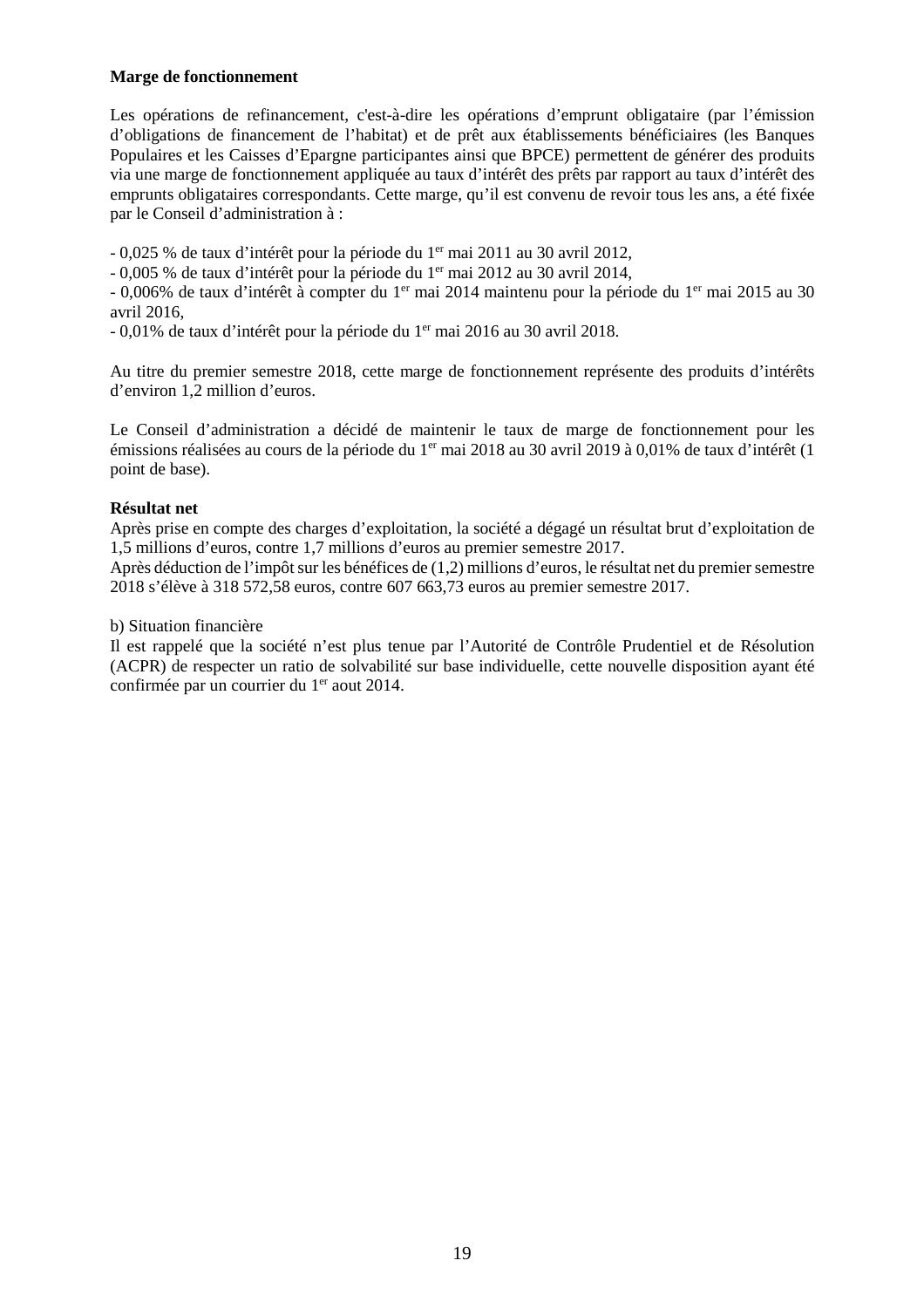## **PRESENTATION DES COMPTES SEMESTRIELS**

Les comptes individuels semestriels de BPCE sont établis et présentés conformément aux règles définies par BPCE dans le respect du règlement n° 2014-07 de l'Autorité des normes comptables (ANC).

Aucun changement de méthodes comptables n'a affecté les comptes au 30 juin 2018.

Les textes adoptés par l'Autorité des normes comptables et d'application obligatoire au 30 juin 2018 n'ont pas d'impact significatif sur les comptes individuels de l'établissement.

BPCE SFH n'anticipe pas l'application des textes adoptés par l'Autorité des normes comptables lorsqu'elle est optionnelle, sauf mention spécifique.

Les comptes de l'exercice sont présentés au format des établissements de crédit. Les conventions comptables générales ont été appliquées dans le respect du principe de prudence, conformément aux hypothèses de base :

- Continuité de l'exploitation,
- Permanence des méthodes comptables d'un exercice à l'autre,
- Indépendance des exercices,

et conformément aux règles générales d'établissement et de présentation des comptes annuels.

Le résultat du premier semestre 2018 fait apparaître un bénéfice de 318 572,98 euros.

### **COMPTES CONSOLIDES**

Il vous est rappelé que les comptes individuels de BPCE SFH sont intégrés dans les comptes consolidés de BPCE en application du règlement n°99-07 du Comité de la Règlementation Comptable.

### **DEPENSES SOMPTUAIRES ET CHARGES NON DEDUCTIBLES FISCALEMENT**

Conformément aux dispositions des articles 223 quater et 223 quinquies et 39-4 du Code général des impôts, nous vous précisons que les comptes du semestre écoulé ne prennent pas en charge de dépenses non déductibles du résultat fiscal.

### **FACTEURS DE RISQUES**

Cette partie du rapport de gestion décrit la nature des risques auxquels la société est confrontée et les dispositifs mis en œuvre pour les gérer.

### 1) **Définitions et objectifs du contrôle interne de la Société**

Le contrôle interne mis en place par la Société consiste en un ensemble de moyens, de comportements, de procédures et d'actions adaptés aux caractéristiques de la Société et à son objet social. Il vise à prévenir et détecter les erreurs et les fraudes et permet d'identifier les textes légaux et réglementaires applicables aux activités de la Société et de s'assurer que celle-ci les respectent.

### 2) **Acteurs et dispositif du contrôle interne**

BPCE SFH a mis en place un dispositif de contrôle interne tenant compte de sa forme juridique, et de l'absence de moyens propres. Dans le cadre de la convention d'externalisation et de mise à disposition de moyens, BPCE s'est engagée à mettre à la disposition de BPCE SFH les moyens humains et techniques nécessaires à la réalisation de la supervision comptable de BPCE SFH, notamment en matière de reporting réglementaire et le contrôle des risques, le contrôle de conformité, les contrôles permanent et périodique et la lutte contre le blanchiment.

Les contrôles de premier niveau sont assurés par tous les collaborateurs de BPCE agissant pour le compte de BPCE SFH dans le cadre de la prise en charge des traitements comptables, administratifs, réglementaires et informatiques. Ils peuvent être réalisés de manière automatique lorsqu'ils sont intégrés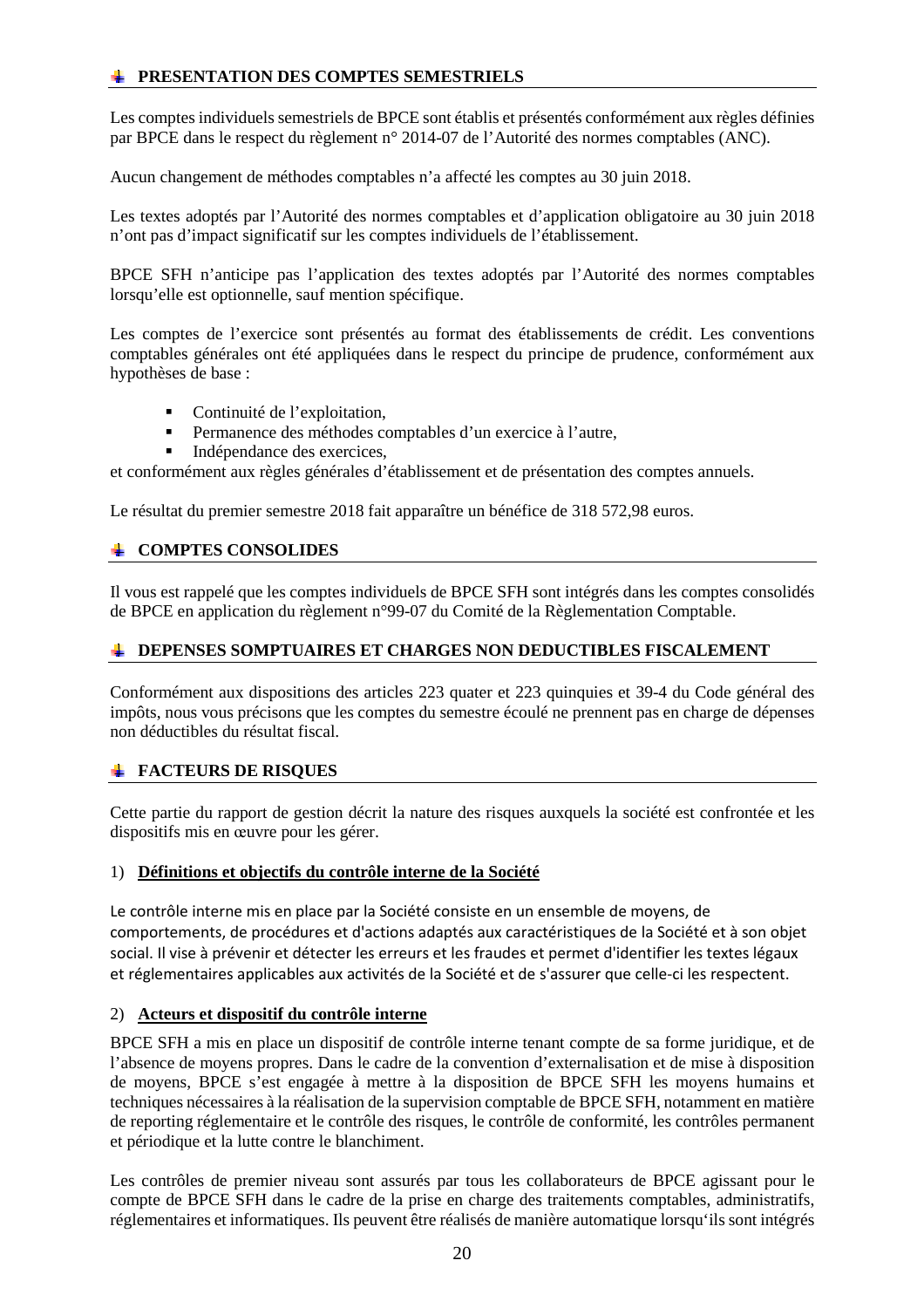dans les processus informatiques. Ils contribuent à fournir des informations à destination du contrôle interne.

Le Comité de Coordination du Contrôle Interne (CCCI) de BPCE SFH s'est réuni deux fois en 2017, le 22 mars et le 8 décembre. Réunissant les représentants des fonctions de contrôle permanent et périodique de la Société, il a notamment permis un échange sur la réalisation des contrôles en 2016 et les adaptations à apporter au plan de contrôles, ainsi que sur les évolutions réglementaires récentes ou à venir.

### 3) **Contrôle des risques**

Depuis la création de la société en 2011, la Direction des Risques, de la Conformité et des Contrôles Permanents (DRCCP) met en œuvre un plan de contrôle permanent de second niveau.

### *RISQUE DE CRÉDIT*

Le risque de crédit est le risque de perte financière que peut entraîner l'incapacité d'une contrepartie, à honorer ses obligations contractuelles. Pour BPCE SFH, ce risque de contrepartie est porté sur des personnes physiques, les actifs composant le pool de collatéral étant intégralement composés de prêts immobiliers aux particuliers. Des pertes, sur ce portefeuille de prêts immobiliers aux particuliers apportés en garantie, pourraient être observées en cas de défaillances des emprunteurs conjuguées à une baisse de la valeur des biens immobiliers apportés en garantie. Afin de réduire ce risque, BPCE SFH obéit à des règles strictes de sélection de ces actifs en s'assurant notamment de la qualité de crédit de ces contreparties et de la présence de garanties.

Conformément aux exigences réglementaires, la surveillance des risques de crédit est confiée à la Direction des Risques, de la Conformité et des Contrôles Permanents (DRCCP) de BPCE.

En mode de fonctionnement normal du programme d'émission d'Obligations de Financement de l'habitat c'est-à-dire tant que les prêts affectés en garantie restent au bilan des entités qui les ont produits, ce risque de contrepartie est limité à un risque sur BPCE. En cas de réalisation par la Société de sa garantie sur les prêts et de transfert au bilan de la Société de ces prêts, la DRCCP assure une surveillance effective du risque de crédit du portefeuille de prêts à l'habitat, selon les normes applicables dans le Groupe BPCE.

La DRCCP est aussi en charge de la fixation, la revue annuelle et le suivi des limites encadrant le risque de contrepartie auquel BPCE SFH peut être exposé dans le cadre du placement de ses fonds propres. La DRCCP s'appuie sur un corpus de procédures pour réaliser ses différents contrôles.

### *RISQUES DE MARCHÉ*

Risque de perte de valeur d'instruments financiers, résultant des variations de paramètres de marché, de la volatilité de ces paramètres et des corrélations entre ces paramètres. Les paramètres concernés sont notamment les taux de change, les taux d'intérêt, ainsi que les prix des titres (actions, obligations) et des matières premières, des dérivés et de tous autres actifs.

La Société n'est pas autorisée à prendre des risques de marché. La DRCCP est en charge de cette surveillance, en contrôle de deuxième niveau.

### *RISQUES OPÉRATIONNELS*

Le risque opérationnel se définit comme le risque de pertes découlant d'une inadéquation ou d'une défaillance des processus, du personnel et des systèmes internes ou d'événements extérieurs, y compris le risque juridique. Le risque opérationnel inclut notamment les risques liés à des événements de faible probabilité d'occurrence mais à fort impact, les risques de fraude interne et externe susvisé, et les risques liés au modèle.

Le dispositif risques opérationnels de BPCE SFH s'insère dans le dispositif global mis en place par BPCE SA. Les plans d'actions relatifs aux risques à piloter font l'objet d'un suivi formalisé. L'actualisation des cotations de la cartographie respecte le calendrier défini par la DRCCP. Ces travaux s'inscrivent dans le cadre du plan de contrôles permanents de la structure. Le pilotage et la gestion du dispositif risques opérationnels ont été confiés au Département Conformité Sécurité et Risques Opérationnels de BPCE SA. Celui-ci est encadré par une politique risques opérationnels qui a été validé en Comité Risques et Conformité.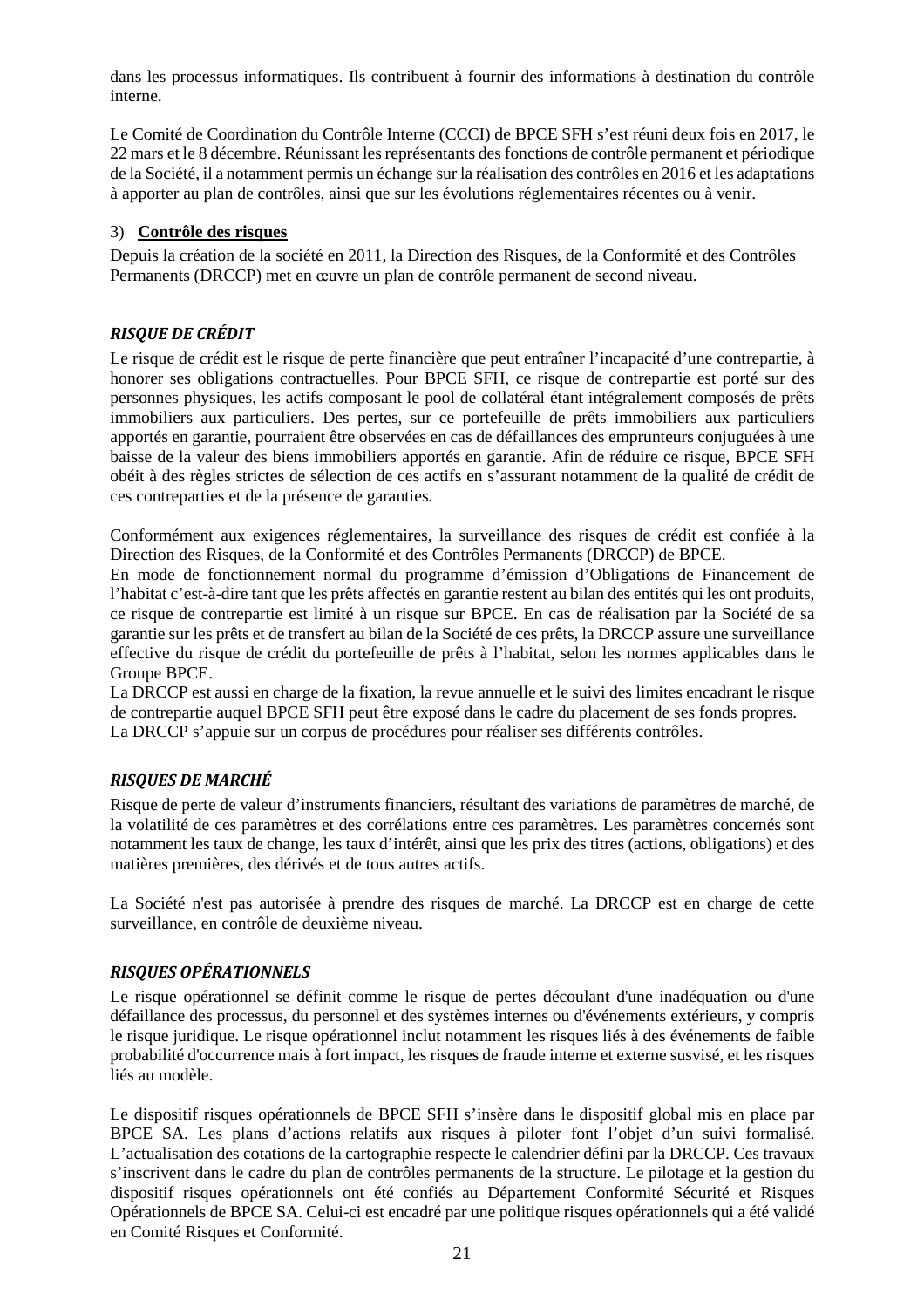# *RISQUES DE GESTION ACTIF PASSIF*

Le risque de liquidité est le risque pour une entité de ne pas pouvoir faire face à ses engagements ou de ne pas pouvoir dénouer ou compenser une position en raison de la situation du marché dans un délai déterminé et à un coût raisonnable.

Le risque de taux d'intérêt global est le risque de subir une perte soit en capital (risque de valeur) soit en termes de revenus (risque sur la marge nette d'intérêts) en raison d'une évolution défavorable des taux d'intérêt.

Le risque de change global est le risque d'une perte constatée ou latente liée à une évolution défavorable des cours de change de devises.

Conformément aux exigences réglementaires, la surveillance et la gestion des risques ALM (risques de liquidité, de taux d'intérêt global et de change) est confiée au Département Gestion Actif Passif de la direction Finances Groupe de BPCE.

En mode de fonctionnement normal du programme d'émission d'Obligations de Financement de l'Habitat (OH) (c'est-à-dire tant que les prêts affectés en garantie restent au bilan des entités qui les ont produits), il n'y a pas de risques ALM car il y a adossement complet, en matière de risque de liquidité, de taux d'intérêt global et de change, entre les obligations émises par BPCE SFH et les prêts octroyés.

En cas de réalisation par BPCE SFH de sa garantie sur les prêts et de transfert à son bilan de ces prêts, le Département Gestion Actif Passif de BPCE devra assurer une surveillance effective des risques de gestion actif passif de BPCE ainsi que la mise en œuvre de la politique de couverture prévue contractuellement, sous le contrôle de la DRCCP .

En 2017, l'adossement était complet en matière de risques de gestion actif-passif.

Au cours de l'exercice, la DRCCP a notamment mené des travaux de :

- Contrôle de cohérence du reporting de suivi du collatéral produit par le département Gestion Actif Passif de BPCE ;
- Contrôle de non-double mobilisation via le portail « refinancement » ;
- Contrôle des gaps de liquidité et de taux, le rapport I-07 sur la qualité des actifs financés, rapport I-16, rapport I-17 ainsi que les attestations d'émission.

### *RISQUES DE RÈGLEMENT*

Le risque de règlement est le risque que les opérations sur instruments financiers ne soient pas dénouées à la date de livraison prévue.

BPCE SFH est peu exposée à ces risques de par son activité. Cependant, ces risques de règlement pourraient se présenter lors des émissions obligataires. Ils seront maîtrisés notamment par un choix sélectif des intervenants de marché pour ces opérations, effectué par le Front Office confié aux services compétents de BPCE, avec consultation de la DRCCP si nécessaire.

La Direction Finances Groupe de BPCE met en place un dispositif de contrôle de ces risques de règlement.

### *RISQUES D'INTERMÉDIATION*

Le risque d'intermédiation est le risque de défaillance d'un donneur d'ordres ou d'une contrepartie à l'occasion d'une transaction sur instruments financiers dans laquelle l'entreprise assujettie apporte sa garantie de bonne fin.

BPCE SFH est peu exposée à ces risques en raison de son activité. Ils pourraient cependant se présenter lors des émissions obligataires. Ces risques seront maîtrisés notamment par un choix très soigneux des intervenants de marché pour ces opérations, effectué par le Front Office confié aux services compétents de BPCE, avec consultation systématique de la DRCCP.

### 4) **Risques liés à la dépendance avec les autres entités du Groupe BPCE**

BPCE SFH est une filiale de BPCE, l'organe central du Groupe BPCE, qui est le groupe constitué par les membres du réseau Banques Populaire, tel que défini par l'article L512-11 du Code monétaire et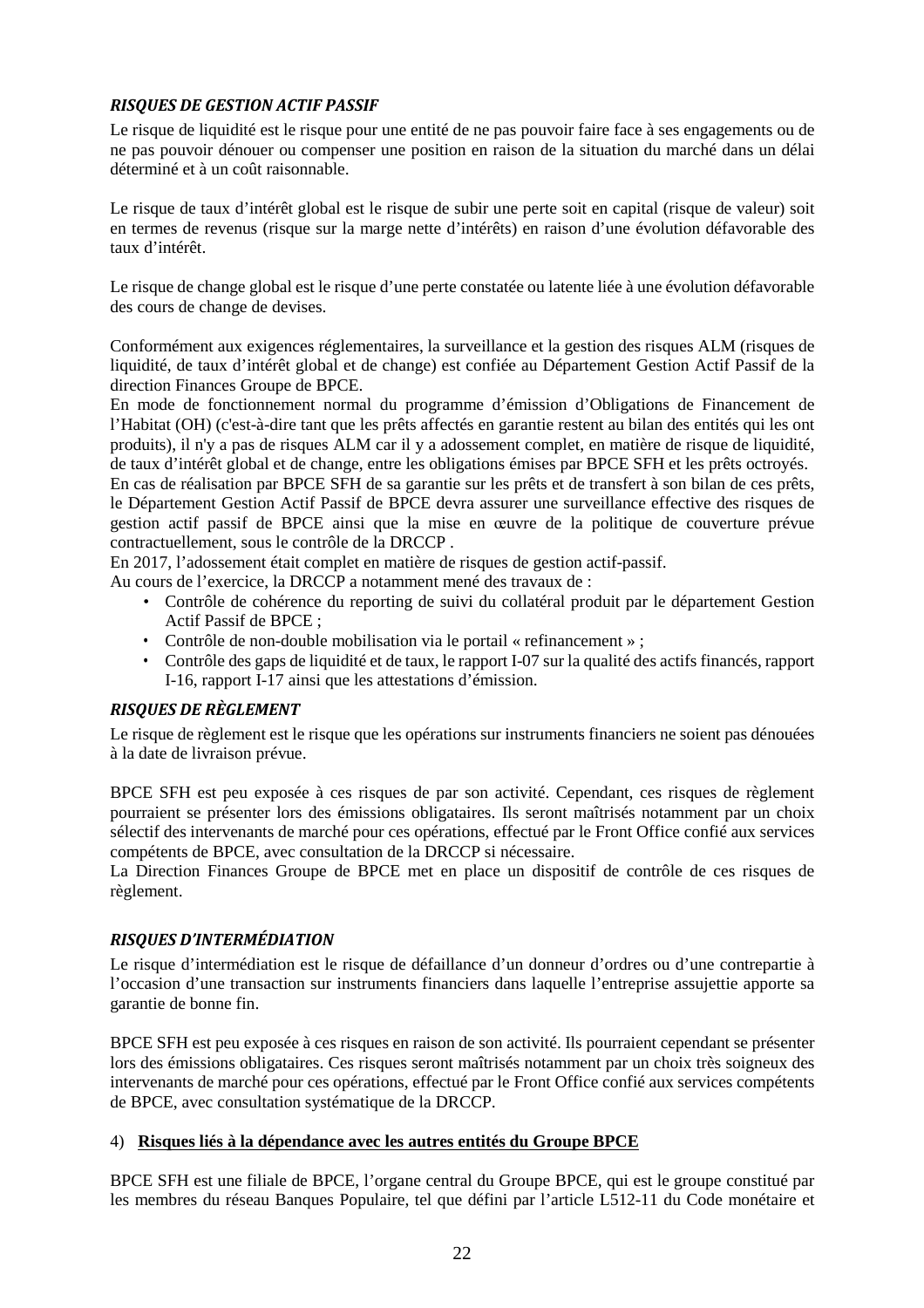financier et du réseau Caisse d'Epargne tel que défini par l'article L512-86 du Code monétaire et financier. Ainsi, BPCE SFH est dépendant à l'égard d'autres entités du Groupe BPCE.

BPCE SFH est dépendant de tiers ayant accepté de fournir des services à l'Emetteur. En particulier, BPCE SFH dépend de BPCE pour :

- La gestion et le recouvrement en application de l'article L513-15 du Code monétaire et financier, conformément au contrat de gestion et de recouvrement (*Management and Recovery Agreement*) ;
- Fournir à l'Emetteur certains services en relation avec l'administration, la logistique, la fiscalité, le traitement comptable et prudentiel, le contrôle interne et l'assistance juridique de l'Emetteur, conformément au contrat de services administratifs (Administrative Services Agreement) ;
- La création et le contrôle des prêts immobiliers remis en garantie ;
- L'ouverture et le fonctionnement de certains comptes bancaires.

BPCE SFH est également dépendant de BPCE, des membres du réseau Banques Populaires et des membres du réseau Caisses d'Epargne en tant qu'emprunteurs au titre des Prêts octroyés par l'Emetteur et en tant que garants (à l'exception de BPCE) conformément au Crédit (Credit Facility and Collateral Framework Agreements).

### 5) **Risques législatifs et réglementaires**

Les sociétés de financement de l'habitat (SFH) sont assujettis à l'instruction ACPR 2016-I09 leur imposant d'envoyer sur base trimestrielle les informations sur :

- Le respect du calcul du ratio de couverture mentionné à l'article L.513-12 du CMF disposant que les SFH doivent maintenir un ratio d'au moins 105% entre leurs ressources bénéficiant du privilège et leurs actifs.
- Le respect des limites relatives à la composition des actifs
- Le respect du calcul des montants éligibles au refinancement par des ressources privilégiées.

Elles sont également assujetties à l'instruction ACPR 2011-I-07 relative à la qualité des actifs. Les sociétés doivent faire parvenir une fois par an à l'ACPR un rapport détaillant des éléments qualitatifs sur les prêts garantis, l'exposition sur des personnes publiques le cas échéant, les organismes de titrisation et entités similaires, le cas échéant, les valeurs de remplacement, les remboursements anticipés, le risque de taux et la couverture des besoins de liquidité à 180 jours. Ceci en application de l'article 13 du règlement n°99-10 du CRBF.

Enfin, les SFH doivent :

- Couvrir à tout moment leurs besoins de trésorerie à 180 jours mentionnés à l'article R.513-7 du Code Monétaire et Financier.
- Maintenir un écart de durée de vie moyenne entre les actifs et passifs considérés à l'article 12 du règlement CRBF n°99-10 inférieur à 18 mois
- Assurer, conformément au même article 12 du CRBF n°99-10, un niveau de couverture suffisant des ressources privilégiées jusqu'à leur échéance au regard du gisement d'actifs éligibles disponibles et de prévisions de nouvelle production.

L'instruction ACPR 2014-I-17 détaille les informations à faire parvenir à l'ACPR au titre du respect de ces éléments.

Le respect de ces obligations règlementaires, applicables à toutes les SFH, est indispensable au bon fonctionnement de la société.

### 6) **Conséquences liées à la mise en résolution du Groupe BPCE**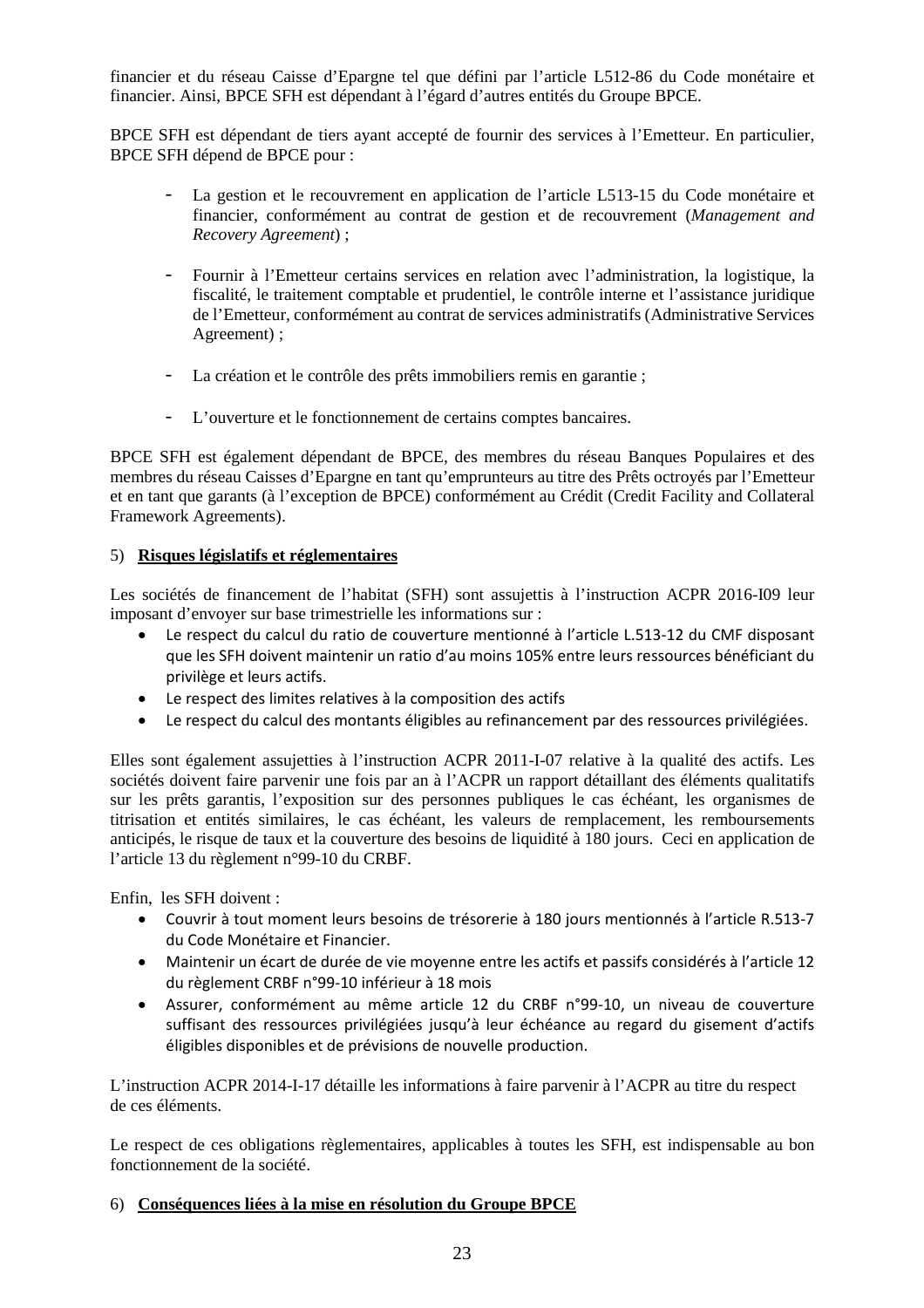En cas de mise en résolution du groupe BPCE, les obligations émises par BPCE SFH sont exclues du mécanisme de bail-in, conformément à l'article 44 de la Directive européenne 2014/59/UE établissant un cadre pour le redressement et la résolution des établissements de crédit et des entreprises d'investissement. En effet, l'article 44-2-b relatif au champ d'application de l'instrument de renflouement interne exclut les obligations garanties.

### 7) **Conséquences de la dégradation éventuelle des notes attribuées à BPCE par les agences de notation**

La documentation contractuelle de BPCE SFH comporte plusieurs « rating triggers » liés à la notation de BPCE en tant que sponsor de BPCE SFH et organe central du Groupe BPCE. Cela implique que le passage en dessous de certains niveaux de notes attribuées par les agences de notation Moody's et Standard & Poor's aurait des impacts notamment en termes de constitution de réserves de liquidité.

L'évaluation de l'impact en liquidité du déclenchement éventuel de ces rating triggers pour le Groupe BPCE et notamment pour BPCE est réalisée périodiquement et transmise au Département Gestion Actif Passif de BPCE ; elle fait l'objet de reportings à l'Autorité de Contrôle Prudentiel et de Résolutions.

### 8) **Contrôle de conformité et contrôles permanent et périodique**

La Société a mis en place un système de contrôle de conformité, de contrôle permanent et de contrôle périodique, au sens de l'arrêté du 3 novembre 2014 relatif au contrôle interne, qui prend en considération sa forme sociale en tant que société anonyme à Conseil d'administration, ainsi que le fait que ses statuts et ses divers engagements contractuels dans le cadre du programme d'émission d'Obligations de Financement de l'Habitat (OH), interdisent à la Société d'avoir des moyens, matériels et humains, qui lui soient propres.

# **CONTRÔLE DE CONFORMITÉ**

Conformément aux dispositions de l'article 28 de l'arrêté du 3 novembre 2014 relatif au contrôle interne, le contrôle de la conformité des activités de la Société est assuré par le responsable du département Conformité Sécurité et Risques Opérationnels de BPCE sous la responsabilité du Directeur Adjoint, Secrétaire Général de la Direction des Risques, de la Conformité et des Contrôles Permanents Groupe, dont le nom a été et, en cas de changement, sera communiqué à l'Autorité de Contrôle Prudentiel et de Résolution (ACPR).

Le responsable du contrôle de conformité de la Société informe le Comité des Risques de la Société des conclusions de ses missions.

Le dispositif de contrôle de Conformité se réfère à la « Charte des Risques, de la Conformité, et des contrôles permanents » validée par le comité de coordination du contrôle interne du Groupe en date du 29 mars 2017.

BPCE SFH a confié à BPCE la réalisation des contrôles permanents de deuxième niveau de conformité de ses activités aux termes d'une convention d'externalisation et de mise à disposition de moyens, signée en date du 25 mars 2011.

Le recueil des règles de Conformité et de Déontologie établi par la Conformité et Déontologie BPCE, s'applique à l'activité de BPCE SFH.

### **LUTTE CONTRE LE BLANCHIMENT DES CAPITAUX**

BPCE a une obligation de vigilance relativement aux risques de blanchiment de capitaux et d'avertissement de la Société au cas où elle décèlerait de tels risques. La Société reste en charge en premier lieu de la lutte contre le blanchiment de capitaux pour les opérations qu'elle réalise.

En matière de prévention contre le Blanchiment de capitaux et le Financement du Terrorisme, le dispositif cadre édicté par la Sécurité Financière Groupe ainsi que les notes d'application rédigées par le département Conformité et Risques Opérationnels de BPCE s'appliquent à l'activité de BPCE SFH. Les correspondants TRACFIN qui assurent ces fonctions pour la Société sont R.CHARBONNEL et JP BERTHAUT, dont les noms ont été et, en cas de changement, seront communiqués à l'ACPR.

### **Organisation du contrôle permanent**

Conformément aux dispositions de l'article 20 de l'arrêté du 3 novembre 2014 relatif au contrôle interne, le contrôle permanent: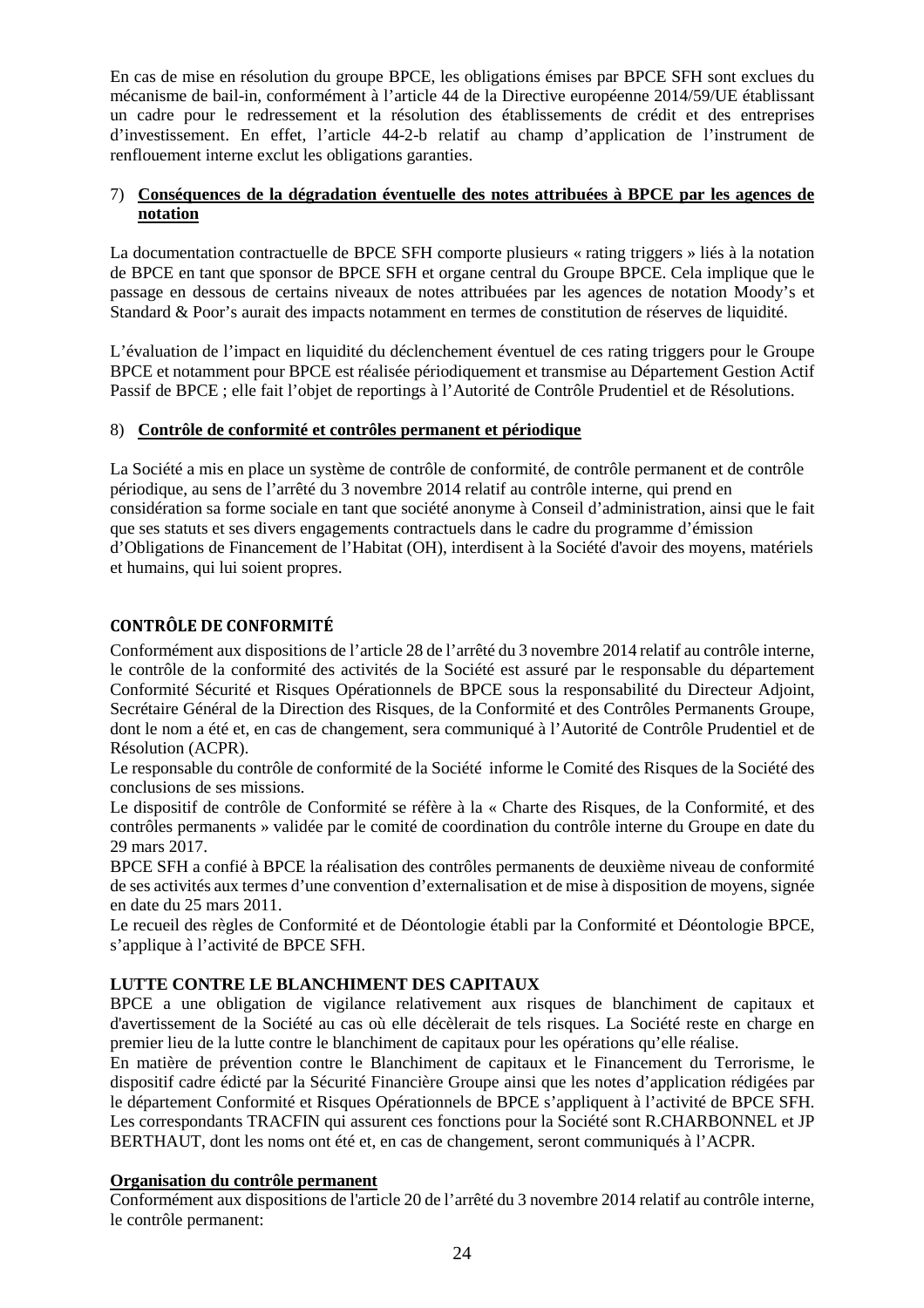- des risques des activités de la Société est confié à la DRCCP, sous la supervision du Directeur des Risques et de la Conformité Groupe. En cas de remplacement de cette dernière, le nom dudit remplaçant serait communiqué à l'ACPR.
- de la conformité des activités de la Société est assuré sous la responsabilité du Directeur Adjoint, Secrétaire Général de la Direction des Risques, de la Conformité et des Contrôles permanents Groupe de BPCE. En cas de remplacement de cette dernière, le nom dudit remplaçant sera communiqué à l'ACPR.

Le dispositif de contrôle permanent de BPCE SFH repose sur deux niveaux de contrôle conformément à la réglementation bancaire et aux saines pratiques de gestion :

### **CONTROLE PERMANENT HIERARCHIQUE (NIVEAU 1) (FINANCES)**

Le contrôle permanent hiérarchique (niveau 1), premier maillon du contrôle interne est assuré par les services opérationnels ou fonctionnels de BPCE sous la supervision de leur hiérarchie.

Ces services sont notamment responsables de :

- la vérification du respect des limites de risques, des procédures de traitement des opérations et de leur conformité ;
- la déclaration des incidents de risques opérationnels constatés et de l'élaboration des indicateurs d'activité nécessaires à l'évaluation des risques opérationnels ;
- la justification des soldes comptables résultant des mouvements des comptes concernés par les opérations initiées dans ces services.

### **CONTROLE PERMANENT PAR DES ENTITES DEDIEES (NIVEAU 2)**

Le contrôle permanent de niveau 2 au sens de l'article 13 de l'arrêté du 3 novembre 2014 relatif au contrôle interne est assuré par des entités dédiées exclusivement à cette fonction que sont celles, dans le cadre de la convention d'externalisation, de la DRCCP Groupe.

D'autres fonctions sont des acteurs essentiels du dispositif de contrôle permanent en particulier la direction Finances Groupe en charge du contrôle et de la révision comptable et la direction Opérations en charge de la Sécurité des systèmes d'information.

Le contrôle permanent se caractérise notamment par :

- des définitions de fonctions et des délégations de pouvoirs claires ;
- une séparation des fonctions (front office, back office, comptabilité…) ;
- des procédures opérationnelles exhaustives et claires ;
- des outils fiables et une organisation de mesure, d'administration et de maîtrise des grands risques ;
- des systèmes d'information sécurisés et de qualité ;
- des contrôles comptables et une piste d'audit ;
- une communication et des reporting efficaces ;
- et un plan de continuité de l'activité adapté.

Conformément aux dispositions de l'article 14 de l'arrêté du 3 novembre 2014 relatif au contrôle interne, les unités chargées de l'engagement des opérations sont séparées des unités chargées de leur validation, de leur règlement et de la surveillance des risques.

Le plan de contrôle de la DRCCP sur BPCE SFH a été validé en interne et les contrôles effectués sont présentés au Contrôleur Spécifique de BPCE SFH ainsi qu'en Comité des Risques de BPCE SFH.

Le plan de contrôles de conformité a été exécuté en totalité sur l'exercice 2017, sans révéler d'anomalie significative. Il couvre l'ensemble des contrôles de conformité tels qu'identifiés dans le plan de contrôle permanent de second niveau validé en comité des contrôles internes de BPCE SFH. Une synthèse des contrôles permanents de conformité a été présentée au Comité de Coordination des contrôles internes des 22 mars et 30 septembre 2017.

Une revue des contrôles permanents de niveau 1 et 2 a été réalisée en décembre 2017.

### **Organisation du contrôle périodique**

Conformément aux dispositions de l'article 20 de l'arrêté du 3 novembre 2014 relatif au contrôle interne, le contrôle périodique des activités de la Société est celui mis en place au sein du Groupe BPCE, sous la responsabilité de l'Inspecteur Général.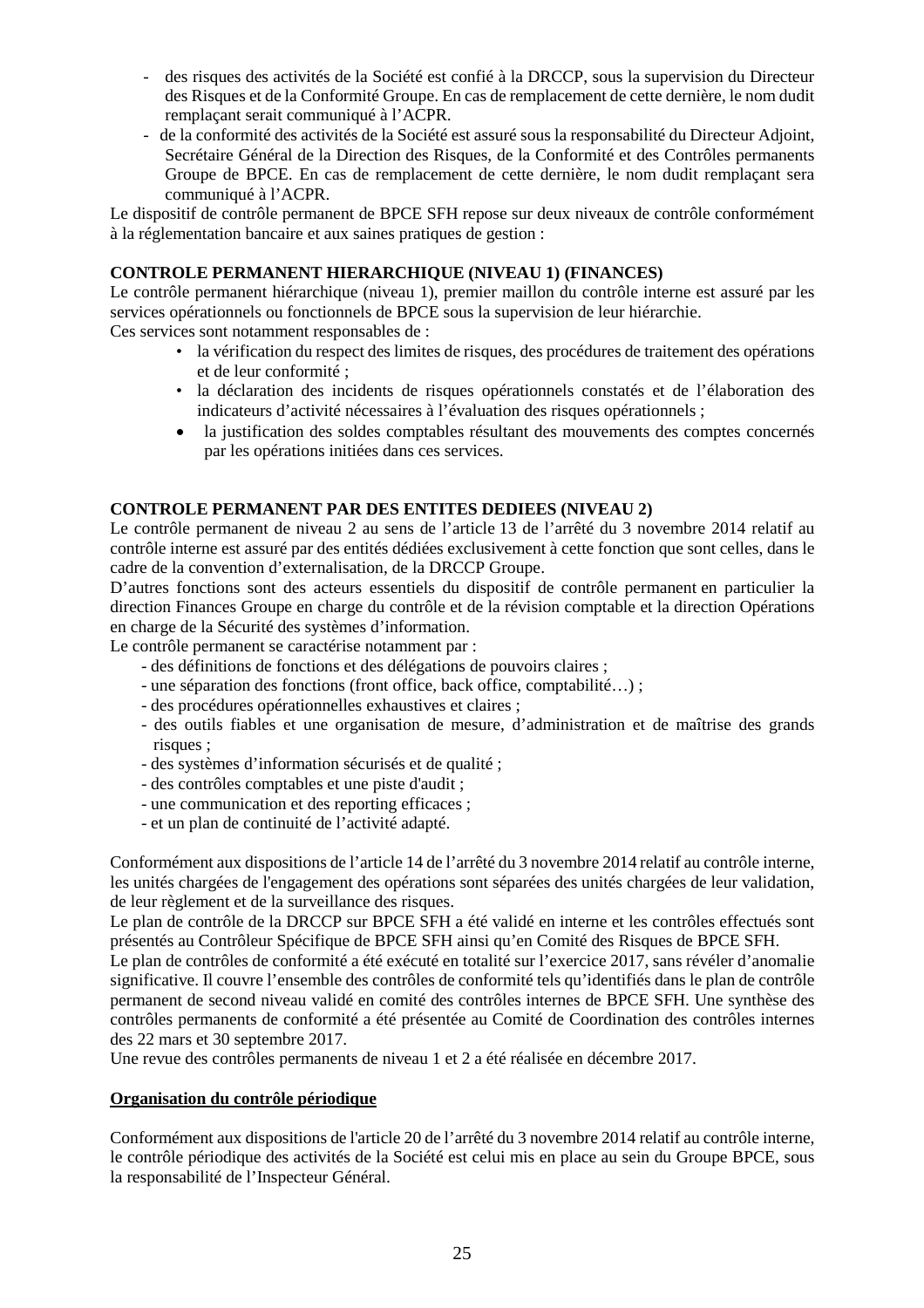Les informations portant sur le contrôle interne de la Société, visé par l'article 258 de l'arrêté du 3 novembre 2014 relatif au contrôle interne sont intégrées au rapport sur le contrôle interne de BPCE. Ce dernier est soumis pour examen et discussion au Comité des Risques de BPCE.

Par ailleurs, concernant les 10 recommandations émises (6 recommandations P2 et 4 recommandations P3) lors de la mission d'audit global menée en 2016, 5 recommandations (4 recommandations P2 et 1 recommandation P3) ont été mises en œuvre.

### **2.3.- Système de reporting aux dirigeants effectifs**

### **Manuel de procédures**

Un manuel de procédures décrit notamment les modalités d'enregistrement, de traitement et de restitution des informations, les schémas comptables et les procédures d'engagement des opérations de la Société, BPCE tiendra à jour pour le compte de la Société la partie du manuel de procédures de BPCE qui correspond aux activités de la Société.

### **Documentation sur le contrôle interne**

Une documentation sur le contrôle interne est organisée de manière à pouvoir être mise à disposition, à leur demande, du Conseil d'administration, des Commissaires aux comptes et du Secrétariat Général de l'ACPR.

### **Rapport sur le contrôle interne**

Sur la base des informations recueillies par BPCE dans le cadre de l'exercice de sa mission et des informations complémentaires fournies par la Société, BPCE soumet à la Société, une fois par an, un rapport sur le contrôle interne visé par l'article L.225-37 du Code de commerce.

### **Rapport sur la mesure et la surveillance des risques**

Sur la base des informations recueillies par les personnes en charge du contrôle interne du Groupe BPCE et des informations complémentaires fournies par la Société, la mesure et la surveillance des risques auxquelles la Société est exposée, tel que visé par les articles 262 à 265 de l'arrêté du 3 novembre 2014 relatif au contrôle interne, sont incorporées dans le rapport établi au titre du Groupe BPCE.

### *Rôles et responsabilités dans l'élaboration et le traitement de l'information comptable et financière*

La tenue de la comptabilité générale, la production des états comptables périodiques ainsi que la production des états réglementaires sont réalisées par BPCE dans le cadre de la convention d'externalisation.

Le traitement de l'information comptable et règlementaire s'appuie donc sur les principaux outils suivants :

- Le traitement de l'information comptable est réalisé via l'interpréteur comptable AIS d'AXWAY qui fournit au logiciel comptable (CODA) les écritures élémentaires. Les paramétrages et maintenances de ces outils sont et seront réalisés en lien direct avec l'évolution des activités de la Société ;
- Le traitement de l'information sur les opérations financières est réalisé sous SUMMIT ;

les restitutions réglementaires déterminées à partir des spécifications et des calendriers de l'Autorité de Contrôle Prudentiel et de Résolution sont actuellement réalisées à partir de l'outil Evolan Report de SOPRA, alimenté essentiellement par les logiciels de gestion (notamment SUMMIT) et le logiciel comptable CODA ;

Les contributions aux comptes consolidés groupe BPCE SA et Groupe BPCE sont réalisées via le logiciel de consolidation du Groupe à partir des balances comptables et des données de gestion nécessaires.

Les opérations réalisées par la Société dans le cadre de ses activités sont suivies par BPCE qui assure la comptabilisation des opérations conformément aux dispositions de l'arrêté du 3 novembre 2014 relatif au contrôle interne. En outre, les procédures s'appuient sur l'ensemble du corpus normatif et règlementaire défini par le pôle Finances et Stratégie Groupe de BPCE.

### *Description du dispositif de contrôle de l'information comptable et financière*

Le dispositif de contrôle interne mis en œuvre au sein de l'établissement concourt à la maîtrise des risques de toute nature et à la qualité de l'information comptable et financière. Il est organisé en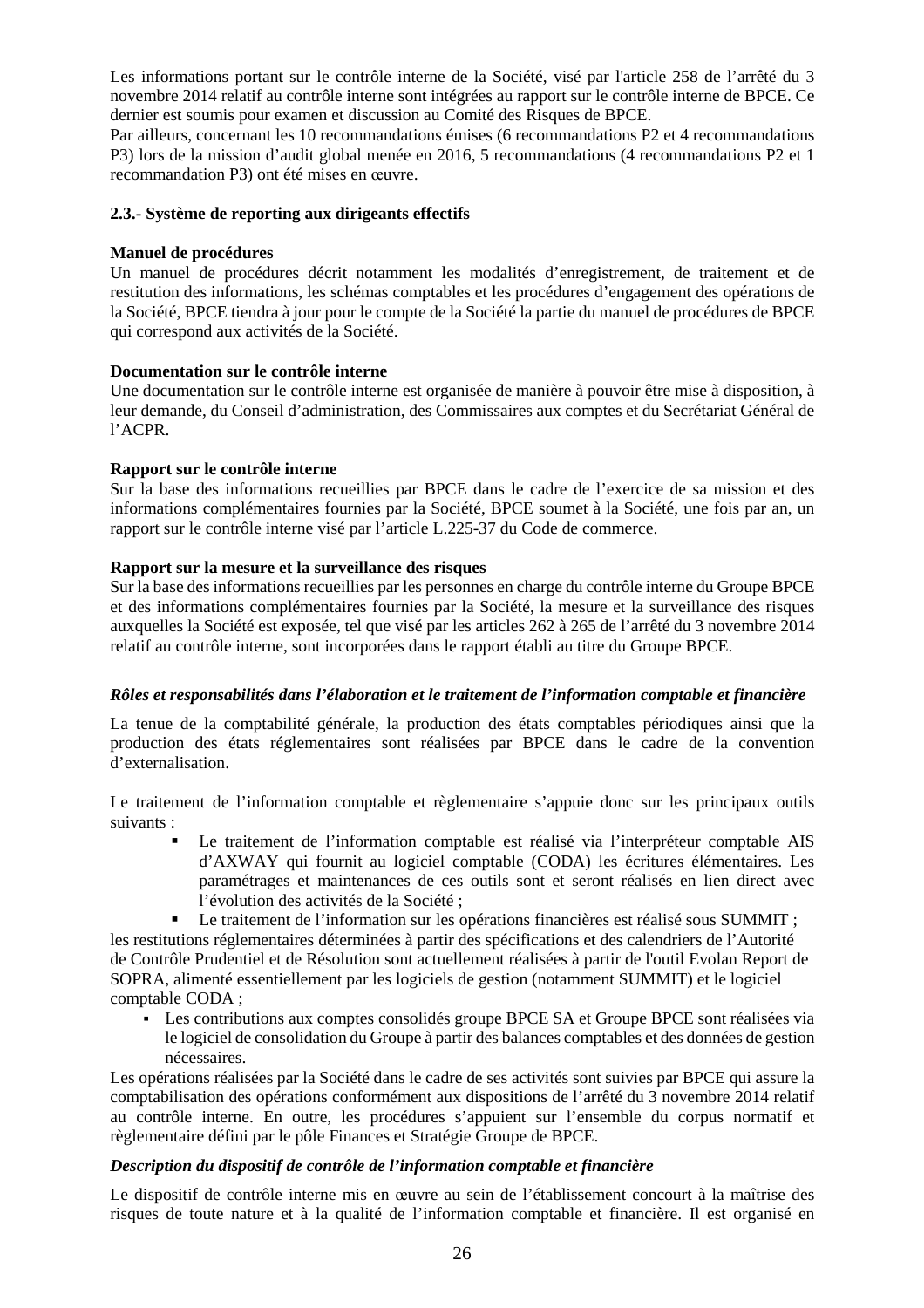conformité avec les exigences légales et réglementaires qui résultent notamment du code monétaire et financier et de l'arrêté du 3 novembre 2014 relatif au contrôle interne.

Sur la qualité de l'information comptable et financière, le dispositif de contrôle est encadré par le *Cadre du contrôle de la qualité de l'information comptable et financière* validé par le Comité de Coordination du Contrôle Interne Groupe du 9 juin 2016. Ce *Cadre* est unique et s'applique à l'ensemble des entités du Groupe BPCE surveillées sur base consolidée. Il annule et remplace l'ancienne Charte de la révision comptable et règlementaire.

Les prestations visées à la convention d'externalisation et de mise à disposition de moyens sont réalisées de manière à permettre à la Société de faire face à ses obligations légales et réglementaires. Les prestations portant sur les contrôles sur le domaine comptable et règlementaire sont exercées par différents acteurs internes ou externes à l'établissement qui permettent d'assurer une séparation et une hiérarchie des contrôles à 3 niveaux :

- Un niveau de base dit « contrôles de premier niveau » (contrôle) relevant des services opérationnels de BPCE et intégré aux processus de traitement ;
- Un niveau intermédiaire dit « contrôles de second niveau » (révision) organisé et exécuté sous la responsabilité d'une fonction dédiée : la Révision comptable et règlementaire de BPCE ;
- Un niveau supérieur dit « contrôles de troisième niveau » (audit) assuré par les contrôles périodiques organisés sous l'autorité de l'Inspection Générale Groupe BPCE et les contrôles exercés par des acteurs externes : Commissaires aux comptes et Autorité de Contrôle Prudentiel et de Résolution.

Sur les contrôles de second niveau, la Révision comptable et règlementaire de BPCE a réalisé, en 2017, ses travaux de contrôle sur l'ensemble des entités relevant de son périmètre de contrôle, dont BPCE SFH, dans le respect des principes définis par le *Cadre du contrôle de la qualité de l'information comptable et financière*.

Les conclusions de ces travaux ont été présentées au Comité d'audit BPCE du 7 février 2018.

Sur cette entité, aucune anomalie significative n'a été relevée sur l'exercice 2017.

Par ailleurs, des échanges restent en cours au sein de l'Organe central afin d'identifier, le cas échéant, le métier pour lequel la réconciliation entre les positions CEGC et celles des établissements (concernant les garanties données par CEGC aux établissements sur les crédits immobiliers) serait souhaitable et nécessaire pour ses besoins.

### *Relations avec les commissaires aux comptes*

Conformément aux normes professionnelles en vigueur, les Commissaires aux comptes mettent en œuvre les diligences qu'ils jugent appropriées sur l'information comptable et financière publiée (audit des comptes individuels,…).

Pour assurer l'efficacité et la fiabilité du dispositif, la Révision comptable et règlementaire de BPCE, qui agit dans le cadre de la convention d'externalisation, est l'un des interlocuteurs privilégiés des Commissaires aux comptes dans l'exercice de leurs missions de contrôle. Ainsi, la Révision comptable et règlementaire de BPCE :

- communique le résultat de ses contrôles aux Commissaires aux comptes ainsi que des informations sur le dispositif de  $1<sup>er</sup>$  niveau ;
- est destinataire des rapports et des lettres de recommandations établies par les Commissaires aux comptes ;
- **s'assure, par délégation de l'audit interne, de la mise en œuvre des recommandations émises par les Commissaires aux comptes.**

### **ACTIONNARIAT SALARIE**

La société ne comprend aucun effectif salarié.

Toutefois, BPCE SFH étant contrôlée par BPCE et BPCE n'ayant pas mis en place un dispositif d'augmentation du capital dont peuvent bénéficier les salariés des sociétés contrôlées, BPCE SFH a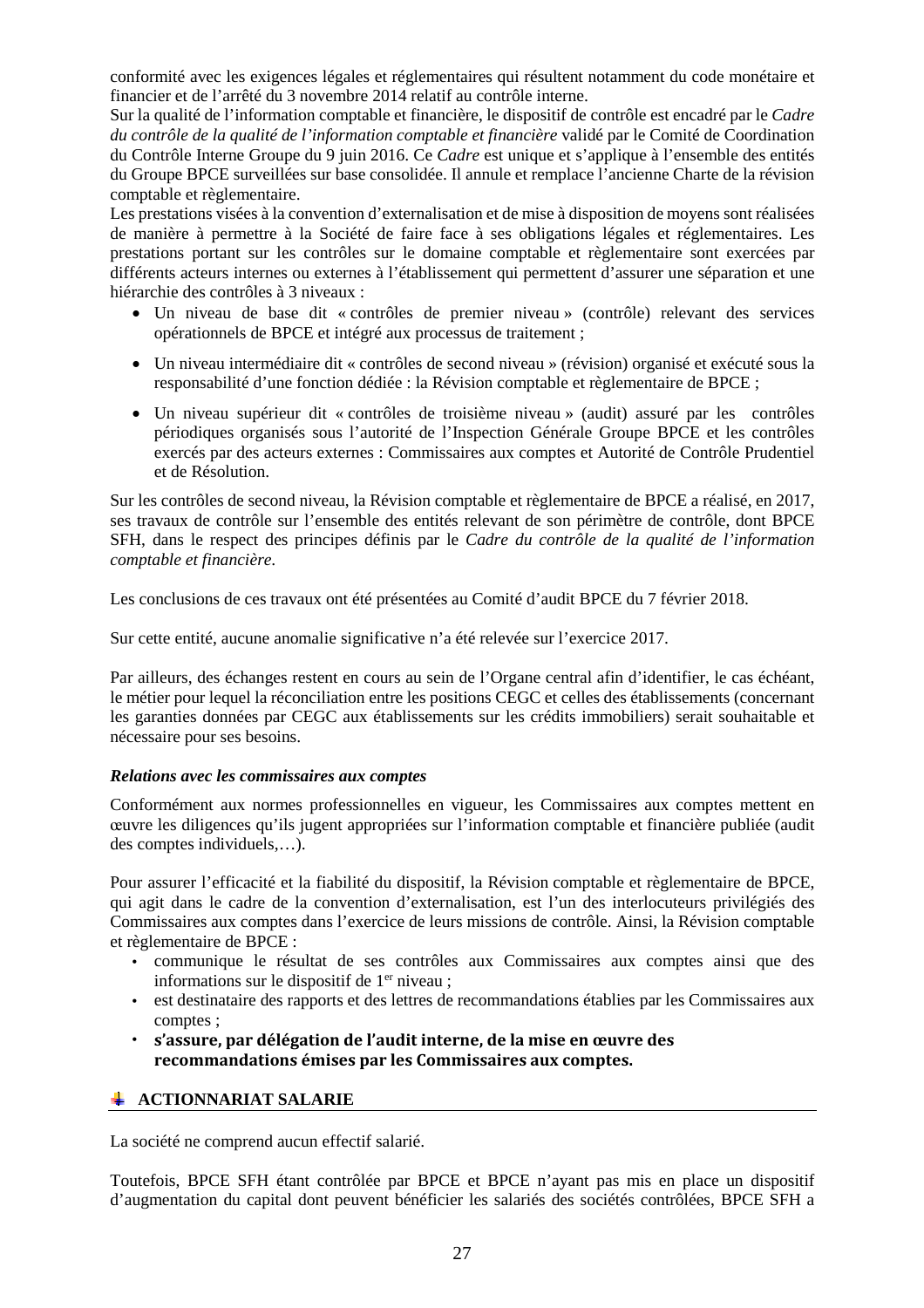l'obligation de proposer tous les trois ans un projet de résolution tendant à réaliser une augmentation de capital réservée aux salariés.

Il a donc lieu de proposer à l'Assemblée Générale tous les trois ans une augmentation de capital réservée aux salariés adhérant à un plan épargne d'entreprise en application des dispositions de l'article L. 225- 129-6 du code de commerce.

L'Assemblée Générale du 24 mai 2016 a rejeté la résolution qui lui a été présentée en application de ces dispositions.

### **CONTROLE DES COMMISSAIRES AUX COMPTES**

Conformément aux dispositions législatives et réglementaires, nous tenons à votre disposition les rapports de vos Commissaires aux comptes.

### **CONVENTIONS ET ENGAGEMENTS VISES A L'ARTICLE L225-38 DU CODE DE COMMERCE**

Aucune convention ou engagement visé aux articles L. 225-38, L225-22-1, L225-42-1 du code de commerce ne s'est poursuivi ou n'a été autorisé par le Conseil d'administration au cours du premier semestre 2018.

Aucun mandataire social et aucun actionnaire disposant plus de 10% des droits de vote n'a signé, au cours du premier semestre 2018, de convention avec une société dont BPCE SFH détient directement ou indirectement plus de la moitié du capital social.

### **INFORMATION CONCERNANT LA REMUNERATION DES DIRIGEANTS ET CATEGORIES DE PERSONNEL VISES A L'ARTICLE L511-71 DU CODE MONETAIRE ET FINANCIER**

**\_\_\_\_\_\_\_\_\_\_\_\_\_\_\_\_\_\_\_\_\_\_\_\_\_\_\_\_\_\_\_\_\_\_\_\_\_\_\_\_\_\_\_\_\_\_\_\_\_\_\_\_\_\_\_\_\_\_\_\_\_\_\_\_\_\_\_\_\_\_\_\_\_\_\_\_\_**

En application de l'article L 511-73 du Code monétaire et financier, les établissements de crédit doivent consulter annuellement l'assemblée sur l'enveloppe globale des rémunérations de toutes natures, versées durant l'exercice écoulé, aux personnes assurant la direction effective de l'établissement de crédit ainsi qu'aux catégories de personnel visés à l'article L 511-71 du Code monétaire et financier.

Les catégories de personnel visées à l'article L511-71 (dirigeants effectifs et catégories de personnel, incluant les preneurs de risques, les personnes exerçant une fonction de contrôle ainsi que tout salarié qui, au vu de ses revenus globaux, se trouve dans la même tranche de rémunération, dont les activités professionnelles ont une incidence significative sur le profil de risque de l'entreprise ou du groupe) sont constituées des membres du conseil d'administration et des deux dirigeants effectifs, soit au total 6 personnes. Seul, l'administrateur indépendant a perçu en 2017 une rémunération au sens de l'article L511-73 du Code de commerce versée par la Société. Les informations sur la politique et les pratiques de rémunération des personnes définies à l'article L. 511-71 du code monétaire et financier figurent en annexe 4.

L'assemblée générale du 30 mai 2018 a émis un avis favorable sur l'enveloppe globale des rémunérations de toutes natures versées durant de l'exercice clos le 31 décembre 2017 aux catégories de personnel visées à l'article L511-71 du Code monétaire et financier, s'élevant à 4 000 euros.

### **INFORMATIONS CONCERNANT LES MANDATAIRES SOCIAUX**

Conformément aux dispositions de l'article L.225-102-1, al. 3 du Code de commerce, nous vous communiquons ci-après en annexe 2 la liste de l'ensemble des mandats et fonctions exercés dans toute société par chacun des mandataires sociaux de la Société.

- **Administrateurs au 30 juin 2018**
- Olivier IRISSON, Président
- Alain DAVID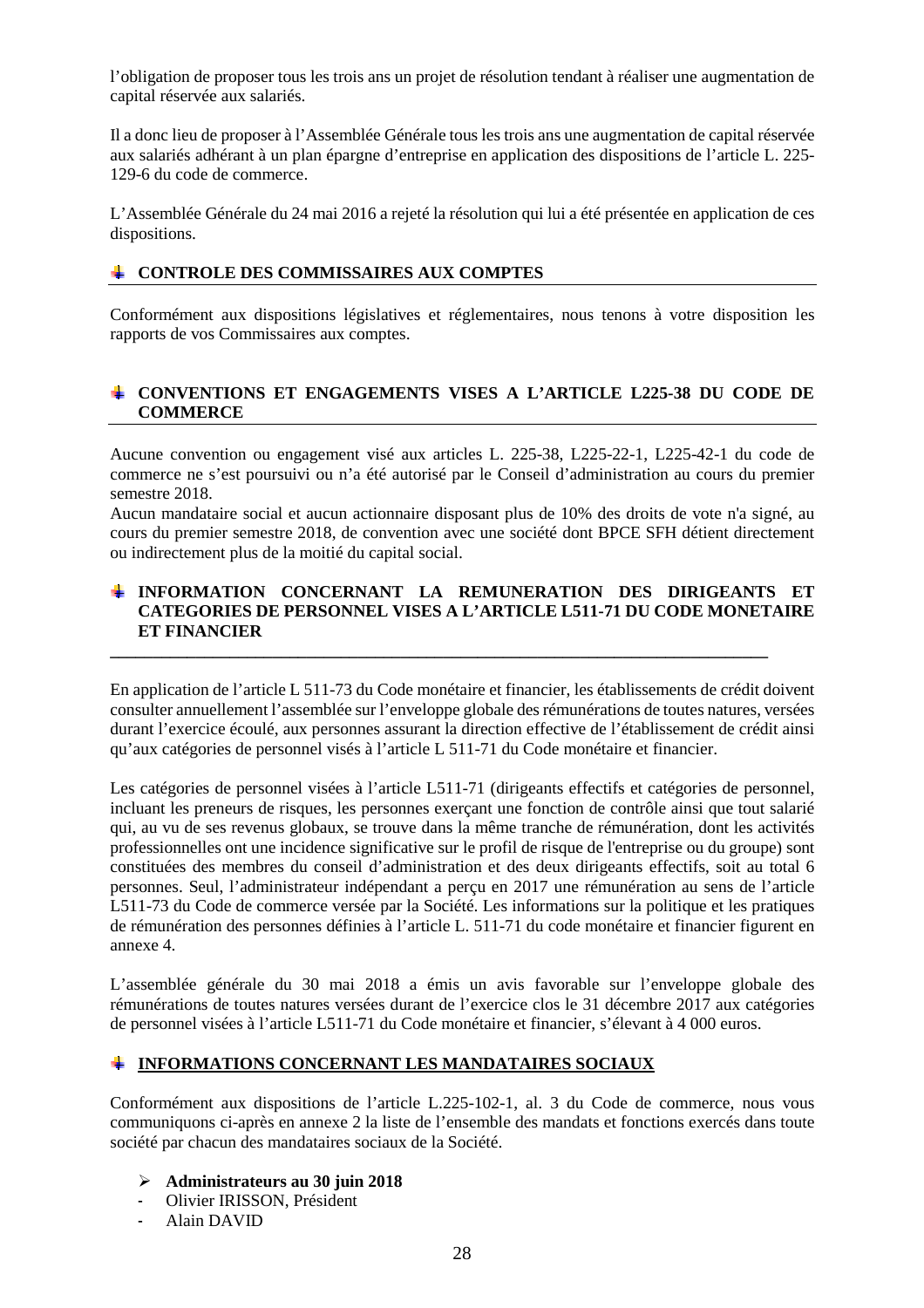- Dominique ZIEGLER
- Richard VINADIER
- Benoît DESPRES
- Jean-Jacques QUELLEC
- BPCE, représentée par Céline HAYE-KIOUSIS

Madame Dominique ZIEGLER démissionnaire au 20 juillet 2018 a été remplacée par Monsieur Dominique Gautier, par délibération du conseil d'administration du 25 septembre 2018, sous réserve de ratification par l'assemblée générale.

## **Direction Générale au 30 juin 2018**

- M. Roland CHARBONNEL, Directeur Général (non Administrateur)
- M. Jean-Philippe BERTHAUT, Directeur Général Délégué (non Administrateur).

# **INFORMATIONS SOCIALES, ENVIRONNEMENTALES ET SOCIETALES**

BPCE SFH est une entité émettrice de titres sur un marché réglementée. En cette qualité, BPCE SFH est soumise à la loi "Grenelle II" qui requiert de publier et de faire vérifier les informations sociales, environnementales et sociétales sur les 43 thématiques définies par la loi.

BPCE SFH est une filiale consolidée de BPCE et bénéficie, à ce titre, de l'exonération de l'article L225- 102-1- IV du code de commerce.

Les informations sociales, environnementales et sociétales pour le Groupe BPCE sont disponibles dans le chapitre 6 de son document de référence 2017.

L'attestation du Commissaire aux comptes désigné en qualité d'organisme tiers indépendant n'émet pas d'observations sur l'absence d'informations sociales, environnementales et sociétales dans le rapport.

# **COMMISSAIRES AUX COMPTES**

Le mandat de commissaire aux comptes titulaire de KPMG S.A. est en cours jusqu'à l'issue de l'Assemblée Générale statuant sur les comptes de l'exercice clos au 31.12.2022 réunie en 2023.

Le mandat de commissaire aux comptes titulaire de PricewaterhouseCoopers Audit est en cours jusqu'à l'issue de l'Assemblée Générale statuant sur les comptes de l'exercice clos au 31.12.2018 réunie en 2019.

### **CONTRÔLEUR SPECIFIQUE**

Les fonctions de contrôleur spécifique de CAILLIAU DEDOUIT ET ASSOCIES et de Rémi SAVOURNIN (suppléant) sont en cours jusqu'à la remise du rapport sur 2018. L'autorisation de renouvellement sera présentée à l'ACPR au plus tard le 30 septembre 2018

Le 25 septembre 2018 Olivier IRISSON, Président du Conseil d'administration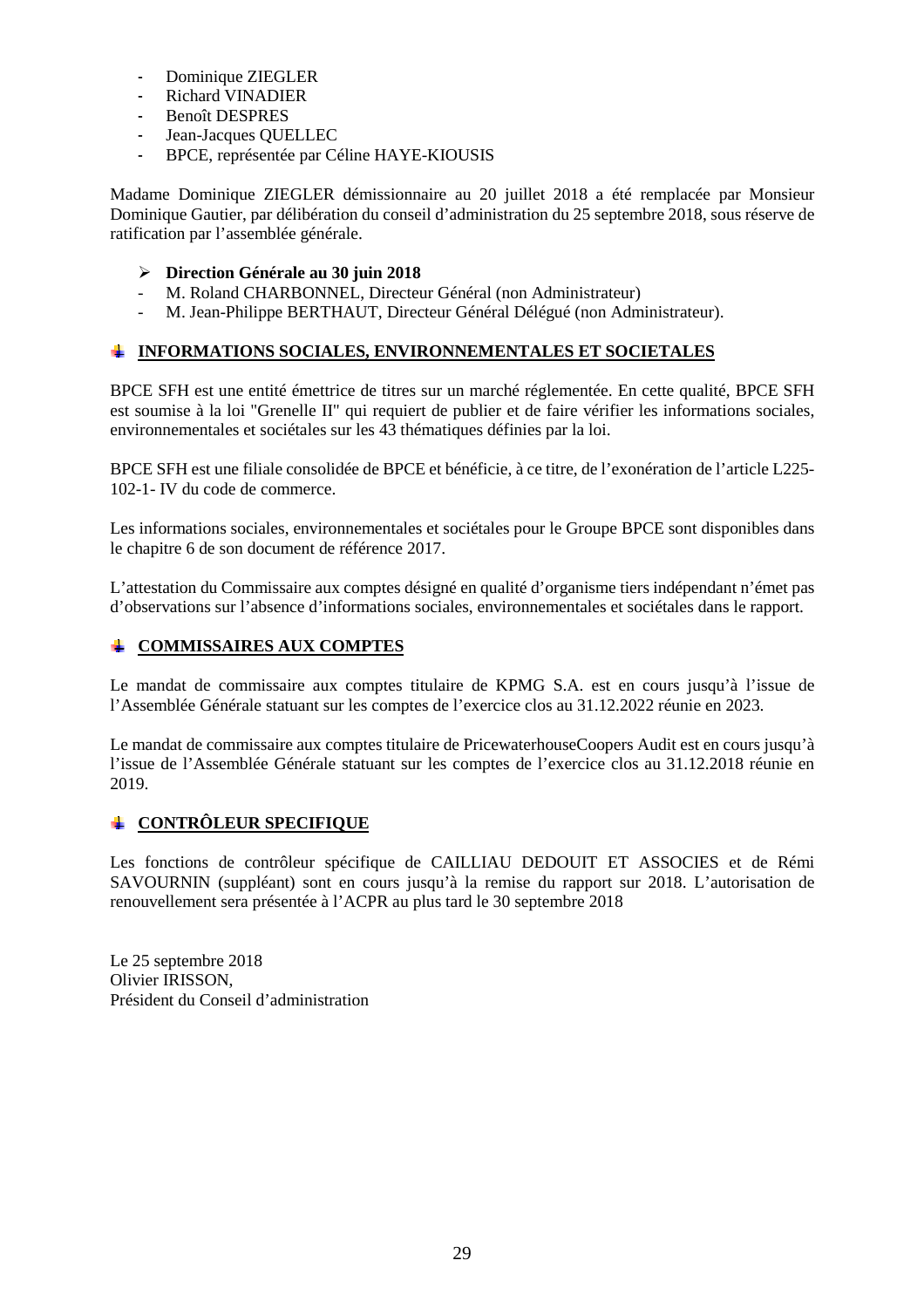# **EXERCICE 2018**

# **COMPTES INDIVIDUELS SEMESTRIELS CONDENSES**

# **BPCE SFH**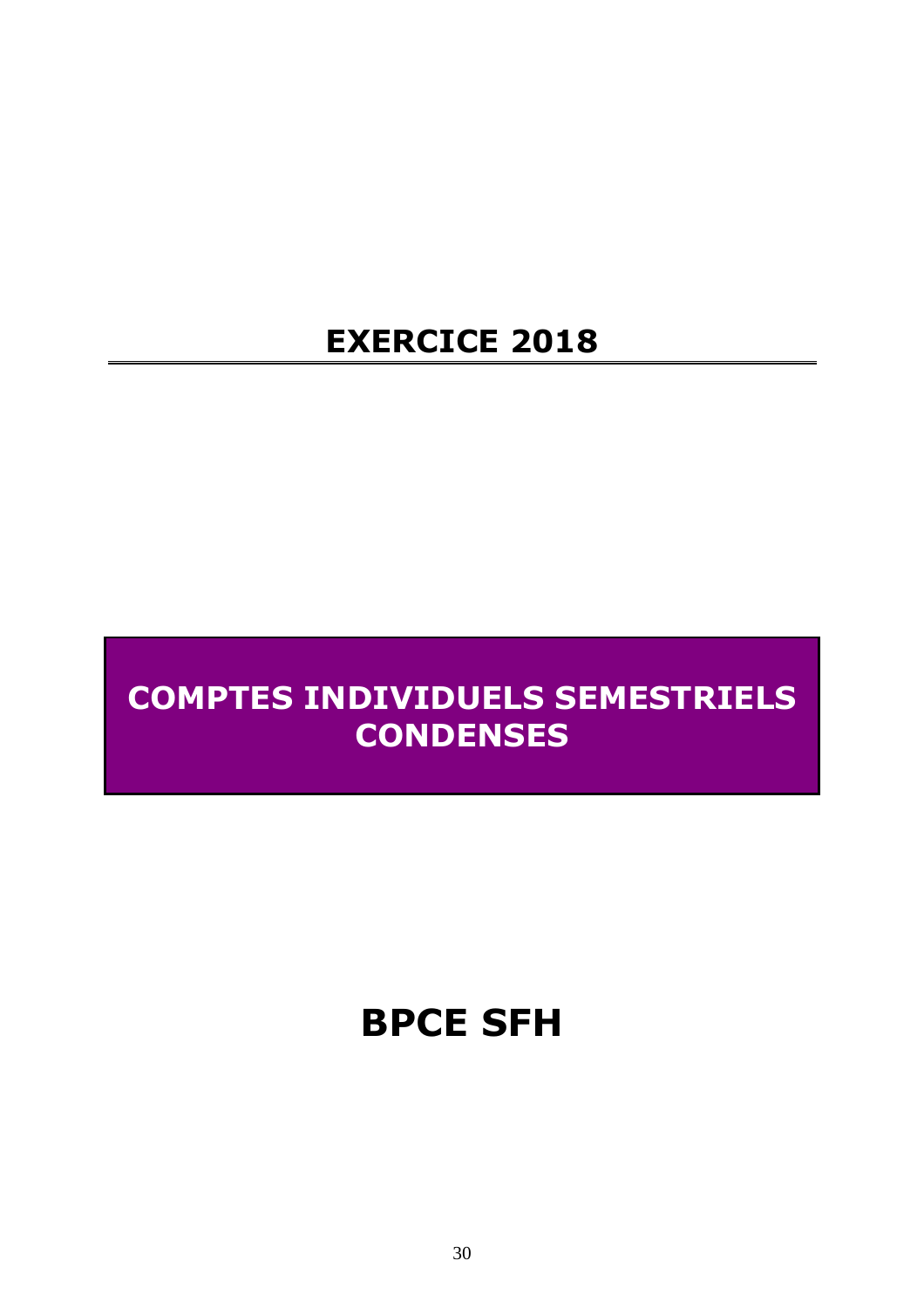# **1** BILAN ET HORS BILAN

en milliers d'euros

| <b>ACTIF</b>                                                          | <b>Notes</b> | 30/06/2018 | 31/12/2017 |
|-----------------------------------------------------------------------|--------------|------------|------------|
| <b>CAISSES, BANQUES CENTRALES</b>                                     |              | 4          | 5          |
| EFFETS PUBLICS ET VALEURS ASSIMILEES                                  |              |            |            |
| <b>CREANCES SUR LES ETABLISSEMENTS DE CREDIT</b>                      | 3.1 / 3.8    | 22 546 003 | 25 296 945 |
| <b>OPERATIONS AVEC LA CLIENTELE</b>                                   |              |            |            |
| <b>OBLIGATIONS ET AUTRES TITRES A REVENU FIXE</b>                     | 3.2 / 3.8    | 407 270    | 414 301    |
| <b>ACTIONS ET AUTRES TITRES A REVENU VARIABLE</b>                     |              |            |            |
| <b>PARTICIPATIONS ET AUTRES TITRES DETENUS A LONG</b><br><b>TERME</b> | 3.3          | 0          | $\Omega$   |
| <b>PARTS DANS LES ENTREPRISES LIEES</b>                               |              |            |            |
| <b>OPERATIONS DE CREDIT-BAIL ET DE LOCATIONS</b><br><b>SIMPLES</b>    |              |            |            |
| <b>IMMOBILISATIONS INCORPORELLES</b>                                  |              |            |            |
| <b>IMMOBILISATIONS CORPORELLES</b>                                    |              |            |            |
| <b>AUTRES ACTIFS</b>                                                  | 3.5          | 1 2 8 8    | 1 3 1 2    |
| <b>COMPTES DE REGULARISATION</b>                                      | 3.6          | 151 958    | 166 513    |
| <b>TOTAL DE L'ACTIF</b>                                               |              | 23 106 522 | 25 879 076 |
|                                                                       |              |            |            |
| <b>HORS BILAN</b>                                                     | <b>Notes</b> | 30/06/2018 | 31/12/2017 |
| <b>Engagements donnés</b>                                             |              |            |            |
| <b>ENGAGEMENTS DE FINANCEMENT</b>                                     |              |            |            |
| <b>ENGAGEMENTS DE GARANTIE</b>                                        |              |            |            |
| <b>ENGAGEMENTS SUR TITRES</b>                                         |              |            |            |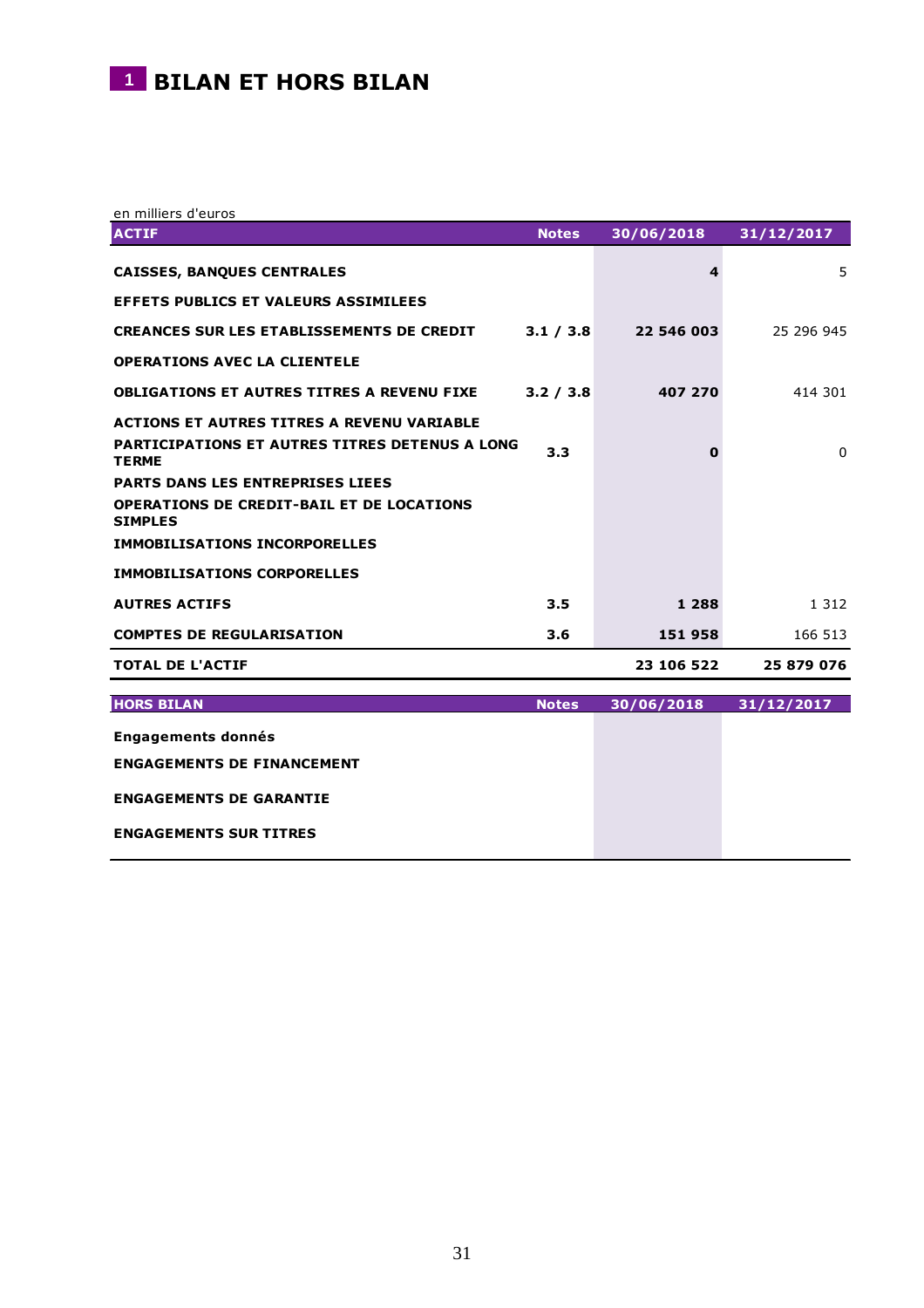| en milliers d'euros                                                              |              |            |            |
|----------------------------------------------------------------------------------|--------------|------------|------------|
| <b>PASSIF</b>                                                                    | <b>Notes</b> | 30/06/2018 | 31/12/2017 |
| <b>BANQUES CENTRALES</b>                                                         |              |            |            |
| DETTES ENVERS LES ETABLISSEMENTS DE CREDIT                                       | 3.1          | 0          | 1 819 920  |
| <b>OPERATIONS AVEC LA CLIENTELE</b>                                              |              |            |            |
| <b>DETTES REPRESENTEES PAR UN TITRE</b>                                          | 3.4 / 3.8    | 22 314 202 | 23 249 498 |
| <b>AUTRES PASSIFS</b>                                                            | 3.5          | 173        | 1 1 6 1    |
| <b>COMPTES DE REGULARISATION</b>                                                 | 3.6          | 153 361    | 167 087    |
| <b>PROVISIONS</b>                                                                |              |            |            |
| <b>DETTES SUBORDONNEES</b><br>FONDS POUR RISQUES BANCAIRES GENERAUX<br>(FRBG)    |              |            |            |
| <b>CAPITAUX PROPRES HORS FRBG</b>                                                | 3.7          | 638786     | 641 410    |
| Capital souscrit<br>Primes d'émission                                            |              | 600 000    | 600 000    |
| Réserves                                                                         |              | 26 947     | 26 792     |
| Ecart de réévaluation<br>Provisions réglementées et subventions d'investissement |              |            |            |
| Report à nouveau                                                                 |              | 11 521     | 11 521     |
| Résultat de la période                                                           |              | 318        | 3 0 9 7    |
| <b>TOTAL DU PASSIF</b>                                                           |              | 23 106 522 | 25 879 076 |
| <b>HORS BILAN</b>                                                                | <b>Notes</b> | 30/06/2018 | 31/12/2017 |
|                                                                                  |              |            |            |
| <b>Engagements reçus</b>                                                         |              |            |            |
| <b>ENGAGEMENTS DE FINANCEMENT</b>                                                |              |            |            |
| <b>ENGAGEMENTS DE GARANTIE</b>                                                   | 4.1          | 29 410 896 | 30 399 218 |
| <b>ENGAGEMENTS SUR TITRES</b>                                                    |              |            |            |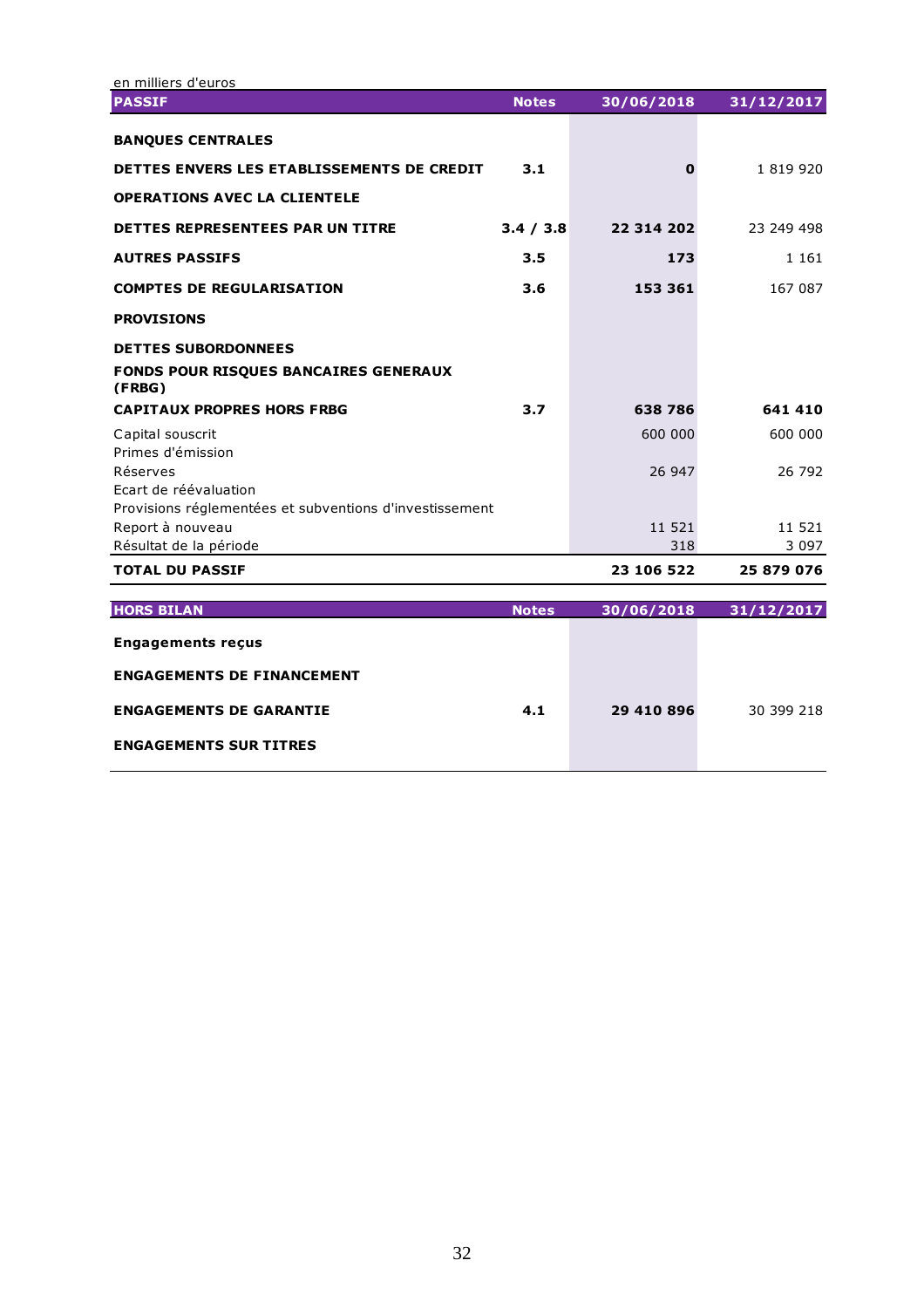

en milliers d'euros

|                                                                                                                                           | <b>Notes</b> | 1er semestre 2018 1er semestre 2017 |                     | <b>Exercice 2017</b> |
|-------------------------------------------------------------------------------------------------------------------------------------------|--------------|-------------------------------------|---------------------|----------------------|
| Intérêts et produits assimilés<br>Intérêts et charges assimilées                                                                          | 5.1<br>5.1   | 235 195<br>(230 465)                | 238 002<br>(233644) | 483 051<br>(474 430) |
| Revenus des titres à revenu variable                                                                                                      |              |                                     |                     |                      |
| Commissions (produits)<br>Commissions (charges)                                                                                           | 5.2          | (2)                                 | (2)                 | (5)                  |
| Gains ou pertes sur opérations des portefeuilles de<br>négociation                                                                        |              |                                     |                     |                      |
| Gains ou pertes sur opérations des portefeuilles de<br>placement et assimilés                                                             |              |                                     |                     |                      |
| Autres produits d'exploitation bancaire<br>Autres charges d'exploitation bancaire                                                         | 5.3<br>5.3   | $\mathbf{0}$<br>(480)               | (3)<br>$\Omega$     | 0<br>$\mathbf 0$     |
| <b>PRODUIT NET BANCAIRE</b>                                                                                                               |              | 4 2 4 8                             | 4 3 5 3             | 8616                 |
| Charges générales d'exploitation<br>Dotations aux amortissements et aux dépréciations sur<br>immobilisations incorporelles et corporelles | 5.4          | (2748)                              | (2617)              | (3084)               |
| <b>RESULTAT BRUT D'EXPLOITATION</b>                                                                                                       |              | 1500                                | 1736                | 5 5 3 2              |
| Coût du risque                                                                                                                            |              |                                     |                     |                      |
| <b>RESULTAT D'EXPLOITATION</b>                                                                                                            |              | 1500                                | 1736                | 5 5 3 2              |
| Gains ou pertes sur actifs immobilisés                                                                                                    |              |                                     |                     |                      |
| RESULTAT COURANT AVANT IMPOT                                                                                                              |              | 1500                                | 1736                | 5 5 3 2              |
| Résultat exceptionnel<br>Impôt sur les bénéfices<br>Dotations / Reprises de FRBG et provisions réglementées                               | 5.5          | (1182)                              | (1128)              | (2434)               |
| <b>RESULTAT NET</b>                                                                                                                       |              | 318                                 | 608                 | 3097                 |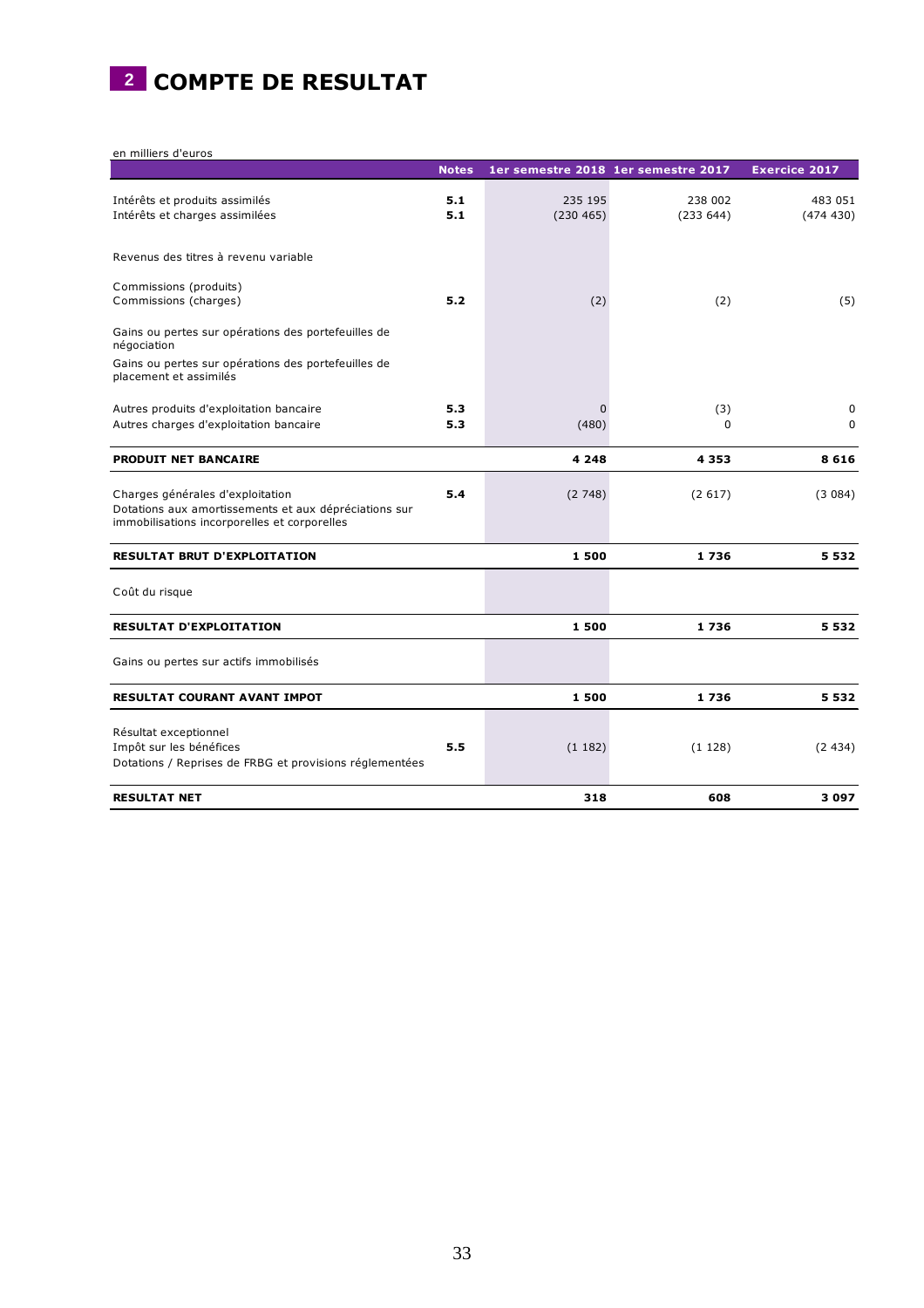# **NOTES ANNEXES AUX COMPTES INDIVIDUELS 3SEMESTRIELS CONDENSES**

| NOTE <sub>1</sub> . |                                                                          |  |
|---------------------|--------------------------------------------------------------------------|--|
| 1.1                 |                                                                          |  |
| 1.2                 |                                                                          |  |
| 1.3                 |                                                                          |  |
| NOTE <sub>2</sub>   |                                                                          |  |
| 2.1                 |                                                                          |  |
| 2.2                 |                                                                          |  |
| 2.3                 |                                                                          |  |
|                     |                                                                          |  |
|                     |                                                                          |  |
|                     |                                                                          |  |
|                     |                                                                          |  |
|                     |                                                                          |  |
|                     |                                                                          |  |
|                     |                                                                          |  |
| NOTE3.              |                                                                          |  |
| 3.1                 |                                                                          |  |
| 3.2                 |                                                                          |  |
|                     |                                                                          |  |
|                     |                                                                          |  |
| 3.3                 | PARTS DANS LES ENTREPRISES LIEES, AUTRES TITRES DETENUS A LONG TERME  62 |  |
|                     |                                                                          |  |
| 3.4                 |                                                                          |  |
| 3.5                 |                                                                          |  |
| 3.6                 |                                                                          |  |
| 3.7                 |                                                                          |  |
| 3.8                 |                                                                          |  |
| NOTE4.              | <b>INFORMATIONS SUR LE HORS BILAN ET OPERATIONS ASSIMILEES  64</b>       |  |
| 4.1                 |                                                                          |  |
| 4.2                 |                                                                          |  |
| NOTE <sub>5</sub> . |                                                                          |  |
| 5.1                 |                                                                          |  |
| 5.2                 |                                                                          |  |
| 5.3                 |                                                                          |  |
| 5.4                 |                                                                          |  |
| 5.5                 |                                                                          |  |
| NOTE <sub>6</sub>   |                                                                          |  |
| 6.1                 |                                                                          |  |
| 6.2                 |                                                                          |  |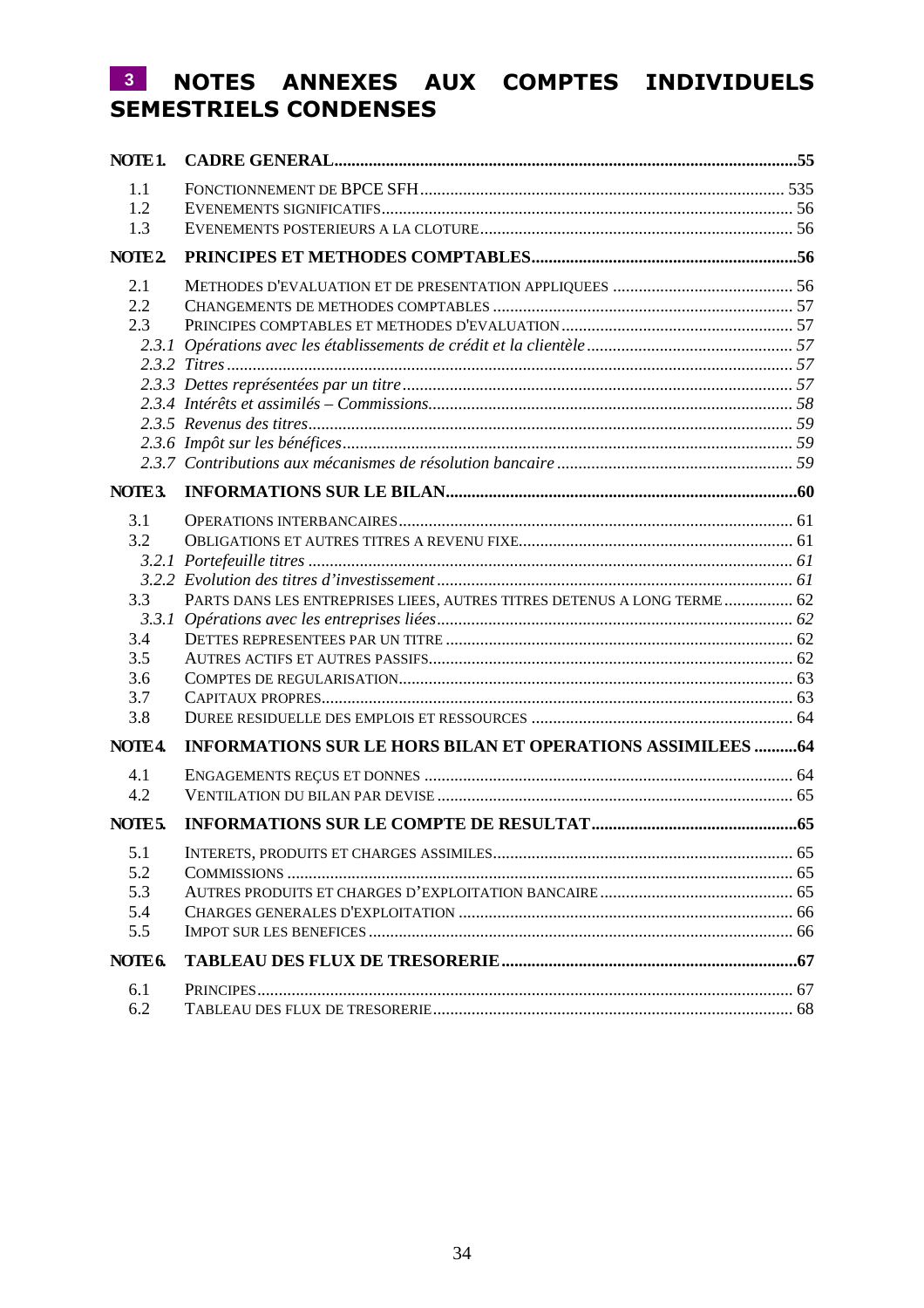# *1.1 Fonctionnement de BPCE SFH*

La Loi sur la Régulation Bancaire et Financière (LRBF) du 22 octobre 2010 a donné un cadre légal au refinancement des activités de prêts à l'immobilier résidentiel. La loi a créé une nouvelle catégorie d'obligations sécurisées, distincte des Obligations Foncières, les Obligations à l'Habitat (OH), qui sont émises par une Société de Financement de l'Habitat (SFH) et ont pour vocation de faciliter le refinancement des activités de prêts à l'immobilier résidentiel des banques françaises.

La loi confère à la SFH des avantages législatifs significatifs. La SFH dispose :

- du privilège des créances de l'article L.513-11 du Code Monétaire et Financier (CMF) ;

- d'un contrôleur spécifique, et d'un commissaire aux comptes nommé après avis conforme de l'ACPR, (art. L. 513-32 du CMF) ;

du surdimensionnement réglementaire de l'article L. 513-12 du CMF.

Les sécurités et garanties apportées dans les OH sont intégralement explicitées par la loi. La protection est la même pour l'ensemble des investisseurs qui bénéficient également d'un cadre très simple et lisible.

Le principe général est d'émettre des OH sur le marché national et international et de les garantir par un ensemble surdimensionné de prêts (pool) respectant des critères d'éligibilité prédéfinis. Dans un premier temps, les prêts concernent les Caisses d'Epargne et les Banques Populaires.

Les ressources collectées par BPCE SFH sont intégralement prêtées aux établissements participant au programme d'émission (Caisses d'Epargne, Banques Populaires et BPCE SA). BPCE SA intervenant en tant qu'agent des Caisses d'Epargne et des Banques Populaires et en tant qu'emprunteur.

Pour sécuriser les prêts qui leur sont octroyés par BPCE SFH, comme dans le cadre actuel des Covered Bonds, les Caisses d'Epargne et les Banques Populaires consentent une garantie sur une partie de leur production de prêts immobiliers résidentiels. BPCE SFH bénéficie ainsi d'une garantie financière accordée par les Caisses d'Epargne et les Banques Populaires sous la forme du nantissement d'un portefeuille de créances qu'elles détiennent.

Cette garantie financière est régie par l'article L 211-38-I du CMF qui prévoit qu'à « titre de garantie des obligations financières présentes et futures [...], les parties peuvent prévoir la remise en pleine propriété, opposable aux tiers sans formalités, d'instruments financiers, effets, créances, contrats ou sommes d'argent, ou la constitution de sûretés sur de tels biens ou droits », même lorsque l'une des parties fait l'objet d'une procédure de sauvegarde, de redressement ou de liquidation judiciaires, y compris si cette procédure est ouverte sur le fondement d'un droit étranger. En d'autres termes, si une banque remet un portefeuille de prêts à l'habitat en garantie d'une opération de refinancement (émission d'obligations), ce portefeuille est alors inaliénable et ne peut être revendiqué par les créanciers de la banque.

Les sûretés sont essentiellement constituées sur des prêts résidentiels assortis soit d'une hypothèque (ou d'un privilège de prêteur de deniers), soit d'une garantie octroyée par une société de cautionnement. La loi crée un label « bonne » caution interne et une pondération est appliquée en fonction de la qualité de la caution interne.

Le mécanisme de mise en garantie des créances est associé à une obligation de reporting périodique, notamment auprès des agences de notation et des investisseurs.

En cas de survenance du défaut du Groupe BPCE dans le respect de ses obligations au titre de la documentation du programme d'émission, la garantie financière pourrait être exercée et la propriété des actifs donnés en garantie serait transférée à BPCE SFH.

BPCE SFH a un statut de SFH et bénéficie d'un agrément spécifique de l'Autorité de Contrôle Prudentiel et de Résolution en qualité de société financière qui a été prononcé en date du 1<sup>er</sup> avril 2011.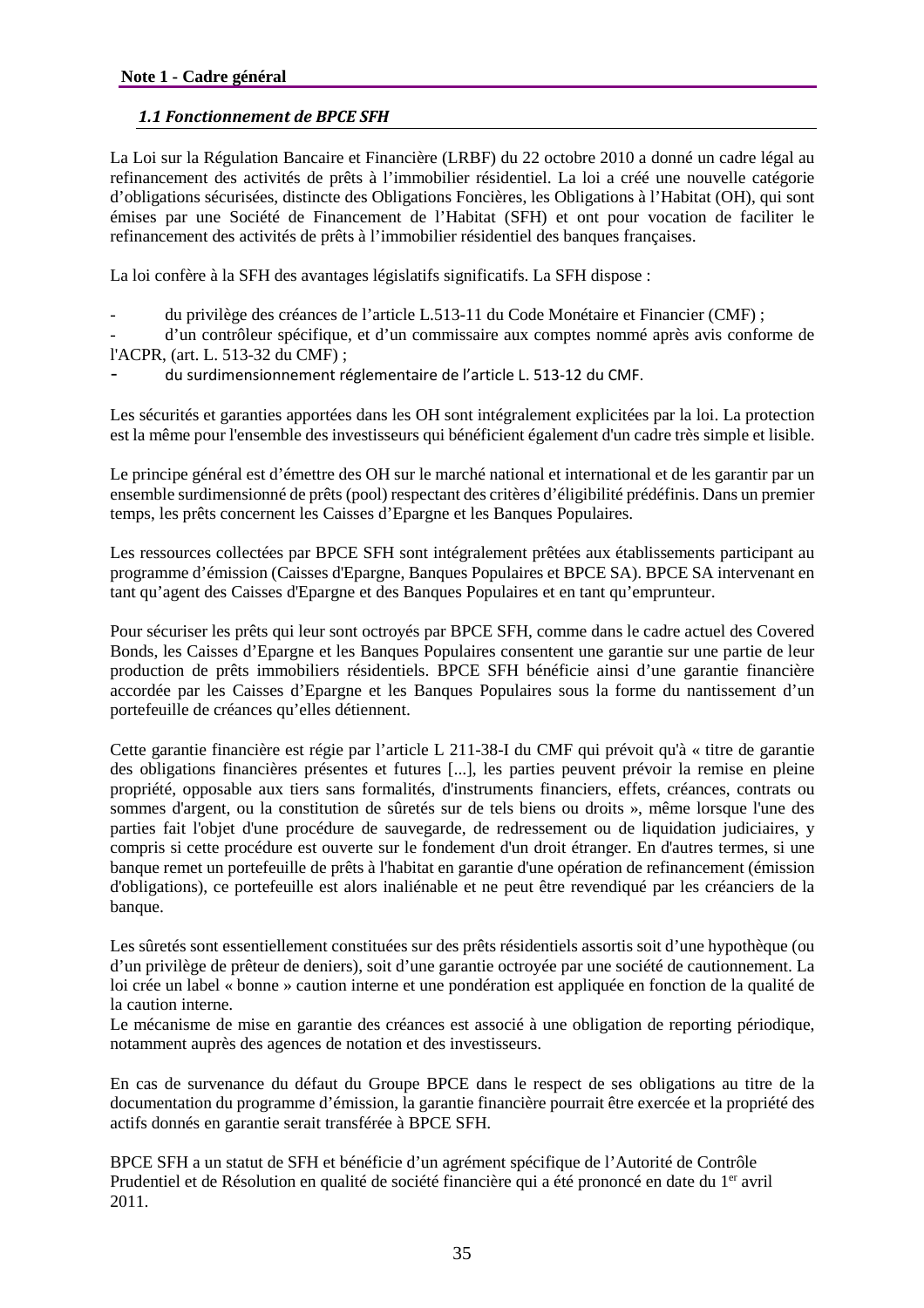Au cours du 1<sup>er</sup> semestre 2018, BPCE SFH a réalisé les émissions suivantes :

| <b>Totall</b>                       | 1 296 000 |  |  |  |  |
|-------------------------------------|-----------|--|--|--|--|
| Emissions privées de droit allemand | 66 000    |  |  |  |  |
| Emissions privées de droit français | 230 000   |  |  |  |  |
| Emissions publiques                 | 1 000 000 |  |  |  |  |
| LIIISSIVIIS EII IIIIIIEIS U EUIUS   |           |  |  |  |  |

Emissions en milliers d'euros

BPCE SFH devait rembourser 2 180 millions d'euros, au titre de la tombée des séries 12, 21, 26 et 59 en février et mars 2018. Conformément à la réglementation SFH, la structure doit disposer des fonds nécessaires 6 mois avant l'échéance.

Dans ce cadre, le 1 septembre 2017 BPCE SFH a emprunté 1 840 millions d'euros à BPCE sur 7 mois à OIS + 4,5 bps et prêté à BPCE 1 840 millions d'euros sur 3 mois à OIS – 0,5 bp.

Ces opérations renouvelées mensuellement, ont été clôturées en mars 2018, et ont générées une charge de 607 milliers d'euros en 2018.

Le Fonds de garantie des dépôts et de résolution (FGDR) a communiqué en mai 2018 à BPCE SFH l'appel de contribution 2018 au Fonds de Résolution Unique (FRU). Ces contributions correspondent :

- D'une part à une cotisation définitive (égale à 85 % du montant payé) enregistrée en charges. Cette charge, non déductible au plan fiscal, s'élève à 1 966 milliers d'euros.
- D'autre part à un dépôt de garantie (égal à 15 % du montant payé) enregistré à l'actif du bilan. Ce dépôt de garantie s'élève à 347 milliers d'euros.

 $\bullet$ 

L'assemblée générale ordinaire du 30 Mai 2018 a décidé le paiement d'un dividende unitaire de 0,0049 euro par action. BPCE SFH a ainsi versé à son actionnaire BPCE 2 942 milliers d'euros le 31 mai 2018.

### *1.3 Evènements postérieurs à la clôture*

Aucun évènement intervenu après la clôture et ayant une incidence sur les comptes de la période n'a été constaté.

### **Note 2 - Principes et méthodes comptables**

### *2.1 Méthodes d'évaluation et de présentation appliquées*

Les comptes individuels semestriels de BPCE SFH sont établis et présentés conformément aux règles définies par BPCE dans le respect du règlement n°2014-07 de l'Autorité des normes comptables (ANC) et de la recommandation n°2001-R.02, les états de synthèse intermédiaires sont présentés selon le format prévu pour les établissements de crédit.

### *2.2 Changements de méthodes comptables*

Aucun changement de méthodes comptables n'a affecté les comptes du 1<sup>er</sup> semestre 2018.

Les textes adoptés par l'Autorité des normes comptables et d'application obligatoire au cours du 1<sup>er</sup> semestre 2018 n'ont pas d'impact significatif sur les comptes individuels semestriels de l'établissement.

L'établissement n'anticipe pas l'application des textes adoptés par l'Autorité des normes comptables lorsqu'elle est optionnelle, sauf mention spécifique.

### *2.3 Principes comptables et méthodes d'évaluation*

Les comptes de l'exercice sont présentés sous une forme identique à celle de l'exercice précédent. Les conventions comptables générales ont été appliquées dans le respect du principe de prudence, conformément aux hypothèses de base :

- Continuité de l'exploitation,
- Permanence des méthodes comptables d'un exercice à l'autre,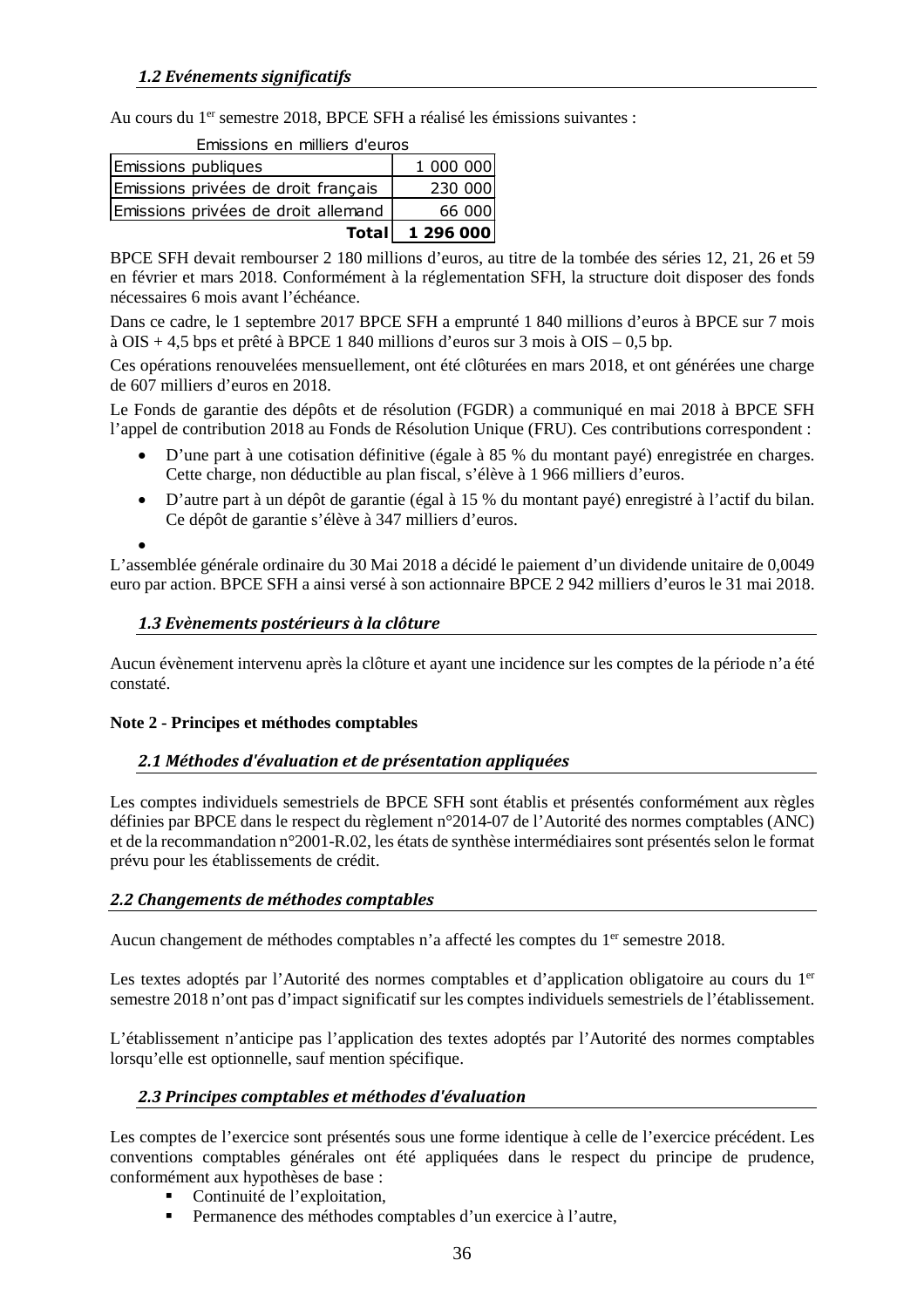### Indépendance des exercices,

et conformément aux règles générales d'établissement et de présentation des comptes semestriels.

La méthode retenue pour l'évaluation des éléments inscrits en comptabilité est la méthode du coût historique et tous les postes du bilan sont présentés, le cas échéant, nets d'amortissements, de dépréciations et de corrections de valeur.

Les principales méthodes utilisées sont les suivantes :

### **2.3.1 Opérations avec les établissements de crédit et la clientèle**

Les créances sur les établissements de crédit recouvrent l'ensemble des créances détenues au titre d'opérations bancaires sur des établissements de crédit à l'exception de celles matérialisées par un titre. Elles sont ventilées entre créances à vue et créances à terme. Les créances sur les établissements de crédit sont inscrites au bilan à leur valeur nominale, augmentée des intérêts courus non échus et nette des dépréciations constituées au titre du risque de crédit.

Les garanties recues sont enregistrées en comptabilité en hors bilan. Elles font l'objet de réévaluations périodiques.

# **2.3.2 Titres**

Le terme « titres » recouvre les titres du marché interbancaire, les bons du Trésor et les autres titres de créances négociables, les obligations et les autres valeurs mobilières dites à revenu fixe (c'est-à-dire à rendement non aléatoire), les actions et les autres titres à revenu variable.

Les opérations sur titres sont régies au plan comptable par le règlement n° 2014-07 de l'Autorité des normes comptables (ANC) qui définit les règles générales de comptabilisation et de valorisation des titres ainsi que les règles relatives à des opérations particulières de cession comme les cessions temporaires de titres.

Les titres sont classés dans les catégories suivantes : titres de participation et parts dans les entreprises liées, autres titres détenus à long terme, titres d'investissement, titres de l'activité de portefeuille, titres de placement et titres de transaction.

Pour les titres de transaction, de placement, d'investissement ainsi que de l'activité de portefeuille, les risques de défaillance avérés de la contrepartie dont les impacts peuvent être isolés font l'objet de dépréciations. Les mouvements de dépréciations sont inscrits en coût du risque.

### **2.3.3 Titres d'investissement**

Ce sont des titres à revenu fixe assortis d'une échéance fixe qui ont été acquis ou reclassés de la catégorie « Titres de transaction » ou de la catégorie « Titres de placement » avec l'intention manifeste et la capacité de les détenir jusqu'à l'échéance. Les titres ne doivent pas être soumis à une contrainte existante, juridique ou autre, qui serait susceptible de remettre en cause l'intention de détention jusqu'à l'échéance des titres. Le classement en titres d'investissement ne fait pas obstacle à leur désignation comme éléments couverts contre le risque de taux d'intérêt.

Les titres d'investissement sont enregistrés pour leur prix d'acquisition, frais exclus. Lorsqu'ils proviennent du portefeuille de placement, ils sont inscrits à leur prix d'acquisition et les dépréciations antérieurement constituées sont reprises sur la durée de vie résiduelle des titres concernés.

L'écart entre le prix d'acquisition et la valeur de remboursement des titres, ainsi que les intérêts courus attachés à ces derniers, sont enregistrés selon les mêmes règles que celles applicables aux titres de placement à revenu fixe.

Ils peuvent faire l'objet d'une dépréciation s'il existe une forte probabilité que l'établissement ne conserve pas les titres jusqu'à l'échéance en raison de circonstances nouvelles, ou s'il existe des risques de défaillance de l'émetteur des titres. Les plus-values latentes ne sont pas comptabilisées.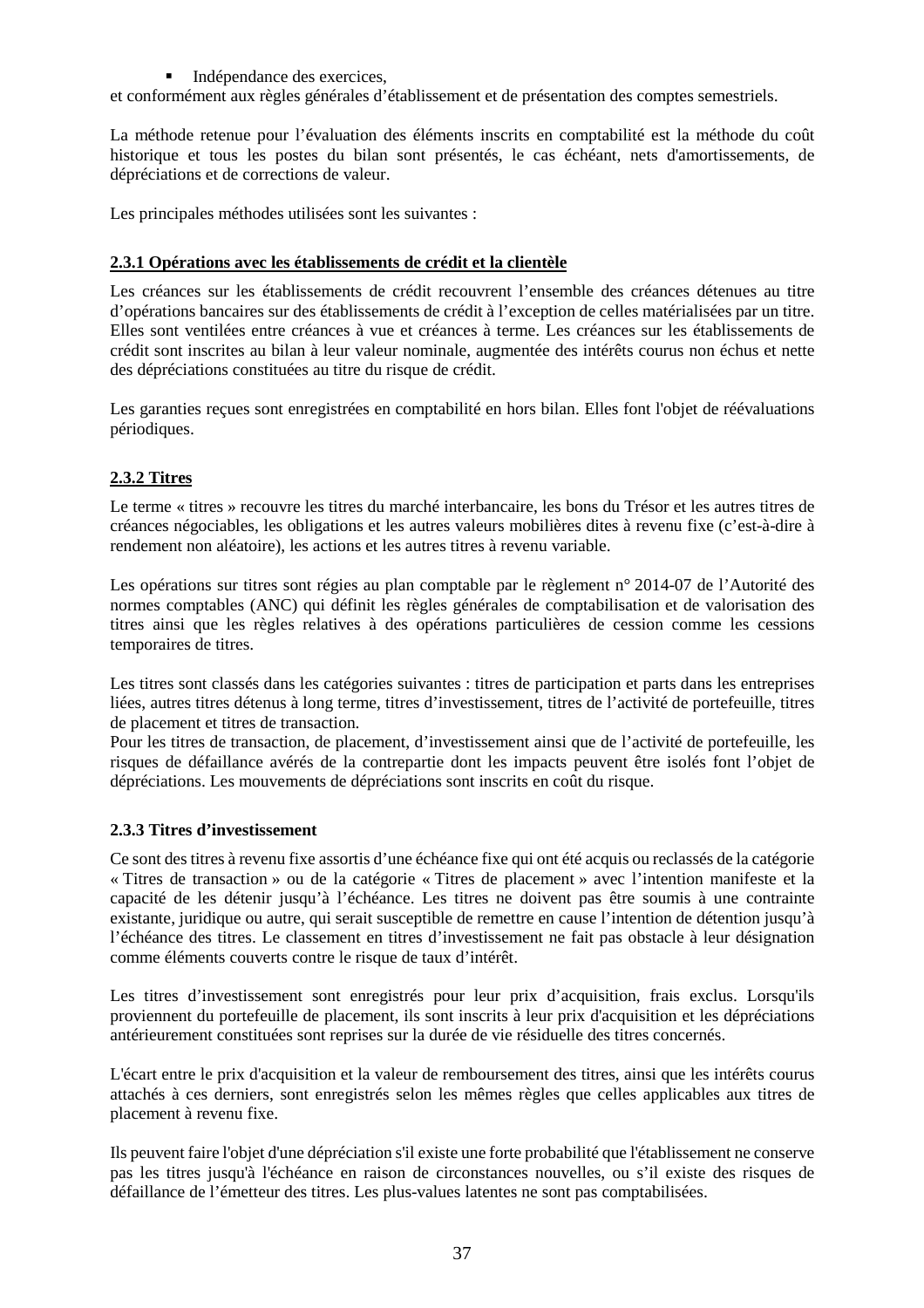Les titres d'investissement ne peuvent pas, sauf exceptions, faire l'objet de vente ou de transfert dans une autre catégorie de titres.

Les titres de transaction ou de placement à revenu fixe, reclassés vers la catégorie titres d'investissement, dans le cadre de l'illiquidité des marchés, par application des dispositions du règlement n° 2014-07 de l'Autorité des normes comptables (ANC), peuvent toutefois être cédés lorsque le marché sur lequel ils sont échangés redevient actif.

### **2.3.4 Autres titres détenus à long terme**

Ce sont des titres acquis afin de favoriser le développement de relations professionnelles durables en créant un lien privilégié avec l'entreprise émettrice mais sans influence dans la gestion de l'entreprise dont les titres sont détenus en raison du faible pourcentage des droits de vote qu'ils représentent.

Les autres titres détenus à long terme sont enregistrés pour leur prix d'acquisition, frais exclus.

Ils figurent au bilan au plus bas de leur coût historique ou de leur valeur d'utilité. Cette dernière, pour les titres cotés ou non, correspond à ce que l'entreprise accepterait de décaisser pour obtenir ces titres si elle avait à les acquérir compte tenu de son objectif de détention. Les moins-values latentes font obligatoirement l'objet d'une dépréciation. Les plus-values latentes ne sont pas comptabilisées.

Les titres enregistrés parmi les autres titres détenus à long terme ne peuvent être transférés vers une autre catégorie comptable.

### **2.3.5 Dettes représentées par un titre**

Les dettes représentées par un titre sont présentées selon la nature de leur support : bons de caisse, titres du marché interbancaire et titres de créances négociables, titres obligataires et assimilés, à l'exclusion des titres subordonnés qui sont classés sur une ligne spécifique au passif.

Les intérêts courus non échus attachés à ces titres sont portés dans un compte de dettes rattachées en contrepartie du compte de résultat.

Les frais d'émission sont, selon leur nature, pris en charge dans la totalité de l'exercice ou étalés sur la durée de vie des emprunts correspondants. Les primes d'émission et de remboursement sont étalées sur la durée de vie de l'emprunt par le biais d'un compte de charge ou produit à répartir.

### **2.36 Intérêts et assimilés – Commissions**

Les intérêts et les commissions assimilables par nature à des intérêts sont enregistrés en compte de résultat *prorata temporis*.

Le groupe a choisi l'option suivante concernant les intérêts négatifs :

- lorsque la rémunération d'un actif est négative, elle est présentée au compte de résultat en diminution des produits d'intérêts ;

- lorsque la rémunération d'un passif est positive, elle est présentée au compte de résultat en diminution des charges d'intérêts.

Les commissions et coûts liés à l'octroi ou à l'acquisition d'un concours sont assimilés à des compléments d'intérêts et sont étalés sur la durée de vie effective du crédit au prorata du capital restant dû.

Les autres commissions sont enregistrées selon la nature de la prestation :

- Commissions rémunérant une prestation instantanée : enregistrement lors de l'achèvement des prestations.
- Commissions rémunérant une prestation continue ou discontinue avec plusieurs échéances successives échelonnées : enregistrement au fur et à mesure de l'exécution de la prestation.

### **2.3.7 Revenus des titres**

Les revenus d'obligations ou des titres de créances négociables sont comptabilisés pour la partie courue dans la période.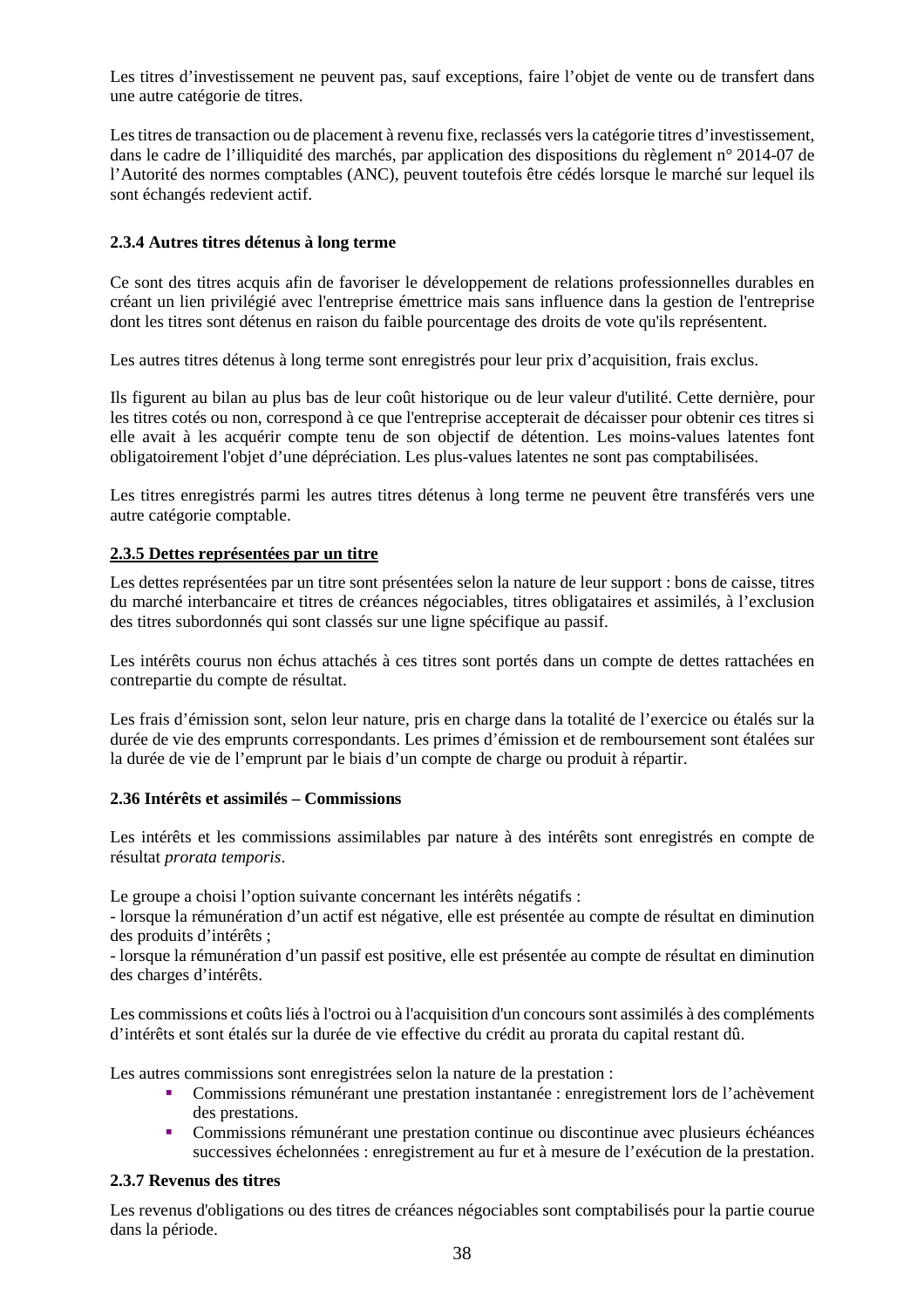# **2.3.8 Impôt sur les bénéfices**

La charge d'impôt figurant au compte de résultat correspond à l'impôt sur les sociétés dû au titre de la période.

BPCE SFH a signé avec sa mère intégrante (BPCE) une convention d'intégration fiscale qui lui assure de constater dans ses comptes la dette d'impôt dont elle aurait été redevable en l'absence d'intégration fiscale mutualiste.

### **2.3.9 Contributions aux mécanismes de résolution bancaire**

Les modalités de constitution du fonds de garantie des dépôts et de résolution ont été modifiées par un arrêté du 27 octobre 2015. En 2016, l'Autorité de Contrôle Prudentiel et de Résolution (ACPR), dans sa décision n°2016-C-51 du 10 octobre 2016, a arrêté une méthode de calcul par stock des contributions pour le mécanisme des dépôts.

La directive 2014/59/UE dite BRRD (Bank Recovery and Resolution Directive) qui établit un cadre pour le redressement et la résolution des établissements de crédit et des entreprises d'investissement et le règlement européen 806/2014 (règlement MRU) ont instauré la mise en place d'un fonds de résolution à partir de 2015. En 2016, ce fonds devient un Fonds de Résolution Unique (FRU) entre les États membres participants au Mécanisme de surveillance unique (MSU). Le FRU est un dispositif de financement de la résolution à la disposition de l'autorité de résolution (Conseil de Résolution Unique). Celle-ci pourra faire appel à ce fonds dans le cadre de la mise en œuvre des procédures de résolution. Le cumul des contributions qui sont inscrites à l'actif du bilan s'élèvent à 1 118 milliers d'euros.

### **Note 3 - INFORMATIONS SUR LE BILAN**

Sauf information contraire, les notes explicatives sur les postes du bilan sont présentées nettes d'amortissements et de dépréciations.

| en milliers d'euros                                  |            |            |
|------------------------------------------------------|------------|------------|
| <b>ACTIF</b>                                         | 30/06/2018 | 31/12/2017 |
| Créances à vue                                       | 230 732    | 226 319    |
| Comptes ordinaires                                   | 230 732    | 226 319    |
| Comptes et prêts au jour le jour                     |            |            |
| Valeurs et titres reçus en pension au jour le jour   |            |            |
| Valeurs non imputées                                 |            |            |
| Créances à terme                                     | 22 118 000 | 24 822 000 |
| Comptes et prêts à terme                             | 22 118 000 | 24 822 000 |
| Prêts subordonnés et participatifs                   |            |            |
| Valeurs et titres reçus en pension à terme           |            |            |
| Créances rattachées                                  | 197 271    | 248 626    |
| Créances douteuses                                   |            |            |
| dont créances douteuses compromises                  |            |            |
| Dépréciations des créances interbancaires            |            |            |
| dont dépréciation sur créances douteuses compromises |            |            |
| <b>TOTAL</b>                                         | 22 546 003 | 25 296 945 |

### *3.1 Opérations interbancaires*

Les créances à vue représentent pour 230 732 milliers d'euros le solde des comptes bancaires de BPCE SFH ouverts chez BPCE et chez Natixis.

Les créances à terme de 22 118 000 milliers d'euros représentent les prêts consentis à BPCE, aux Banques Populaires et aux Caisses d'Epargne.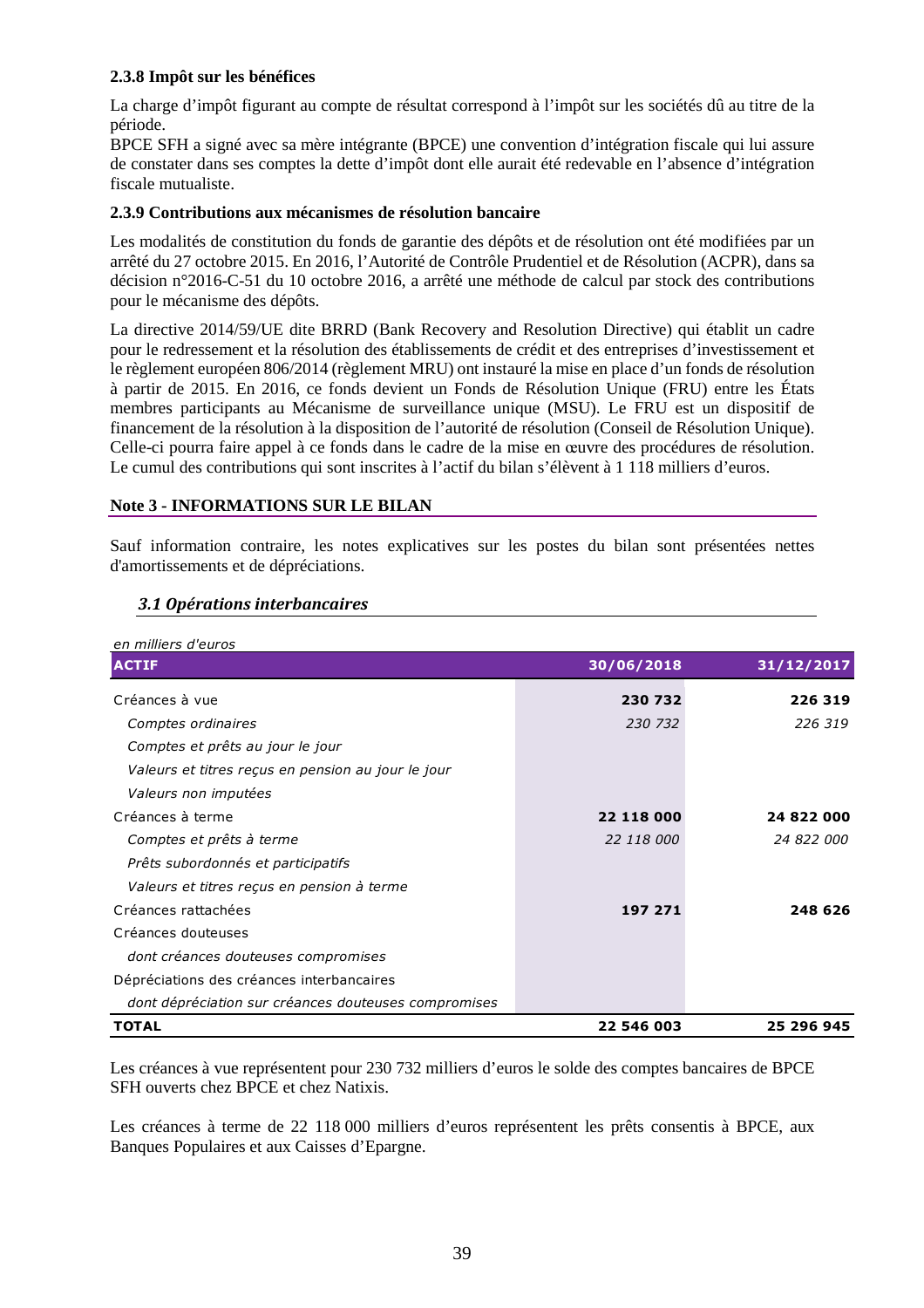*en milliers d'euros* **PASSIF 30/06/2018 31/12/2017** Dettes à vue Comptes ordinaires créditeurs Comptes et emprunts au jour le jour Valeurs et titres donnés en pension au jour le jour Autres sommes dues Dettes rattachées à vue Dettes à terme **0 1 819 920** *Comptes et emprunts à terme* 0 1 820 000 *Valeurs et titres donnés en pension à terme* **Dettes rattachées à terme** de constant de la communication de la constant de la communication de la communication de la communication de la communication de la communication de la communication de la communication de la c **TOTAL 0 1 819 920**

Les dettes à terme de 1 820 millions d'euros concernant les emprunts consentis par BPCE ont été remboursées en 2018.

### *3.2 Obligations et autres titres à revenu fixe*

### **3.2.1 Portefeuille titres**

|                                            | 30/06/2018  |  |                          |         | 31/12/2017  |  |                          |         |
|--------------------------------------------|-------------|--|--------------------------|---------|-------------|--|--------------------------|---------|
| en milliers d'euros                        | Transaction |  | Placement Investissement | Total   | Transaction |  | Placement Investissement | Total   |
| Effets publics et valeurs assimilées       |             |  |                          |         |             |  |                          |         |
| Valeurs brutes                             |             |  |                          |         |             |  |                          |         |
| Créances rattachées                        |             |  |                          |         |             |  |                          |         |
| Dépréciations                              |             |  |                          |         |             |  |                          |         |
| Obligations et autres titres à revenu fixe |             |  | 407 270                  | 407 270 |             |  | 414 301                  | 414 301 |
| Valeurs brutes                             |             |  | 405 635                  | 405 635 |             |  | 406 743                  | 406 743 |
| Créances rattachées                        |             |  | 1635                     | 1 6 3 5 |             |  | 7 5 5 8                  | 7 5 5 8 |
| Dépréciations                              |             |  |                          |         |             |  |                          |         |
| Actions et autres titres à revenu variable |             |  |                          |         |             |  |                          |         |
| Valeurs brutes                             |             |  |                          |         |             |  |                          |         |
| Créances rattachées                        |             |  |                          |         |             |  |                          |         |
| Dépréciations                              |             |  |                          |         |             |  |                          |         |
| Total                                      |             |  | 407 270                  | 407 270 |             |  | 414 301                  | 414 301 |

### **Obligations et autres titres à revenu fixe**

|                         |  | 30/06/2018                               |         |                           | 31/12/2017               |                |
|-------------------------|--|------------------------------------------|---------|---------------------------|--------------------------|----------------|
| en milliers d'euros     |  | Transaction   Placement   Investissement |         | <b>Totall</b> Transaction | Placement Investissement | Total          |
| Titres cotés            |  | 205 635                                  | 205 635 |                           | 206 743                  | 206 743        |
| Titres non cotés        |  | 200 000                                  | 200 000 |                           | 200 000                  | <b>200 000</b> |
| Titres prêtés           |  |                                          |         |                           |                          |                |
| Titres empruntés        |  |                                          |         |                           |                          |                |
| Créances douteuses      |  |                                          |         |                           |                          |                |
| Créances rattachées     |  | 1 6 3 5                                  | 1 635   |                           | 7 5 5 8                  | 7 5 5 8        |
| <b>TOTAL</b>            |  | 407 270                                  | 407 270 |                           | 414 301                  | 414 301        |
| dont titres subordonnés |  |                                          |         |                           |                          |                |

### 3.2.2 **Evolution des titres d'investissement**

| en milliers d'euros                        | 01/01/2018 | Achats | Cessions | Rembourse<br>ments | Conversion . | Décotes<br>surcotes | <b>Fransferts</b> | <b>Autres</b><br>variations | 30/06/2018 |
|--------------------------------------------|------------|--------|----------|--------------------|--------------|---------------------|-------------------|-----------------------------|------------|
| Effets publics                             |            |        |          |                    |              |                     |                   |                             |            |
| Obligations et autres titres à revenu fixe | 406 743    |        |          |                    |              | (1108)              |                   |                             | 405 635    |
| <b>TOTAL</b>                               | 406 743    |        |          |                    |              | (1108)              |                   |                             | 405 635    |

### **3.3** *Parts dans les entreprises liées, autres titres détenus à long terme*

### **3.3.1 Opérations avec les entreprises liées**

Il s'agit des sociétés susceptibles d'être incluses par intégration globale dans un même ensemble consolidé. Les opérations sont essentiellement effectuées avec les Banques Populaires, les Caisses d'Epargne, la Compagnie de Financement Foncier et BPCE.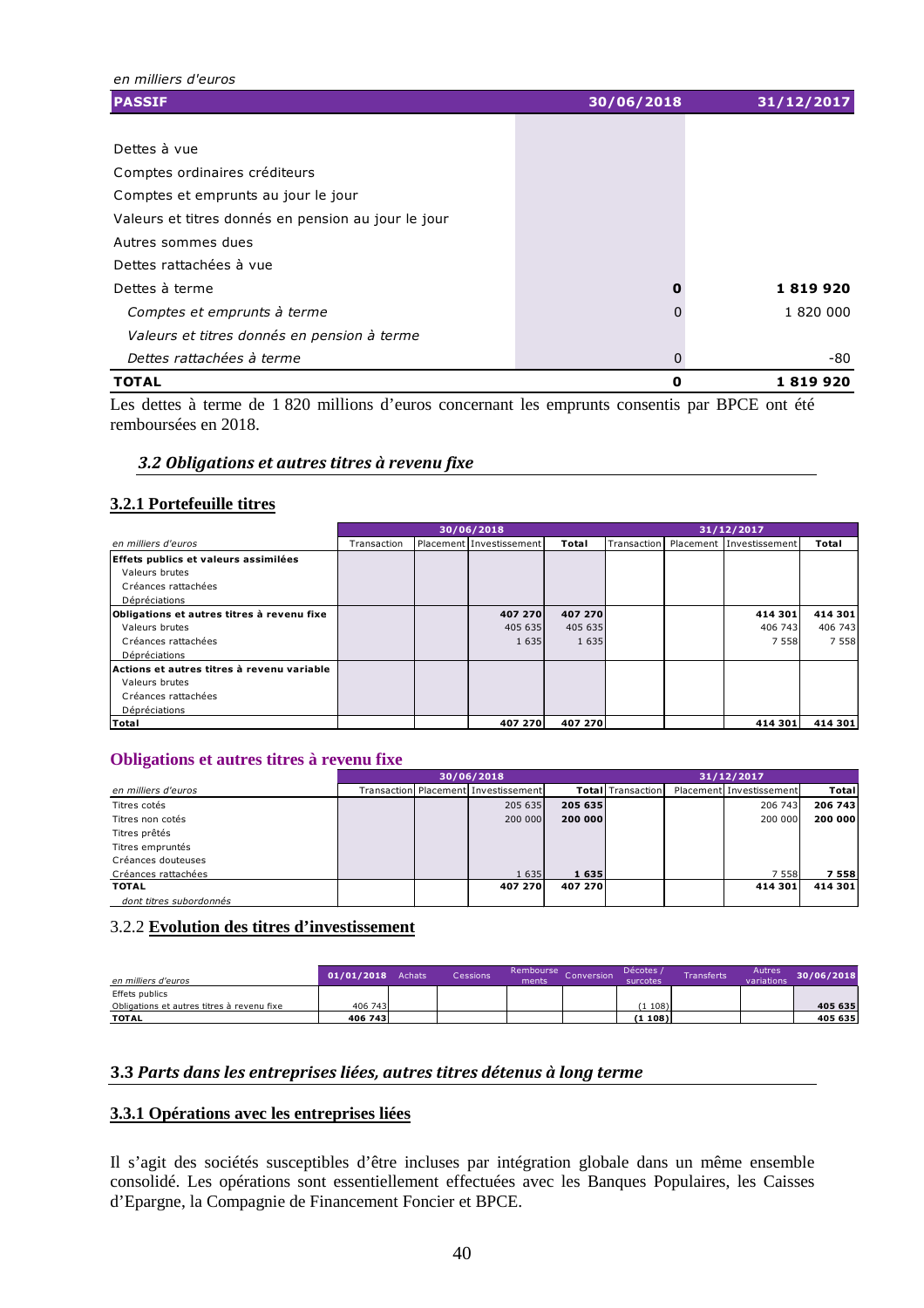|                            |                       | 30/06/2018    |            | 31/12/2017   |
|----------------------------|-----------------------|---------------|------------|--------------|
|                            | <b>Etablissements</b> | <b>Autres</b> |            |              |
| en milliers d'euros        | de crédit             | entreprises   | Total      | <b>Total</b> |
| <b>Créances</b>            | 22 546 003            |               | 22 546 003 | 25 296 945   |
| dont subordonnées          |                       |               |            |              |
| <b>Dettes</b>              | 0                     |               |            | $\mathbf{o}$ |
| dont subordonnées          |                       |               |            |              |
| Engagements de financement |                       |               |            |              |
| Engagements de garantie    |                       |               |            |              |
| Autres engagements donnés  |                       |               |            |              |
| <b>Engagements donnés</b>  | 0                     |               |            | $\mathbf{o}$ |
| Engagements de financement |                       |               |            |              |
| Engagements de garantie    | 29 410 896            |               | 29 410 896 | 30 399 218   |
| Autres engagements reçus   |                       |               |            |              |
| <b>Engagements recus</b>   | 29 410 896            |               | 29 410 896 | 30 399 218   |

Il n'y a pas de transaction significative conclue à des conditions hors marché avec une partie liée.

### *3.4 Dettes représentées par un titre*

| en milliers d'euros                                       | 30/06/2018 | 31/12/2017 |
|-----------------------------------------------------------|------------|------------|
| Bons de caisse et bons d'épargne                          |            |            |
| Titres du marché interbancaire et de créances négociables |            |            |
| Emprunts obligataires                                     | 22 118 000 | 23 002 000 |
| Autres dettes représentées par un titre                   |            |            |
| Dettes rattachées                                         | 196 202    | 247 498    |
| <b>TOTAL</b>                                              | 22 314 202 | 23 249 498 |

Les emprunts obligataires correspondent au stock d'émissions réalisées par BPCE SFH.

### *3.5 Autres actifs et autres passifs*

|                                                             | 30/06/2018 |        | 31/12/2017 |         |
|-------------------------------------------------------------|------------|--------|------------|---------|
| en milliers d'euros                                         | Actif      | Passif | Actif      | Passif  |
| Versements restant à effectuer sur titres de participations |            |        |            |         |
| Comptes de règlement sur opérations sur titres              |            |        |            |         |
| Primes sur instruments conditionnels achetés et vendus      |            |        |            |         |
| Dettes sur titres empruntés et autres dettes de titres      |            |        |            |         |
| Créances et dettes sociales et fiscales                     | 53         | 173    | 540        | 138     |
| Dépôts de garantie versés et reçus                          | 1 2 3 5    |        | 771        |         |
| Autres débiteurs divers, autres créditeurs divers           |            |        |            | 1 0 2 3 |
| <b>TOTAL</b>                                                | 1 288      | 173    | 1 312      | 1 1 6 1 |

Les autres actifs sont constitués de :

- L'impôt sur les bénéfices pour un montant de 35 milliers d'euros,
- La CVAE pour un montant de 18 milliers d'euros,
- Fonds de Résolution Unique pour un montant de 1 118 milliers d'euros,<br>Règlements de factures fournisseurs pour un montant de 116 milliers d'e
- Règlements de factures fournisseurs pour un montant de 116 milliers d'euros.

Les autres passifs sont composés de :

La contribution sociale de solidarité pour un montant de 173 milliers d'euros.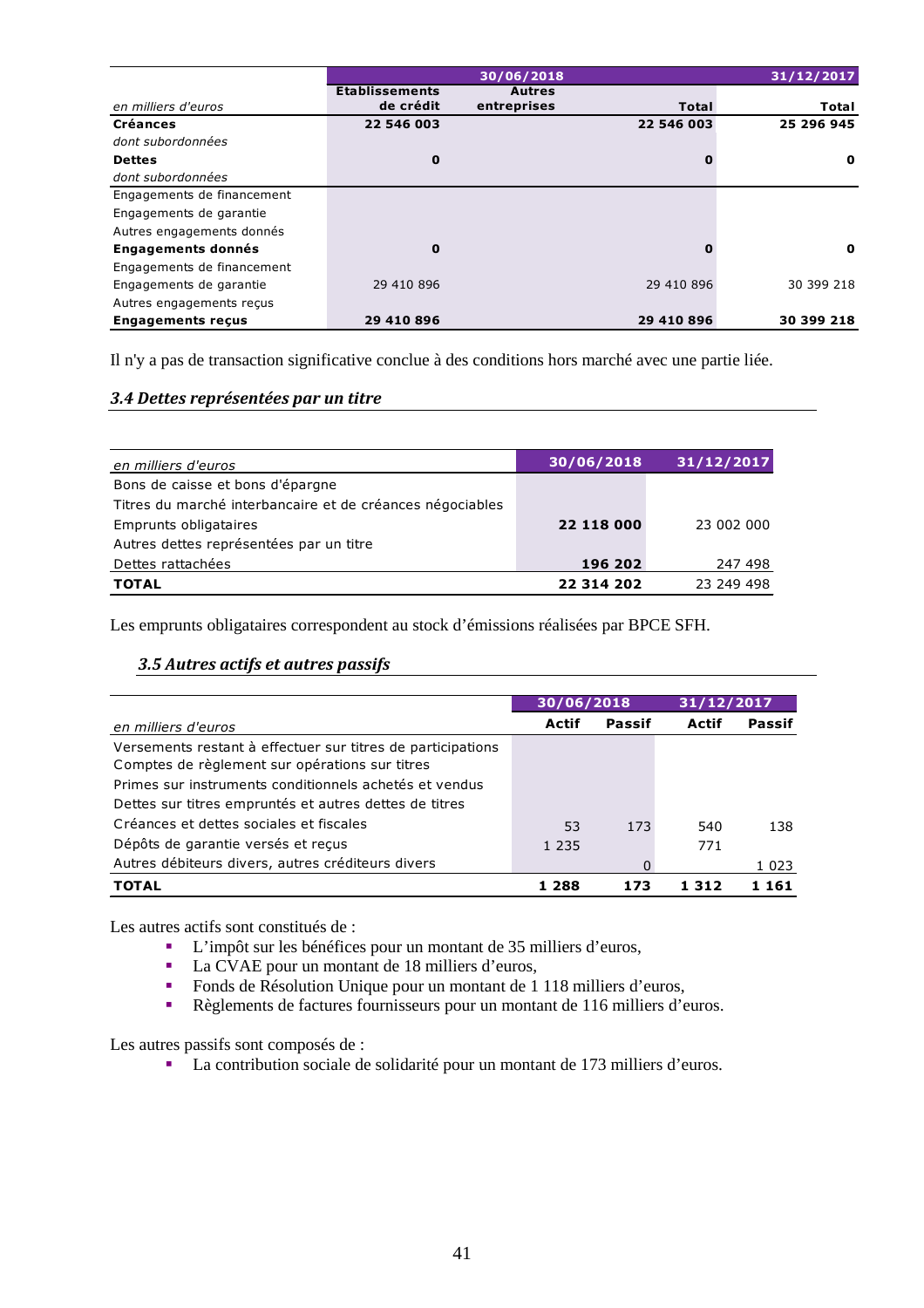# **3.6** *Comptes de régularisation*

|                                                                              | 30/06/2018 |               | 31/12/2017   |               |  |
|------------------------------------------------------------------------------|------------|---------------|--------------|---------------|--|
| en milliers d'euros                                                          | Actif      | <b>Passif</b> | <b>Actif</b> | <b>Passif</b> |  |
| Engagements sur devises                                                      |            |               |              |               |  |
| Gains et pertes différés sur instruments<br>financiers à terme de couverture |            |               |              |               |  |
| Primes d'émission et de remboursement                                        | 78 981     | 72 977        | 81 812       | 84 689        |  |
| Charges et produits constatés d'avance                                       | 72 977     | 78 981        | 84 701       | 81 812        |  |
| Produits à recevoir/Charges à payer                                          |            | 1 403         |              | 586           |  |
| Valeurs à l'encaissement                                                     |            |               |              |               |  |
| Autres                                                                       |            |               |              |               |  |
| <b>TOTAL</b>                                                                 | 151958     | 153 361       | 166 513      | 167 087       |  |

Les primes de remboursement ou d'émission restant à amortir s'élèvent à 78 981 milliers d'euros à l'actif et à 72 977 milliers d'euros au passif. Le solde non amorti correspond à la différence entre le montant initialement reçu et le prix de remboursement des dettes représentées par un titre.

Les charges et produits constatés d'avance correspondent principalement aux surcotes / décotes et commissions restant à amortir. Celles-ci représentent 78 981 milliers d'euros au passif et 72 977 milliers d'euros à l'actif.

Le poste « Charges à payer » se compose notamment des charges refacturées par BPCE pour 751 milliers d'euros et des frais liés aux émissions pour 587 milliers d'euros.

### *3.7 Capitaux propres*

|                                 |         | <b>Capital</b> | <b>Réserves/</b><br><b>Autres</b>               | Report à<br>nouveau                     | <b>Résultat</b>               |         | <b>Total capitaux</b><br>propres hors |
|---------------------------------|---------|----------------|-------------------------------------------------|-----------------------------------------|-------------------------------|---------|---------------------------------------|
| en milliers d'euros             |         |                |                                                 |                                         |                               |         | <b>FRBG</b>                           |
| Total au 31 décembre 2016       |         | 600 000        | 26 483                                          | 8748                                    | 6 1 6 3                       |         | 641 394                               |
| Mouvements de l'exercice        |         |                | 309                                             | 2 7 7 3                                 | (3.066)                       |         | 16                                    |
| Total au 31 décembre 2017       |         | 600 000        | 26 792                                          | <u> 11 521 </u>                         | 3 0 9 7                       |         | <u>641 410</u>                        |
| Variation de capital            |         |                |                                                 |                                         |                               |         |                                       |
| Affectation résultat 2017       |         |                | 155                                             | 2 9 4 2                                 | (3097)                        |         |                                       |
| Distribution de dividendes      |         |                |                                                 | (2942)                                  |                               |         | (2942)                                |
| Augmentation de capital         |         |                |                                                 |                                         |                               |         |                                       |
| Remboursement du capital        |         |                |                                                 |                                         |                               |         |                                       |
| Autres mouvements               |         |                |                                                 |                                         |                               |         |                                       |
| Résultat de la période          |         |                |                                                 |                                         | 318                           |         | 318                                   |
| <b>TOTAL au 30 juin 2018</b>    |         | 600 000        | 26 947                                          | 11521                                   | 318                           |         | 638786                                |
|                                 |         |                | Nombre de titres                                |                                         |                               |         |                                       |
|                                 | période |                | A l'ouverture de la Créés pendant La<br>période | <b>Remboursés</b><br>pendant la période | A la clôture de la<br>période |         | Valeur<br><b>Nominale</b>             |
| Actions ordinaires              |         | 600 000        |                                                 |                                         |                               | 600 000 | 1 euro                                |
| Actions amorties                |         |                |                                                 |                                         |                               |         |                                       |
| Actions à dividende prioritaire |         |                |                                                 |                                         |                               |         |                                       |
| sans droit de vote              |         |                |                                                 |                                         |                               |         |                                       |
| Actions préférentielles         |         |                |                                                 |                                         |                               |         |                                       |
| Parts sociales                  |         |                |                                                 |                                         |                               |         |                                       |
| Certificats d'investissement    |         |                |                                                 |                                         |                               |         |                                       |

Le capital social de BPCE SFH s'élève à 600 000 milliers d'euros, soit 600 000 milliers d'actions d'une valeur de

1 euro chacune, détenues à 100% par BPCE.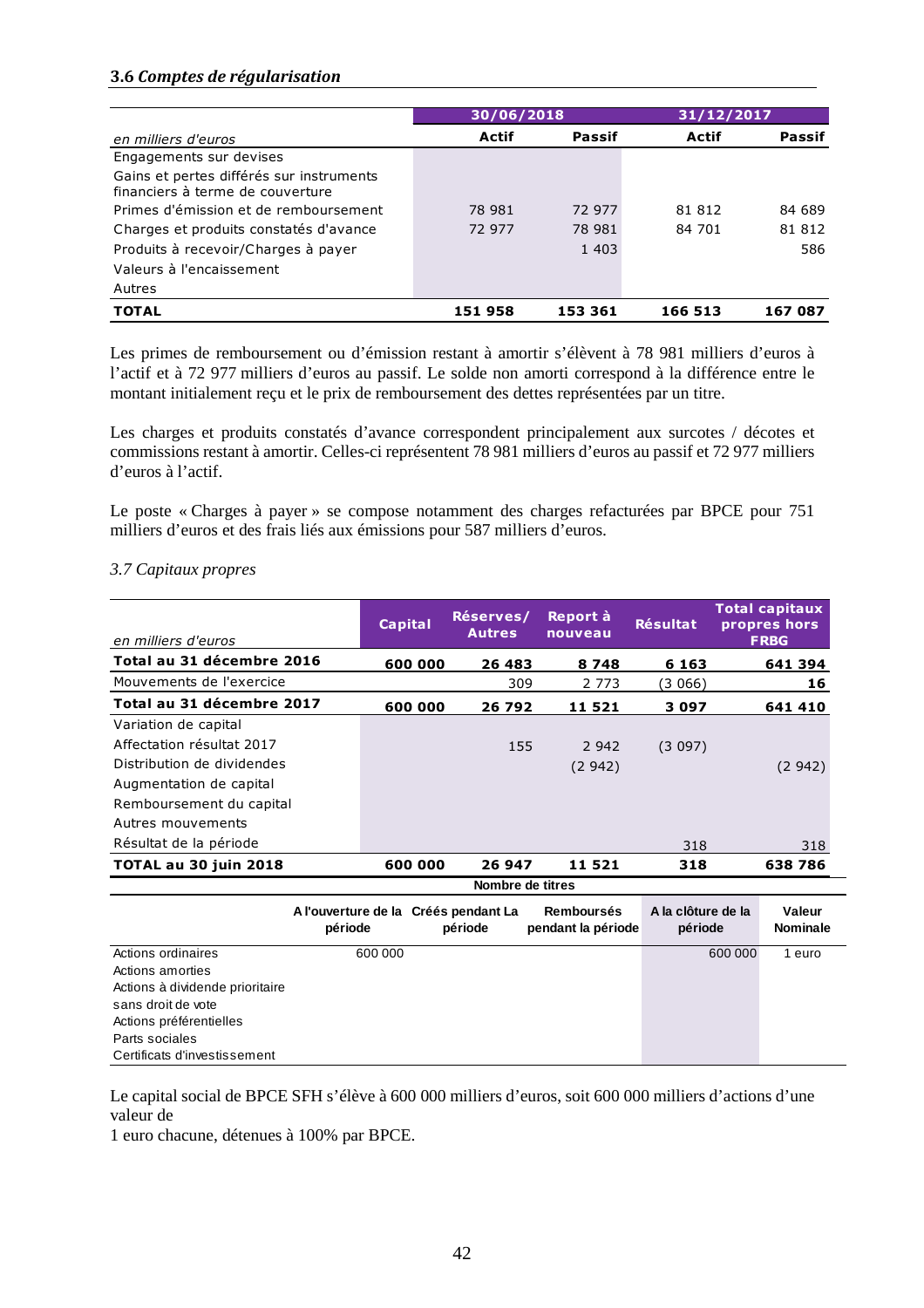### **3.8** *Durée résiduelle des emplois et ressources*

Les emplois et ressources à terme définis sont présentés selon la durée restant à courir avec créances et dettes rattachées.

|                                                   |                                                 |          |           | 30/06/2018                      |            |            |              |
|---------------------------------------------------|-------------------------------------------------|----------|-----------|---------------------------------|------------|------------|--------------|
|                                                   | Inférieur à 1 De 1 mois De 3 mois à De 1 an à 5 |          |           |                                 | Plus de 5  | <b>Non</b> |              |
| en milliers d'euros                               | mois                                            | à 3 mois | $1$ an    | ans                             | ans        | déterminé  | <b>Total</b> |
| Effets publics et valeurs assimilées              |                                                 |          |           |                                 |            |            |              |
| Créances sur les établissements de crédit         | 234 725                                         | 94 172   | 1 057 106 | 10 576 500                      | 10 583 500 |            | 22 546 003   |
| Opérations avec la clientèle                      |                                                 |          |           |                                 |            |            |              |
| Obligations et autres titres à revenu fixe        |                                                 |          | 1 635     | 306 289                         | 99 346     |            | 407 270      |
| Opérations de crédit-bail et de locations simples |                                                 |          |           |                                 |            |            |              |
| Total des emplois                                 | 234 725                                         | 94 172   |           | 1 058 741 10 882 789 10 682 846 |            |            | 0 22 953 273 |
| Dettes envers les établissements de crédit        |                                                 |          |           |                                 |            |            |              |
| Opérations avec la clientèle                      |                                                 |          |           |                                 |            |            |              |
| Dettes représentées par un titre                  | 3 9 7 5                                         | 93 645   | 1 056 582 | 10 576 500                      | 10 583 500 |            | 22 314 202   |
| Dettes subordonnées                               |                                                 |          |           |                                 |            |            |              |
| <b>Total des ressources</b>                       | 3975                                            | 93 645   |           | 1 056 582 10 576 500 10 583 500 |            |            | 0 22 314 202 |

### **Note 4 - INFORMATIONS SUR LE HORS BILAN ET OPERATIONS ASSIMILEES**

### *4.1 Engagements reçus et donnés*

### **Engagements de garantie**

| en milliers d'euros                                                          |        | 30/06/2018   | 31/12/2017 |              |  |
|------------------------------------------------------------------------------|--------|--------------|------------|--------------|--|
|                                                                              | Donnés | <b>Recus</b> | Donnés     | <b>Recus</b> |  |
| Autres valeurs affectées en garantie en faveur<br>d'établissements de crédit |        | 29 410 896   |            | 30 399 218   |  |
| Autres valeurs affectées en garantie recues de la<br>clientèle               |        |              |            |              |  |
| <b>Total</b>                                                                 |        | 29 410 896   |            | 30 399 218   |  |

BPCE SFH bénéficie de valeurs apportées en garantie par les Caisses d'Epargne et les Banques Populaires.

Cette garantie est constituée directement sur un portefeuille de créances immobilières détenues par les Caisses d'Epargne et les Banques Populaires. Au 30 juin 2018, ces créances s'élèvent à 29 410 896 milliers d'euros.

En cas de survenance d'évènements prédéterminés définis dans le prospectus d'émission, la garantie pourra être exercée et la propriété des actifs donnés en garantie sera automatiquement transférée à BPCE SFH.

### **4.2** *Ventilation du bilan par devise*

Dans BPCE SFH, toutes les opérations sans exception sont en Euro.

### **Note-5 INFORMATIONS SUR LE COMPTE DE RESULTAT**

### *5.1 Intérêts, produits et charges assimilés*

|                                                                              |          | 1er semestre 2018 |            | 1er semestre 2017 |           |           |  |
|------------------------------------------------------------------------------|----------|-------------------|------------|-------------------|-----------|-----------|--|
| en milliers d'euros                                                          | Produits | Charges           | <b>Net</b> | Produits          | Charges   | Net       |  |
| Opérations avec les établissements de crédit<br>Opérations avec la clientèle | 215 663  | (10652)           | 205 011    | 220 708           | (12 227)  | 208 480   |  |
| Obligations et autres titres à revenu fixe<br>Dettes subordonnées            | 19 532   | (219813)          | (200281)   | 17 294            | (221 417) | (204 122) |  |
| Autres                                                                       |          |                   |            |                   |           |           |  |
| <b>TOTAL</b>                                                                 | 235 195  | (230 465)         | 4730       | 238 002           | (233 644) | 4 3 5 8   |  |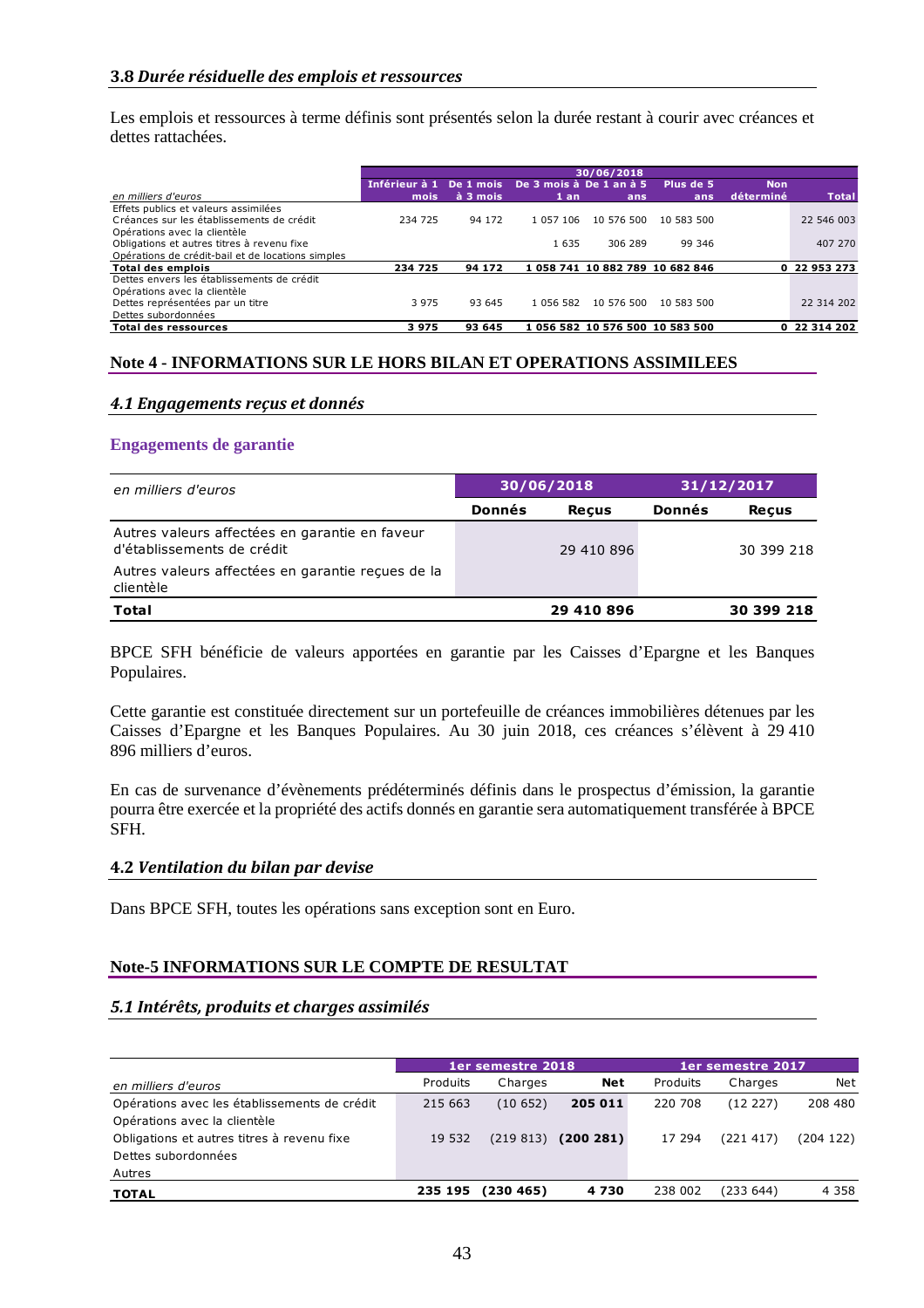Les produits relatifs aux opérations avec les établissements de crédit comprennent les intérêts échus et intérêts courus des prêts à terme, les étalements des décotes sur prêts et les intérêts sur comptes courants. Les charges concernent l'étalement des surcotes sur prêts.

Les charges relatives aux obligations et autres titres à revenu fixe comprennent les tombées de coupons et les intérêts courus des obligations émises, les étalements des primes d'émission payées. Les produits concernent l'étalement des primes d'émissions reçues et les intérêts liés aux titres d'investissement.

### *5.2 Commissions*

|                                            |          | <b>1er semestre 2018</b> |            | <b>1er semestre 2017</b> |         |     |
|--------------------------------------------|----------|--------------------------|------------|--------------------------|---------|-----|
| en milliers d'euros                        | Produits | Charges                  | <b>Net</b> | Produits                 | Charges | Net |
| Opérations de trésorerie et interbancaires |          | (2)                      | (2)        |                          |         | (2) |
| Autres commissions                         |          |                          |            |                          |         |     |
| <b>TOTAL</b>                               |          | 2                        |            |                          |         | (2) |

# *5.3 Autres produits et charges d'exploitation bancaire*

|                                                                                                       |          | 1er semestre 2018 |       | 1er semestre 2017 |         |     |
|-------------------------------------------------------------------------------------------------------|----------|-------------------|-------|-------------------|---------|-----|
| en milliers d'euros                                                                                   | Produits | Charges           | Net   | Produits          | Charges | Net |
| Frais liés aux émissions (1)                                                                          |          | (480)             | (480) | 3)                |         | (3) |
| Autres activités diverses                                                                             |          |                   |       |                   |         |     |
| <b>TOTAL</b>                                                                                          |          | (480)             | (480) |                   |         | (3) |
| (1) Declared until declined like our émissions de «Juténête muchuite et changes essimilée » à «Autres |          |                   |       |                   |         |     |

(1) Reclassement des frais liés aux émissions, de « Intérêts, produits et charges assimilés » à « Autres produits et charges d'exploitation bancaire ».

### *5.4 Charges générales d'exploitation*

| en milliers d'euros                     |         | 1er semestre 2018 1er semestre 2017 |
|-----------------------------------------|---------|-------------------------------------|
| Frais de personnel                      |         |                                     |
| Salaires et traitements                 |         |                                     |
| Charges de retraite et assimilées       |         |                                     |
| Autres charges sociales                 |         |                                     |
| Intéressement des salariés              |         |                                     |
| Participation des salariés              |         |                                     |
| Impôts et taxes liés aux rémunérations  |         |                                     |
| Total des frais de personnel            | O       | O                                   |
| Autres charges d'exploitation           |         |                                     |
| Impôts et taxes                         | (203)   | (190)                               |
| Autres charges générales d'exploitation | (2 545) | (2 427)                             |
| Charges refacturées                     |         |                                     |
| Total des autres charges d'exploitation | (2 748) | (2 617)                             |
| TOTAL                                   | (2 748) | (2 617)                             |

### BPCE SFH n'a pas de salariés.

Les charges d'exploitation correspondent notamment à la contribution définitive au Fonds de Résolution Unique pour 1 966 milliers d'euros, aux prestations administratives et comptables réalisées par BPCE pour le compte de BPCE SFH dans le cadre d'une convention ad-hoc ainsi qu'aux impôts et taxes.

Aucune avance ni crédit n'a été consenti aux membres des organes d'administration et de direction au titre de leurs fonctions au cours du 1<sup>er</sup> semestre 2018.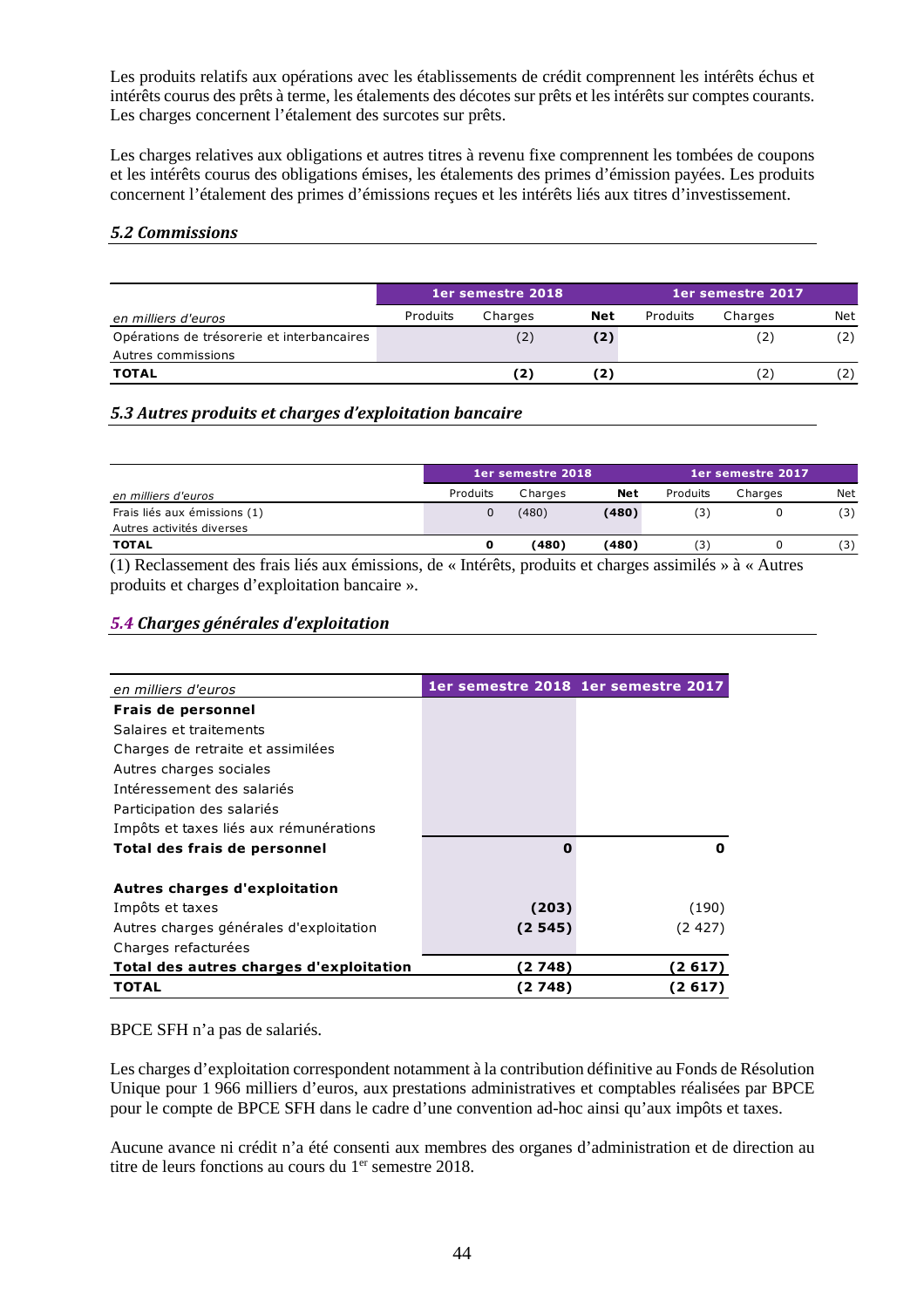# **5.5** *Impôt sur les bénéfices*

La société est comprise dans le périmètre de l'intégration fiscale de BPCE SA.

En matière d'impôt sur les sociétés, conformément aux termes de la convention d'intégration fiscale, l'impôt est déterminé par la filiale, comme en l'absence d'intégration fiscale.

Le montant ainsi calculé, déduction faite des avoirs fiscaux et crédits d'impôts éventuels, est dû à la société mère.

L'impôt sur les sociétés acquitté auprès de la tête de groupe, ventilé entre le résultat fiscal et le résultat comptable, s'analyse ainsi :

| en milliers d'euros                                  | 1er semestre 2018 | 1er semestre 2017 |
|------------------------------------------------------|-------------------|-------------------|
| Résultat comptable                                   | 318               | 608               |
| Réintégration Contribution sociale de solidarité (N) | 173               | 150               |
| FRU fond de résolution unique                        | 1966              | 1 675             |
| <b>TSB 2018</b>                                      |                   | 0                 |
| Impôt sur les Sociétés                               | 1 1 8 2           | 1 1 2 8           |
| <b>TOTAL 1</b>                                       | 3 6 4 3           | 3 5 6 1           |
| Déduction Contribution sociale de solidarité (N-1)   | (138)             | (212)             |
| <b>TOTAL 2</b>                                       | (138)             | (212)             |
| Résultat fiscal                                      | 3 5 0 5           | 3 3 4 9           |
| Taux                                                 | 33,33%            | 33,33%            |
| IS exigible                                          | 1 1 6 9           | 1 1 1 6           |
| Contribution additionnelle (3,30%)                   | 13                | 12                |
| Impôt sur les bénéfices                              | 1 1 8 2           | 1 1 2 8           |

### **Note 6 - TABLEAU DES FLUX DE TRESORERIE**

### *6.1 Principes*

Le tableau des flux de trésorerie analyse l'évolution de la trésorerie, provenant des opérations d'exploitation, d'investissement et de financement, entre deux périodes.

Le tableau des flux de trésorerie est présenté selon la recommandation 2004-R.03 du Conseil national de la comptabilité, relative au format des documents de synthèse des entreprises relevant du Comité consultatif de la législation et de la réglementation financières (CCLRF).

Il est établi selon la méthode indirecte. Le résultat de la période est retraité des éléments non monétaires : dotations aux amortissements des immobilisations corporelles et incorporelles, dotations nettes aux dépréciations, provisions, autres mouvements sans décaissement de trésorerie, comme les charges à payer et les produits à recevoir. Les flux de trésorerie liés aux opérations d'exploitation, d'investissement et de financement sont déterminés par différence entre les postes des comptes annuels de l'exercice précédent et de la période en cours.

Les opérations sur le capital sans flux de trésorerie ou sans incidence sur le résultat sont neutres : paiement du dividende en actions, dotation d'une provision par imputation sur le report à nouveau.

Les activités d'exploitation comprennent :

- l'émission de ressources à long terme non subordonnées ;
- le prêt de ces ressources à des établissements de crédit du Groupe BPCE ;
- la rémunération des titres d'investissement.

Les activités d'investissement correspondent à l'acquisition de titres d'investissement.

Les activités de financement correspondent à l'émission d'actions.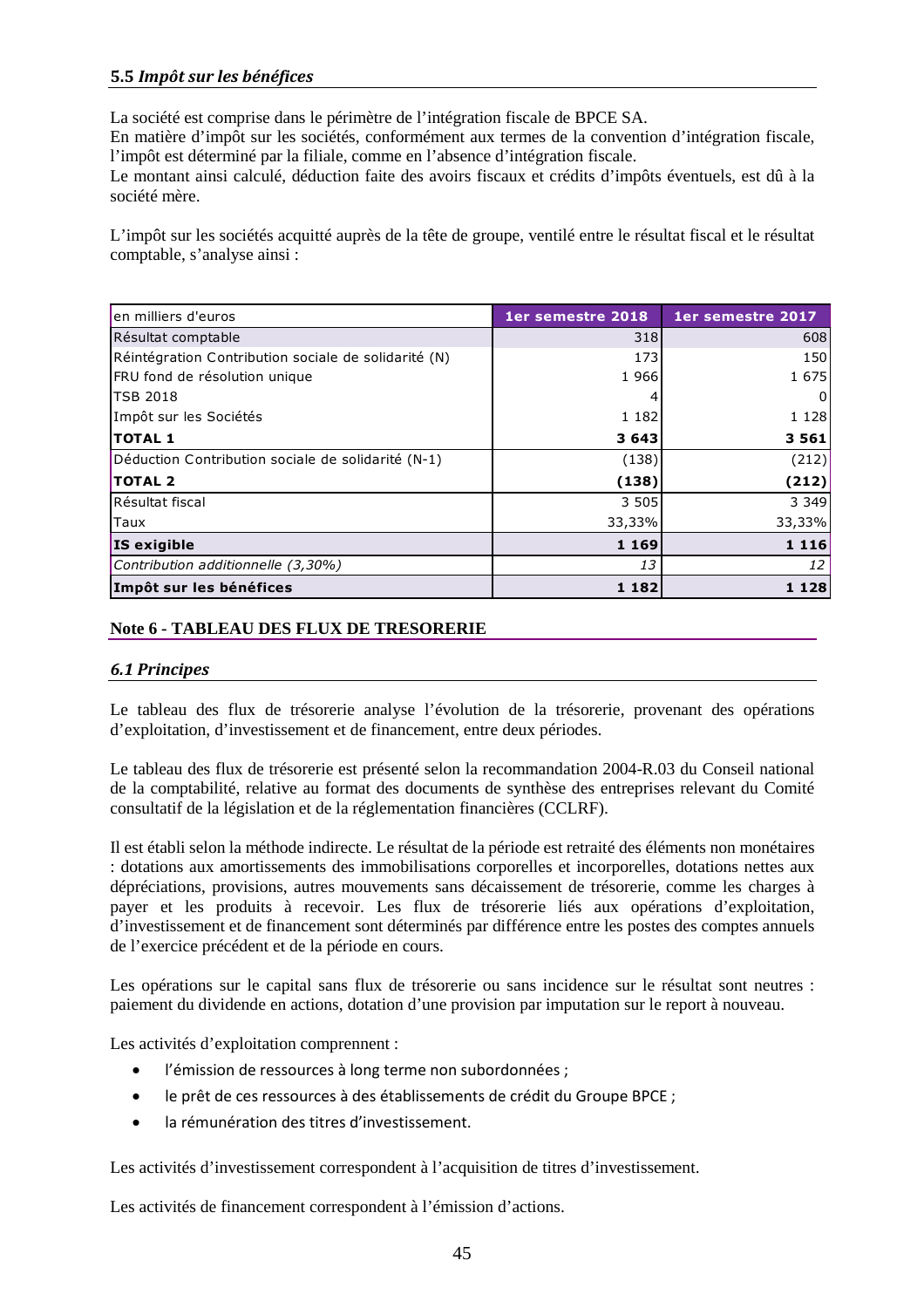La trésorerie est définie selon les normes du Conseil national de la comptabilité. Elle comprend les fonds en caisse et les dépôts à vue à la Banque de France, aux CCP et chez les établissements de crédit.

# *6.2 Tableau des flux de trésorerie*

| Tableau des flux de trésorerie en milliers d'euros                            | 30/06/2018 | 30/06/2017 31/12/2017 |            |
|-------------------------------------------------------------------------------|------------|-----------------------|------------|
| <b>ACTIVITES D'EXPLOITATION</b>                                               |            |                       |            |
| Résultat de l'exercice                                                        | 318        | 608                   | 3097       |
| Retraitements du résultat, liés aux opérations d'exploitation                 |            |                       |            |
| Dotations aux amortissements des immobilisations corporelles et incorporelles |            |                       |            |
| Dotations nettes aux dépréciations/clientèle et établissements de crédit      |            |                       |            |
| Dotations nettes aux dépréciations/titres de placement                        |            |                       |            |
| Dotations nettes aux provisions/crédits                                       |            |                       |            |
| Gains nets sur la cession d'immobilisations                                   |            |                       |            |
| Autres mouvements sans décaissement de trésorerie                             | $-8,360$   | 1 2 0 4               | 1 1 2 9    |
| Flux de trésorerie sur prêts aux établissements de crédit et à la clientèle   | 2789366    | 573 669               | $-2635285$ |
| Flux de trésorerie sur titres de placement                                    |            |                       |            |
| Flux de trésorerie sur titres d'investissement                                | 6003       | 6062                  | 59         |
| Flux sur autres actifs                                                        | 24         | -64                   | 189        |
| Flux sur dettes/établissements de crédit et clientèle                         | $-2789366$ | $-573669$             | 2635285    |
| Emissions nettes d'emprunts                                                   |            |                       |            |
| Flux sur autres passifs                                                       | $-988$     | $-123$                | 949        |
| Trésorerie nette utilisée par les activités d'exploitation                    | $-3003$    | 7687                  | 5423       |
|                                                                               |            |                       |            |
| <b>ACTIVITES D'INVESTISSEMENT</b>                                             |            |                       |            |
| Flux liés à la cession de :                                                   |            |                       |            |
| -Actifs financiers                                                            | 10614      | 0                     | 0          |
| -Immobilisations corporelles et incorporelles                                 |            |                       |            |
| Décaissements pour l'acquisition de :                                         |            |                       |            |
| -Actifs financiers                                                            |            |                       |            |
| -Immobilisations corporelles et incorporelles                                 |            |                       |            |
| Flux net provenant d'autres activités d'investissement                        |            |                       |            |
| Trésorerie nette utilisée par les activités d'investissement                  | 10614      | 0                     | 0          |
|                                                                               |            |                       |            |
| <b>ACTIVITES DE FINANCEMENT</b>                                               |            |                       |            |
| Flux de trésorerie due à l'émission d'actions                                 |            |                       |            |
| Dividendes versés                                                             | $-2942$    | $-3082$               | $-3081$    |
| Emissions nettes de dettes subordonnées                                       |            |                       |            |
| Autres                                                                        |            |                       |            |
| Trésorerie nette due aux activités de financement                             | $-2942$    | $-3082$               | $-3081$    |
|                                                                               |            |                       |            |
| <b>TOTAL ACTIVITES</b>                                                        | 4669       | 4605                  | 2342       |
| <b>VARIATION DE LA TRESORERIE NETTE</b>                                       | 4669       | 4605                  | 2342       |
| Trésorerie à l'ouverture                                                      | 226 325    | 223 982               | 223 982    |
| Trésorerie à la clôture                                                       | 230 994    | 228 587               | 226 325    |
| <b>Net</b>                                                                    | 4669       | 4605                  | 2343       |
| Caisse et banques centrales                                                   |            |                       |            |
| Opérations à vue avec les établissements de crédit                            | 230 994    | 228 587               | 226 325    |
| <b>TOTAL</b>                                                                  | 230 994    | 228 587               | 226 325    |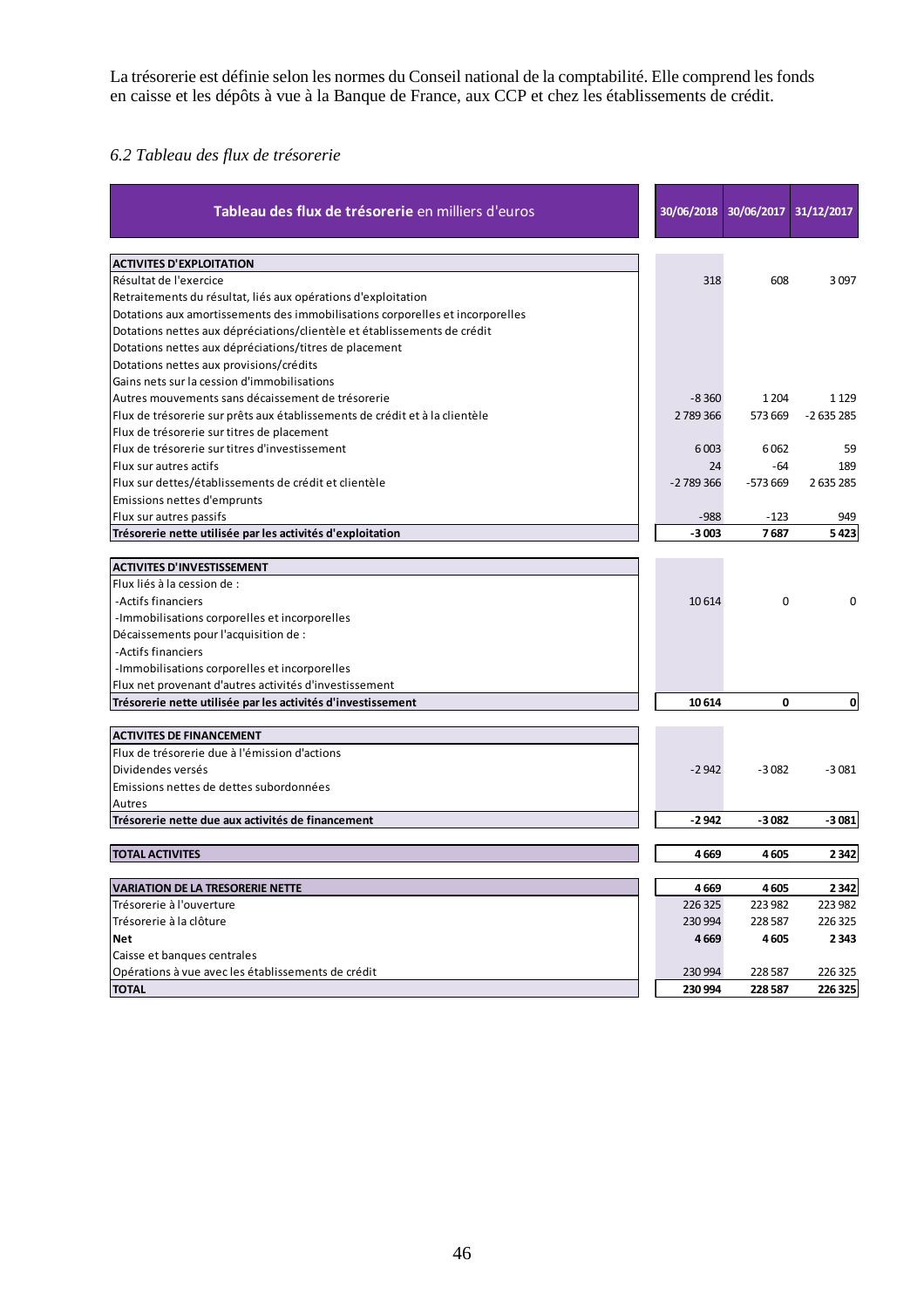



**KPMG S.A.** Tour Egho 2, avenue Gambetta CS 60055 92066 Paris La Défense Cedex

### **Rapport des commissaires aux comptes sur l'information financière semestrielle**

**Période du 1er janvier au 30 juin 2018**

Aux Actionnaires **BPCE SFH** 50 avenue Pierre Mendès France 75013 PARIS

En exécution de la mission qui nous a été confiée par votre assemblée générale et en application de l'article L. 451-1-2 III du Code monétaire et financier, nous avons procédé à :

- l'examen limité des comptes semestriels condensés de la société BPCE SFH, relatifs à la période du 1 er janvier au 30 juin 2018, tels qu'ils sont joints au présent rapport ;
- la vérification des informations données dans le rapport semestriel d'activité.

Ces comptes semestriels condensés ont été établis sous la responsabilité du conseil d'administration*.* Il nous appartient, sur la base de notre examen limité, d'exprimer notre conclusion sur ces comptes.

### **I - Conclusion sur les comptes**

Nous avons effectué notre examen limité selon les normes d'exercice professionnel applicables en France. Un examen limité consiste essentiellement à s'entretenir avec les membres de la direction en charge des aspects comptables et financiers et à mettre en œuvre des procédures analytiques. Ces travaux sont moins étendus que ceux requis pour un audit effectué selon les normes d'exercice professionnel applicables en France. En conséquence, l'assurance que les comptes, pris dans leur ensemble, ne comportent pas d'anomalies significatives, obtenue dans le cadre d'un examen limité est une assurance modérée, moins élevée que celle obtenue dans le cadre d'un audit.

Sur la base de notre examen limité, nous n'avons pas relevé d'anomalies significatives de nature à remettre en cause la conformité des comptes semestriels condensés avec les règles et principes comptables français.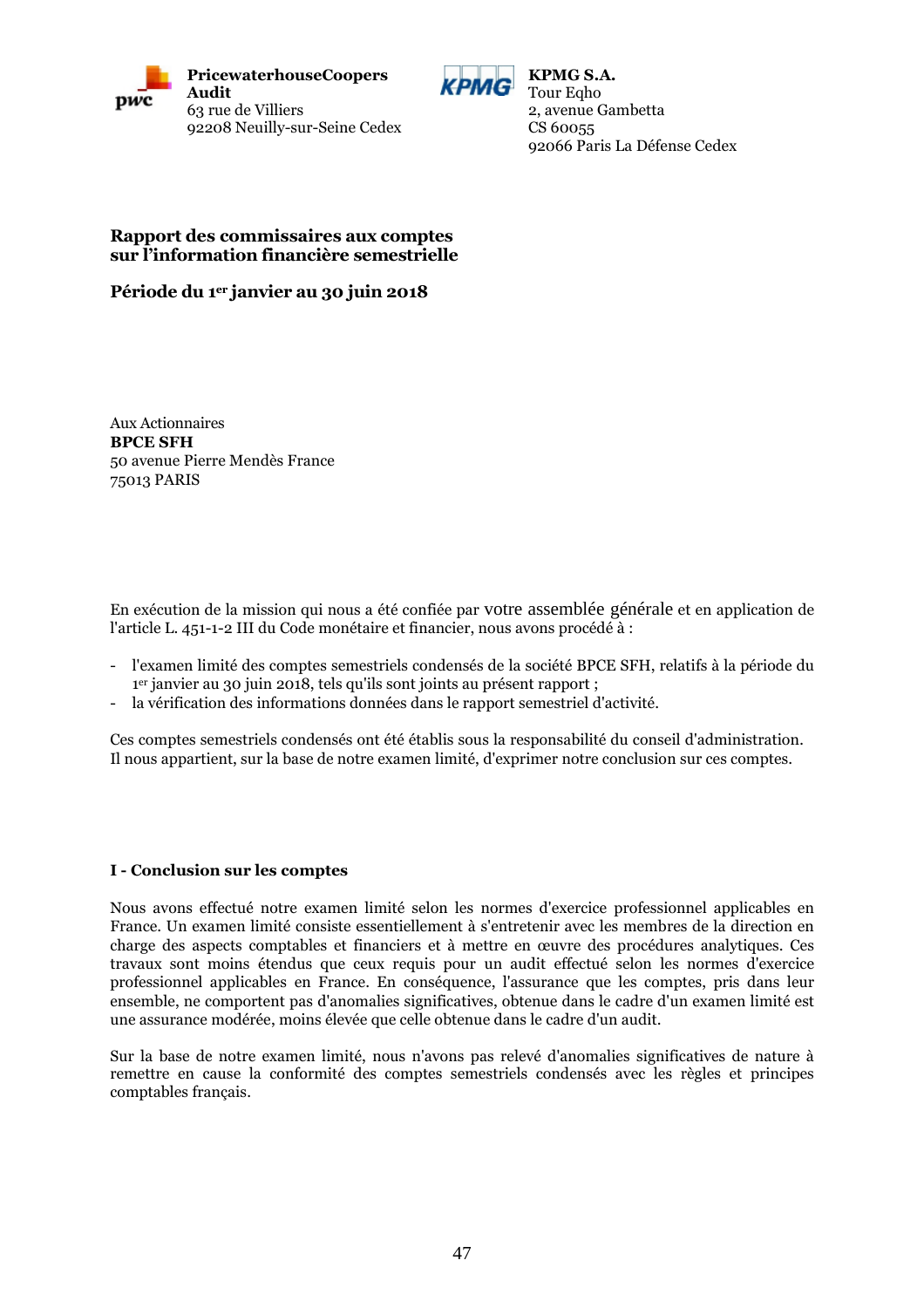### **II - Vérification spécifique**

Nous avons également procédé à la vérification des informations données dans le rapport semestriel d'activité commentant les comptes semestriels condensés sur lesquels a porté notre examen limité. Nous n'avons pas d'observation à formuler sur leur sincérité et leur concordance avec les comptes semestriels condensés.

Fait à Paris-La-Défense et Neuilly-sur-Seine, le 25 septembre 2018

Les commissaires aux comptes

**KPMG S.A. PricewaterhouseCoopers Audit**

Marie-Christine Jolys *Associée*

Agnès Hussherr *Associée*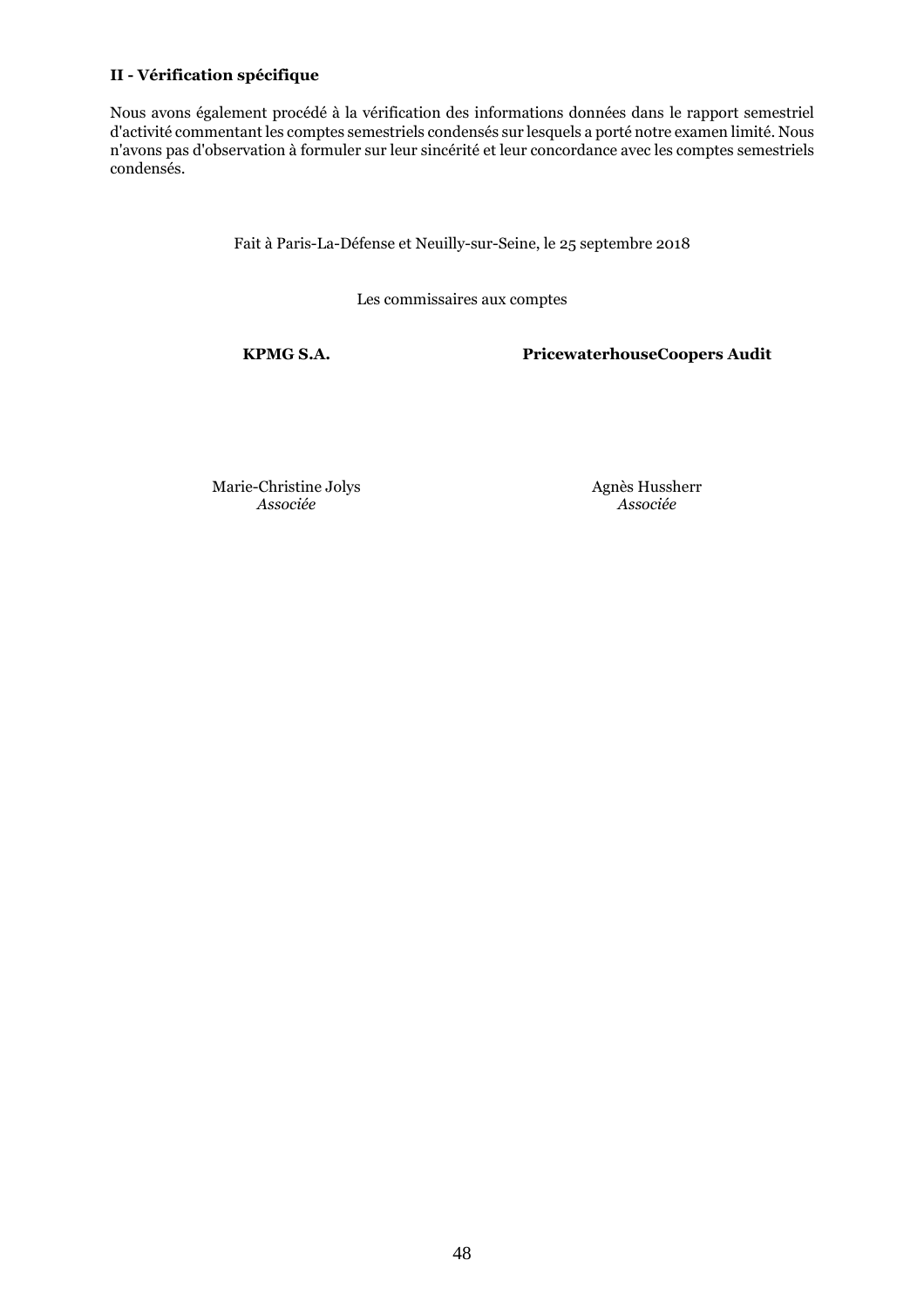

### Société Anonyme à Conseil d'Administration Au capital de 600.000.000 euros Siège social : 50 avenue Pierre Mendès France – 75013 PARIS 501 682 033 RCS PARIS

## **PERSONNE RESPONSABLE DU RAPPORT FINANCIER SEMESTRIEL DE BPCE SFH COMPTES AU 30 JUIN 2018**

M. Roland CHARBONNEL, Directeur Général de BPCE SFH

### ATTESTATION DU RESPONSABLE

J'atteste, après avoir pris toute mesure raisonnable à cet effet, que les informations contenues dans ce présent rapport sont, à ma connaissance, conformes à la réalité et ne comportent pas d'omission de nature à en altérer la portée.

J'atteste, à ma connaissance, que les comptes sont établis conformément aux normes comptables applicables et donnent une image fidèle du patrimoine, de la situation financière et du résultat de la Société, et que le rapport de gestion présente un tableau fidèle de l'évolution des affaires, des résultats et de la situation financière de la Société, ainsi qu'une description des principaux risques et incertitudes auxquels elle est confrontée.

Les comptes semestriels de la Société relatifs au premier semestre 2018 ont fait l'objet d'un rapport des contrôleurs légaux figurant dans le présent rapport.

Fait à Paris, le 25 septembre 2018

Roland CHARBONNEL Directeur Général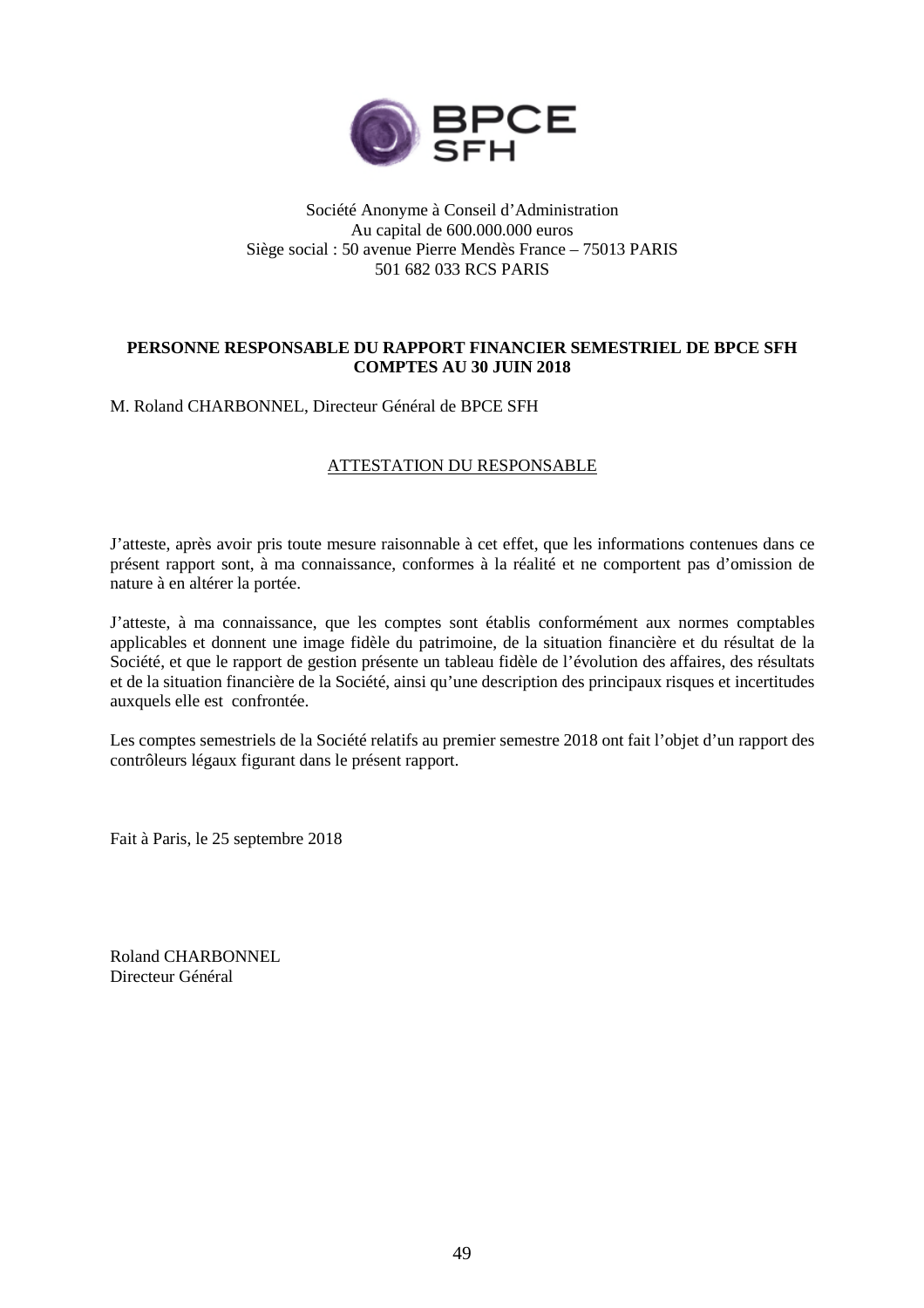### **FORM OF FINAL TERMS 2**

**1.** On page 176 of the Base Prospectus, the section "*Description of the nature of any qualifications in the audit report on the historical financial information*" set out in Element B.10 is updated and completed with the following information:

| B.10 | Description of the<br>nature of any<br>qualifications in the<br>audit report on the<br>historical financial<br>information | The statutory auditors' report related to the financial statements of the<br>Issuer for the half year ended 30 June 2018 does not contain any<br>qualifications. |
|------|----------------------------------------------------------------------------------------------------------------------------|------------------------------------------------------------------------------------------------------------------------------------------------------------------|
|------|----------------------------------------------------------------------------------------------------------------------------|------------------------------------------------------------------------------------------------------------------------------------------------------------------|

**2.** On page 177 of the Base Prospectus, the section "*Selected financial information*" set out in Element B.12 is deleted in its entirety and replaced with the following information:

| <b>B.12</b> | Selected financial<br>information | The following tables show the key figures related to the income statement<br>and balance sheet of the Issuer as at 31 December 2017 and 31 December<br>2016: |            |            |
|-------------|-----------------------------------|--------------------------------------------------------------------------------------------------------------------------------------------------------------|------------|------------|
|             |                                   | <b>Balance</b> sheet                                                                                                                                         | 31/12/2016 | 31/12/2017 |
|             |                                   | (in thousands of euros)                                                                                                                                      |            |            |
|             |                                   | Receivables due from credit<br>institutions                                                                                                                  | 22,639,089 | 25,296,945 |
|             |                                   | Bonds and other fixed assets                                                                                                                                 | 416,535    | 414,301    |
|             |                                   | Total assets                                                                                                                                                 | 23,224,194 | 25,879,076 |
|             |                                   | Debt securities                                                                                                                                              | 21,113,948 | 23,249,498 |
|             |                                   | Shareholder's equity (before<br>"FRBG")                                                                                                                      | 641,394    | 641,410    |
|             |                                   | <b>Total liabilities</b>                                                                                                                                     | 23,224,194 | 25,879,076 |
|             |                                   |                                                                                                                                                              |            |            |
|             |                                   | <b>Income statement</b>                                                                                                                                      | 31/12/2016 | 31/12/2017 |
|             |                                   | (in thousands of euros)                                                                                                                                      |            |            |
|             |                                   | Net banking income                                                                                                                                           | 13,239     | 8,616      |
|             |                                   | Gross operating income                                                                                                                                       | 10,006     | 5,532      |
|             |                                   | Operating income                                                                                                                                             | 10,006     | 5,532      |
|             |                                   | Income before tax                                                                                                                                            | 10,006     | 5,532      |
|             |                                   | Net income                                                                                                                                                   | 6,163      | 3,097      |
|             |                                   | The following tables show the key figures related to the income statement<br>and balance sheet of the Issuer as at 30 June 2017 and 30 June 2018:            |            |            |
|             |                                   | <b>Balance</b> sheet                                                                                                                                         | 30/06/2018 | 30/06/2017 |
|             |                                   | (in thousands of euros)                                                                                                                                      |            |            |
|             |                                   | Receivables due from credit<br>institutions                                                                                                                  | 22,546,003 | 22,033,083 |
|             |                                   | Bonds and other fixed assets                                                                                                                                 | 407,270    | 409,504    |
|             |                                   | Total assets                                                                                                                                                 | 23,106,522 | 22,616,103 |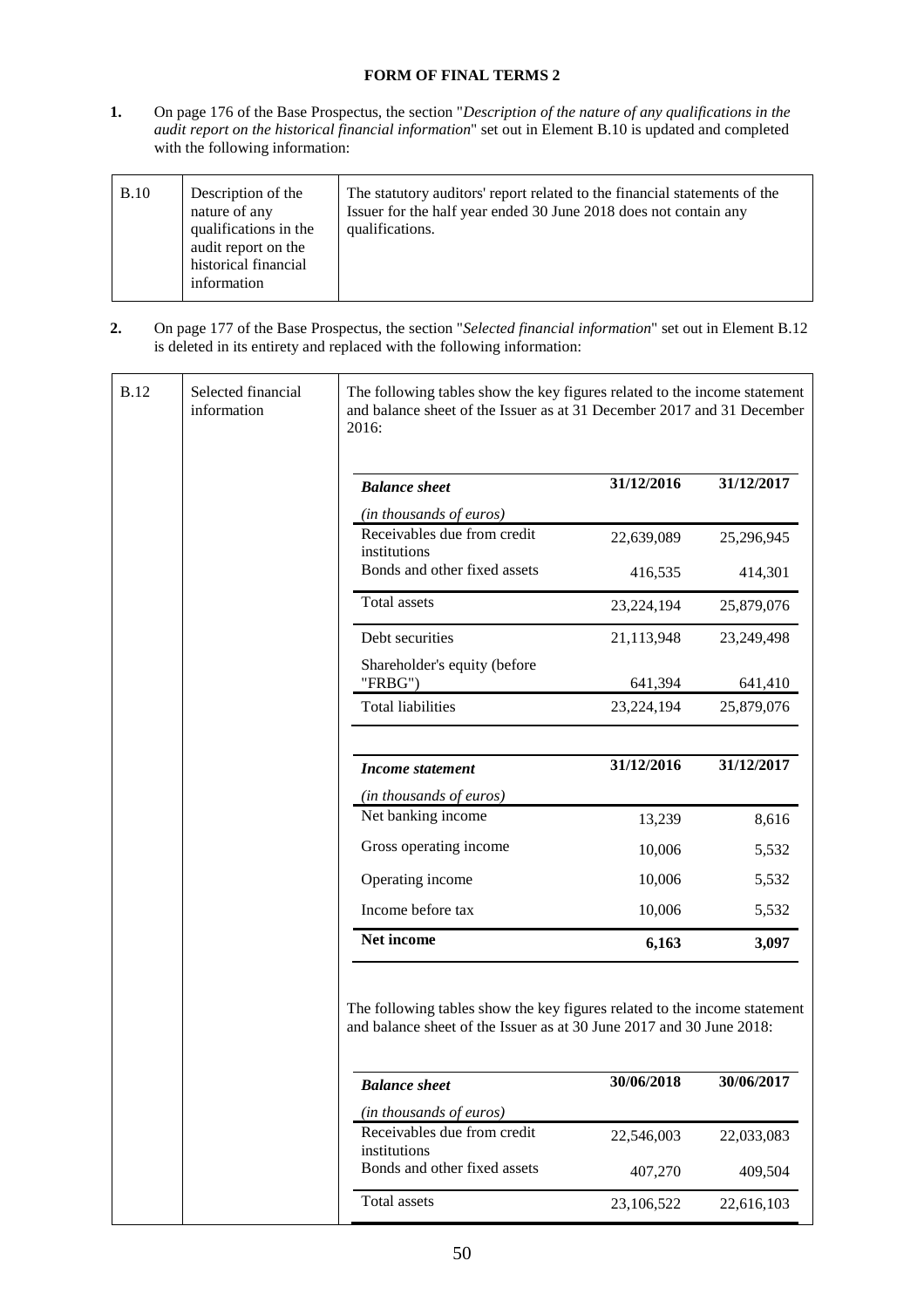| Debt securities                         | 22,314,202 | 21,803,705 |
|-----------------------------------------|------------|------------|
| Shareholder's equity (before<br>"FRBG") | 638,786    | 638,920    |
| <b>Total liabilities</b>                | 23,106,522 | 22,616,103 |
| Income statement                        | 30/06/2018 | 30/06/2017 |
| (in thousands of euros)                 |            |            |
| Net banking income                      | 4,248      | 4,353      |
| Gross operating income                  | 1,500      | 1,736      |
| Operating income                        | 1,500      | 1,736      |
| Income before tax                       | 1,500      | 1,736      |
| Net income                              | 318        | 608        |

**3.** On page 190 of the Base Prospectus, the section "*Description de la nature des éventuelles réserves sur les informations historiques contenues dans le rapport d'audit*" set out in Element B.10 is updated and completed with the following information:

| <b>B.10</b> | Description de la<br>nature des éventuelles<br>réserves sur les<br>informations<br>historiques contenues<br>dans le rapport<br>d'audit | Le rapport des commissaires aux comptes relatifs aux comptes sociaux de<br>l'Emetteur pour le semestre arrêté le 30 juin 2018 ne contient aucune<br>réserve. |  |
|-------------|----------------------------------------------------------------------------------------------------------------------------------------|--------------------------------------------------------------------------------------------------------------------------------------------------------------|--|
|-------------|----------------------------------------------------------------------------------------------------------------------------------------|--------------------------------------------------------------------------------------------------------------------------------------------------------------|--|

**4.** On page 190 of the Base Prospectus, the section "*Informations financières historiques sélectionnées*" set out in Element B.12 is deleted in its entirety and replaced with the following information:

| <b>Informations</b><br><b>B.12</b><br>financières<br>historiques<br>sélectionnées |                                | Les tableaux ci-dessous indiquent les chiffres clés relatifs au compte de<br>résultat et au bilan de l'Emetteur au 31 décembre 2017 et au<br>31 décembre 2016 : |            |            |
|-----------------------------------------------------------------------------------|--------------------------------|-----------------------------------------------------------------------------------------------------------------------------------------------------------------|------------|------------|
|                                                                                   |                                | <b>Bilan</b><br>(en milliers d'euros)                                                                                                                           | 31/12/2016 | 31/12/2017 |
|                                                                                   |                                | Créances sur les établissements<br>de crédit<br>Obligations et autres titres à                                                                                  | 22.639.089 | 25.296.945 |
|                                                                                   |                                | revenu fixe                                                                                                                                                     | 416.535    | 414.301    |
|                                                                                   |                                | Total de l'actif                                                                                                                                                | 23.224.194 | 25.879.076 |
|                                                                                   |                                | Dettes représentées par un titre                                                                                                                                | 21.113.948 | 23.249.498 |
|                                                                                   | Capitaux propres (hors "FRBG") | 641.394                                                                                                                                                         | 641.410    |            |
|                                                                                   | Total du passif                | 23.224.194                                                                                                                                                      | 25.879.076 |            |
|                                                                                   |                                | Compte de résultat<br>(en milliers d'euros)                                                                                                                     | 31/12/2016 | 31/12/2017 |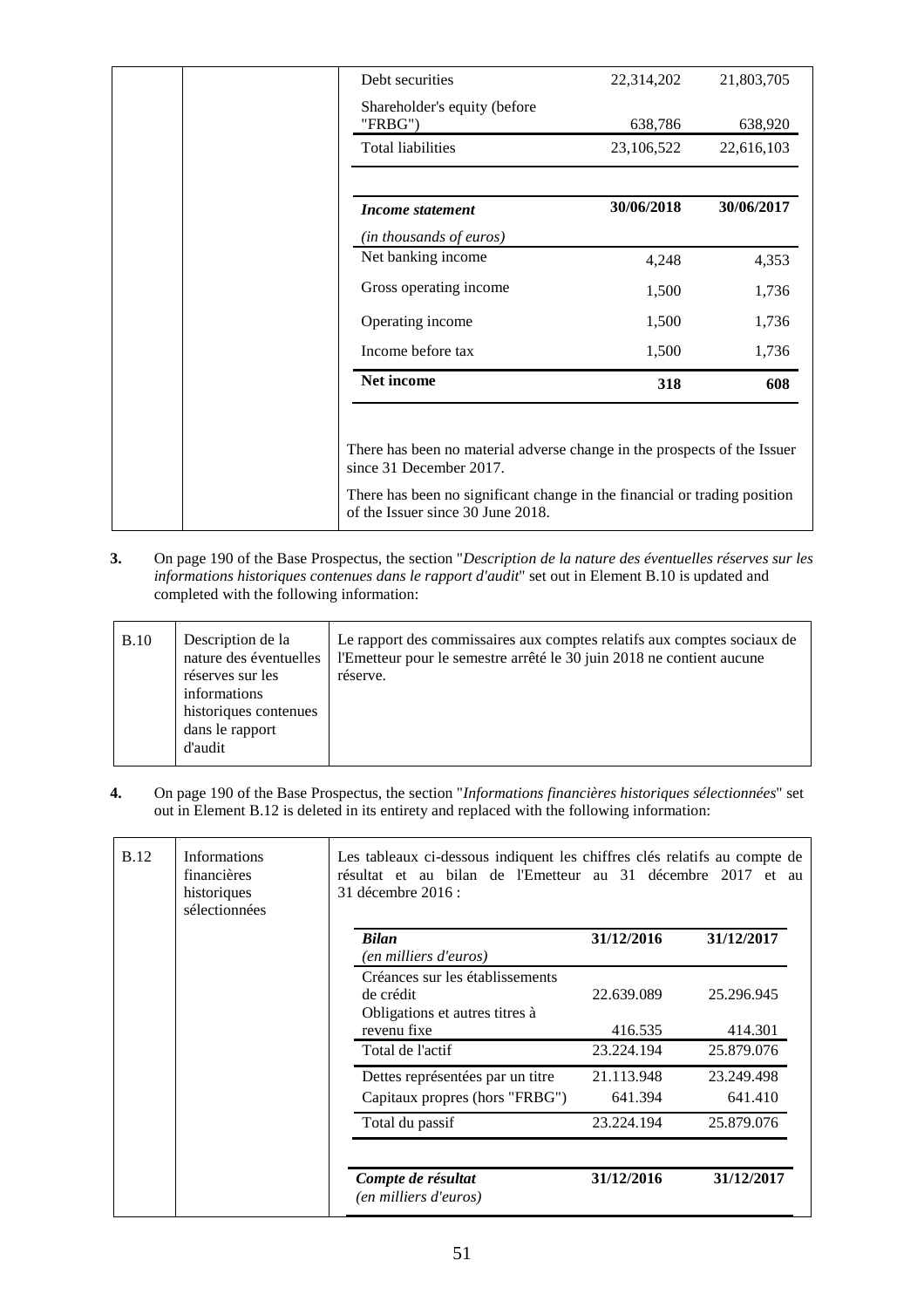| Produit net bancaire                                                                                                                                 | 13.239     | 8.616      |
|------------------------------------------------------------------------------------------------------------------------------------------------------|------------|------------|
| Résultat brut d'exploitation                                                                                                                         | 10.006     | 5.532      |
| Résultat d'exploitation                                                                                                                              | 10.006     | 5.532      |
| Résultat courant avant impôt                                                                                                                         | 10.006     | 5.532      |
| <b>Résultat net</b>                                                                                                                                  | 6.163      | 3.097      |
| Les tableaux ci-dessous indiquent les chiffres clés relatifs au compte de<br>résultat et au bilan de l'Emetteur au 30 juin 2017 et au 30 juin 2018 : |            |            |
| <b>Bilan</b><br>(en milliers d'euros)                                                                                                                | 30/06/2018 | 30/06/2017 |
| Créances sur les établissements<br>de crédit<br>Obligations et autres titres à                                                                       | 22.546.003 | 22.033.083 |
| revenu fixe                                                                                                                                          | 407.270    | 409.504    |
| Total de l'actif                                                                                                                                     | 23.106.522 | 22.616.103 |
| Dettes représentées par un titre                                                                                                                     | 22,314,202 | 21.803.705 |
| Capitaux propres (hors "FRBG")                                                                                                                       | 638.786    | 638.920    |
| Total du passif                                                                                                                                      | 23.106.522 | 22.616.103 |
| Compte de résultat<br>(en milliers d'euros)                                                                                                          | 30/06/2018 | 30/06/2017 |
| Produit net bancaire                                                                                                                                 | 4.248      | 4.353      |
| Résultat brut d'exploitation                                                                                                                         | 1.500      | 1.736      |
|                                                                                                                                                      | 1.500      | 1.736      |
| Résultat d'exploitation                                                                                                                              |            |            |
| Résultat courant avant impôt                                                                                                                         | 1.500      | 1.736      |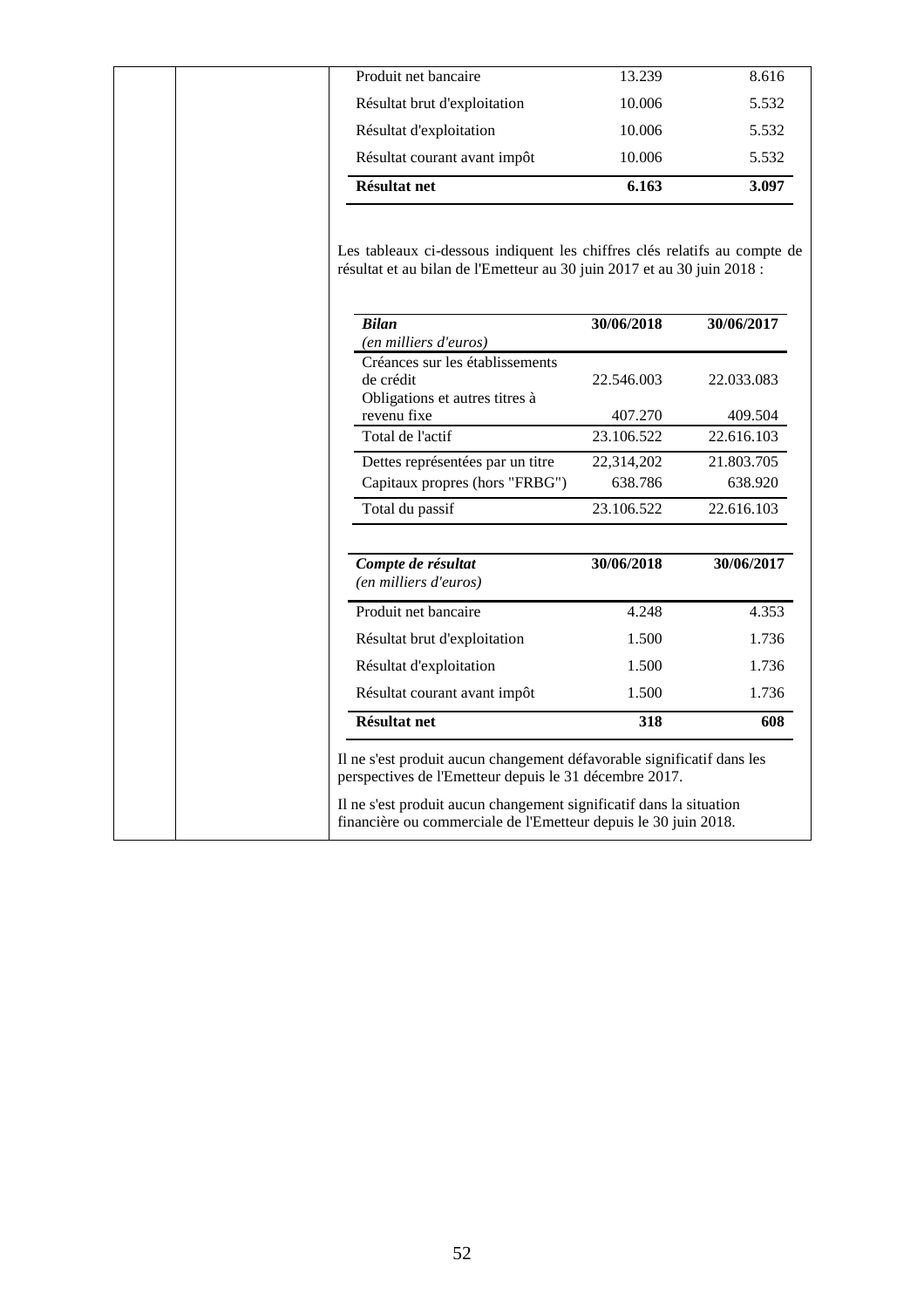### **GENERAL INFORMATION**

- **1.** On page 213 of the Base Prospectus, paragraph 3 is deleted and replaced with the following paragraph:
- "(3) There has been no significant change in the financial or trading position of the Issuer since 30 June 2018. There has been no material adverse change in the prospects of the Issuer since 31 December 2017."
- **2.** On page 213 of the Base Prospectus, reference to "KPMG Audit, a department of KMPG S.A." is deleted and replaced with a reference to "KPMG S.A.".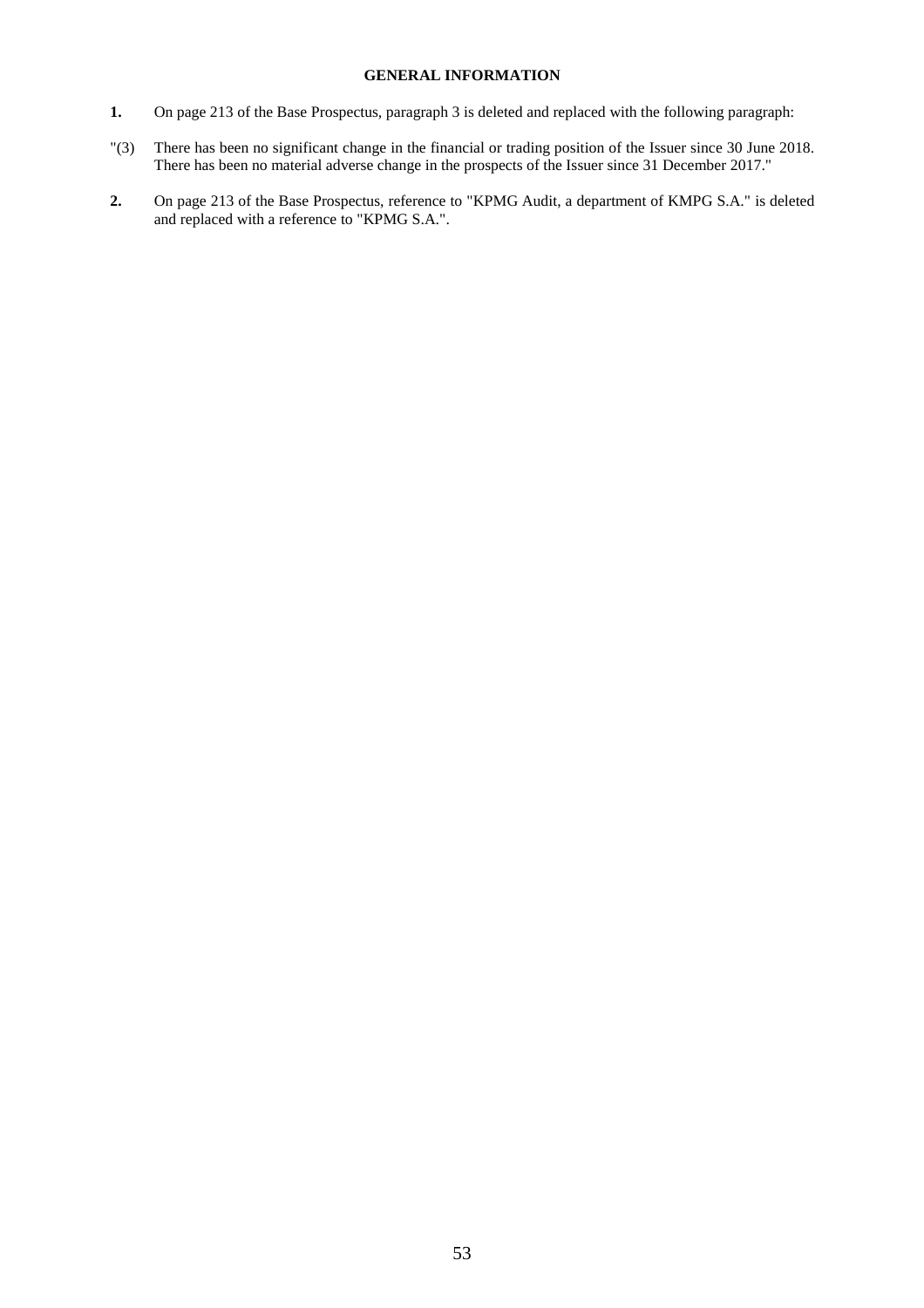On page 219 of the Base Prospectus, reference to "KPMG Audit, a department of KMPG S.A." is deleted and replaced with a reference to "KPMG S.A.".